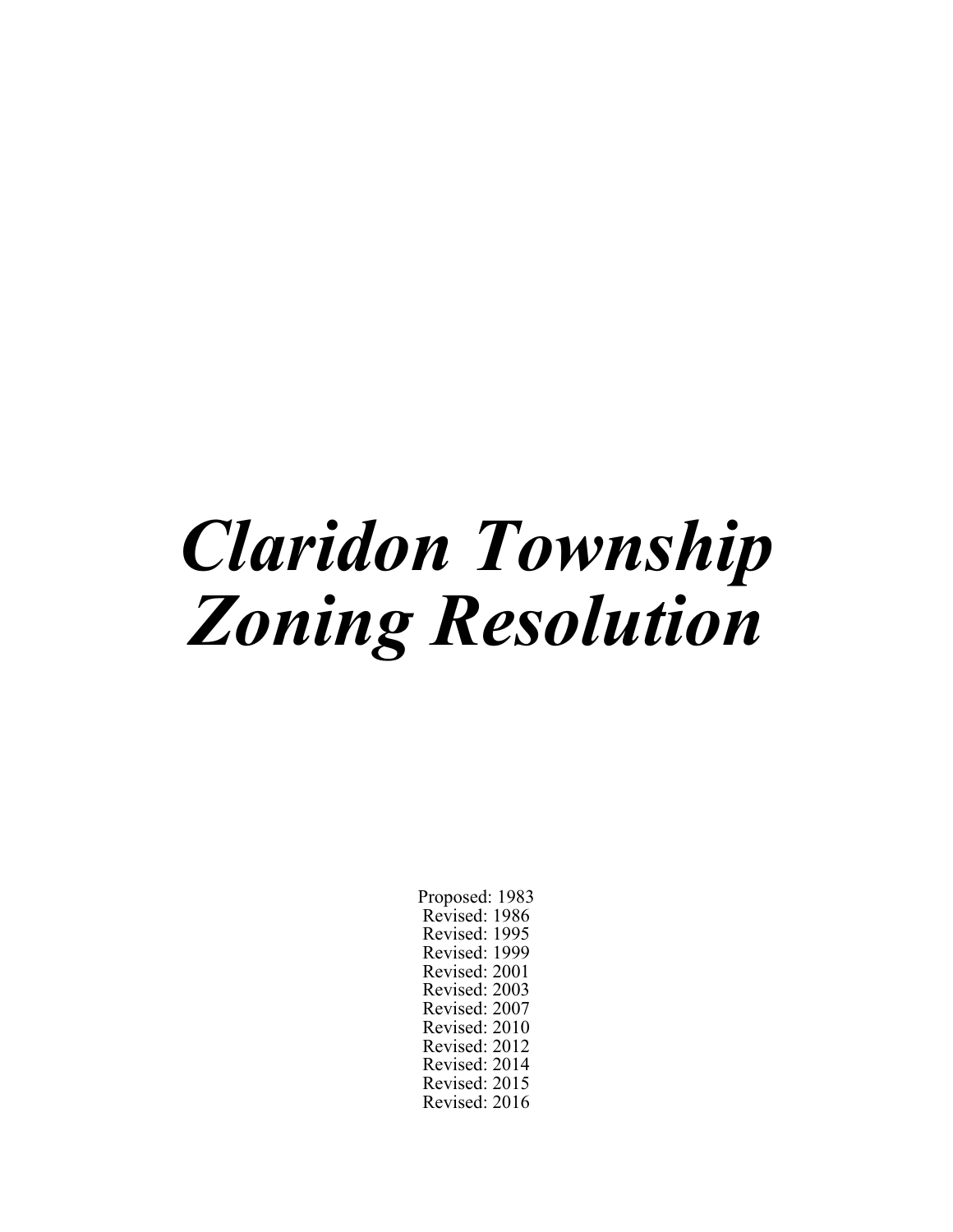# **TABLE OF CONTENTS**

|      | CHAPTER 1- PREAMBLE RESOLUTION AMENDING THE ZONING RESOLUTION OF                      |
|------|---------------------------------------------------------------------------------------|
| 2.10 |                                                                                       |
|      |                                                                                       |
| 3.10 |                                                                                       |
| 3.20 |                                                                                       |
| 3.30 |                                                                                       |
| 3.40 |                                                                                       |
| 3.50 |                                                                                       |
|      | CHAPTER IV - NON-CONFORMING USES AND STRUCTURES                                       |
| 4.10 | INTENT.                                                                               |
| 4.20 |                                                                                       |
| 4.30 | NON-CONFORMING USES OF LAND. $\dots \dots \dots \dots \dots \dots \dots \overline{5}$ |
|      | 4.31                                                                                  |
|      | 4.32                                                                                  |
|      | 4.33                                                                                  |
| 4.40 |                                                                                       |
|      | 4.41                                                                                  |
|      | Repair of Damaged or Destroyed Non-Conforming Structure. $\ldots$ 6<br>4.42           |
|      |                                                                                       |
| 5.10 |                                                                                       |
| 5.20 | OFFICIAL ZONING MAP.<br>ADOPTION OF THE OFFICIAL ZONING DISTRICT MAP AS PART OF       |
|      | THIS RESOLUTION<br>. 7                                                                |
| 5.30 |                                                                                       |
| 5.40 |                                                                                       |
| 5.50 |                                                                                       |
|      |                                                                                       |
|      |                                                                                       |
| 6.10 | ROAD OR STREET FRONTAGE REQUIRED FOR ALL LOTS. $\dots$ .                              |
| 6.20 | REQUIRED LOT AREA OR OTHER OPEN SPACE CANNOT BE<br>REDUCED                            |
| 6.30 |                                                                                       |
| 6.40 |                                                                                       |
| 6.50 |                                                                                       |
| 6.60 | REQUIREMENTS FOR ALL DWELLING UNITS<br>MINIMUM                                        |
|      | INCLUDING PERMANENTLY SITED MANUFACTURED HOMES                                        |
|      |                                                                                       |
|      |                                                                                       |
|      | CHAPTER VII - REQUIRED LOT AND YARD DIMENSIONS FOR ZONING DISTRICTS. 11               |
| 7.10 |                                                                                       |
|      | 7.11                                                                                  |
|      | 7.12                                                                                  |
| 7.20 |                                                                                       |
| 7.30 |                                                                                       |
|      | STANDARDS                                                                             |
|      | 7.31                                                                                  |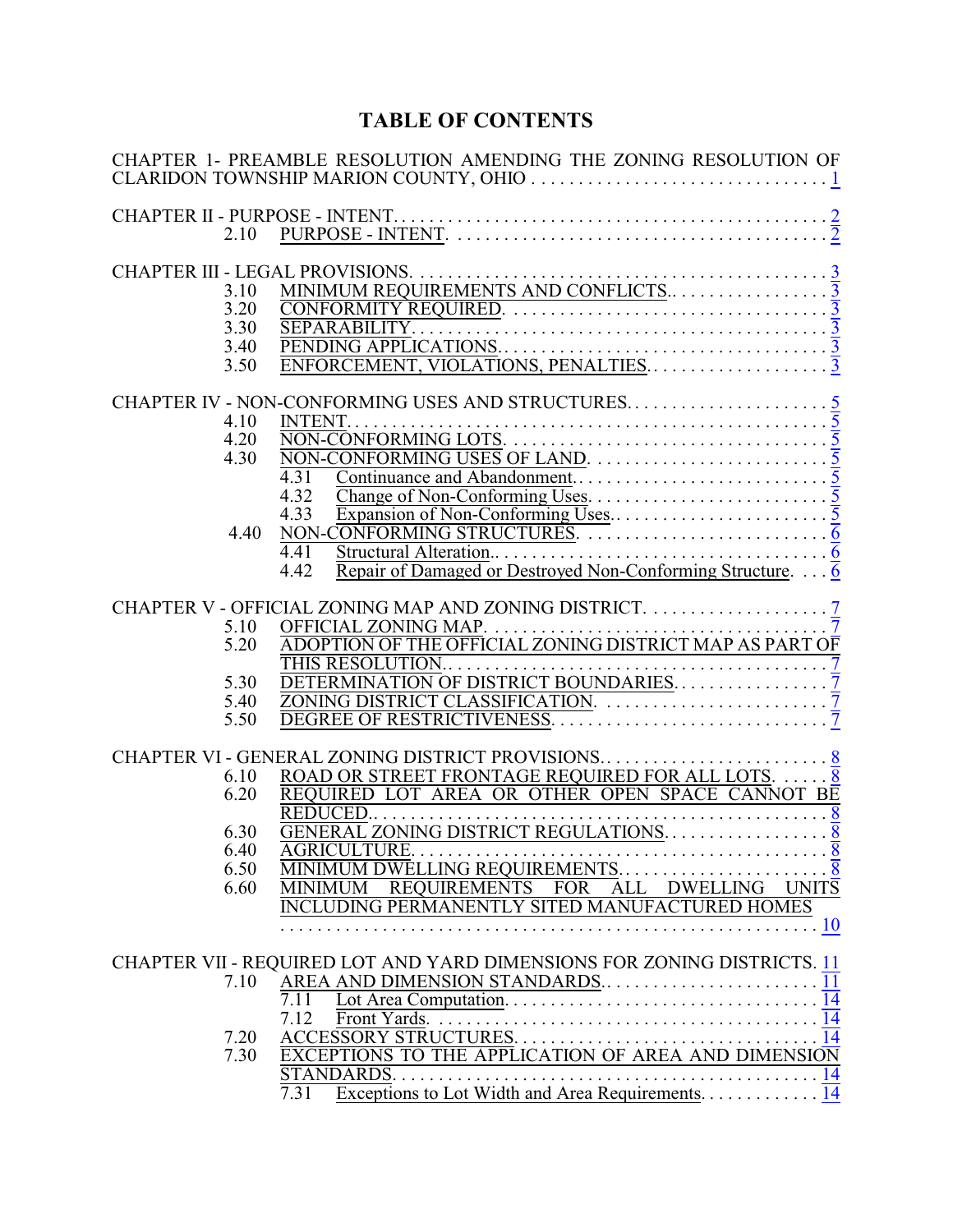| 7.40                                         | 7.32                                                                                                                                                                   |  |
|----------------------------------------------|------------------------------------------------------------------------------------------------------------------------------------------------------------------------|--|
| 8.10<br>8.20<br>8.30<br>8.40<br>8.50<br>8.60 | PURPOSE<br>USE REGULATIONS $\ldots$ $\ldots$ $\ldots$ $\ldots$ $\ldots$ $\ldots$ $\ldots$ $\ldots$ $\ldots$ $\ldots$<br><b>ISHMENT OF FLOOD PLAIN ZONE BOUNDARY 15</b> |  |
| 9.10<br>9.20<br>9.30<br>9.40                 | CHAPTER IX - "AG-RES" AGRICULTURAL-RESIDENTIAL DISTRICT 16                                                                                                             |  |
|                                              |                                                                                                                                                                        |  |
|                                              |                                                                                                                                                                        |  |
| 12.10<br>12.20<br>12.30                      | Minimum Width. $\ldots \ldots \ldots \ldots \ldots \ldots \ldots \ldots \ldots \ldots \ldots \overline{21}$<br>12.31<br>12.32<br>12.33                                 |  |
| 13.20<br>13.30                               | DEVELOPMENT REGULATIONS FOR RECREATION<br>13.34 Regulations Pertaining to Recreational Vehicle Campgrounds and                                                         |  |
|                                              |                                                                                                                                                                        |  |
|                                              |                                                                                                                                                                        |  |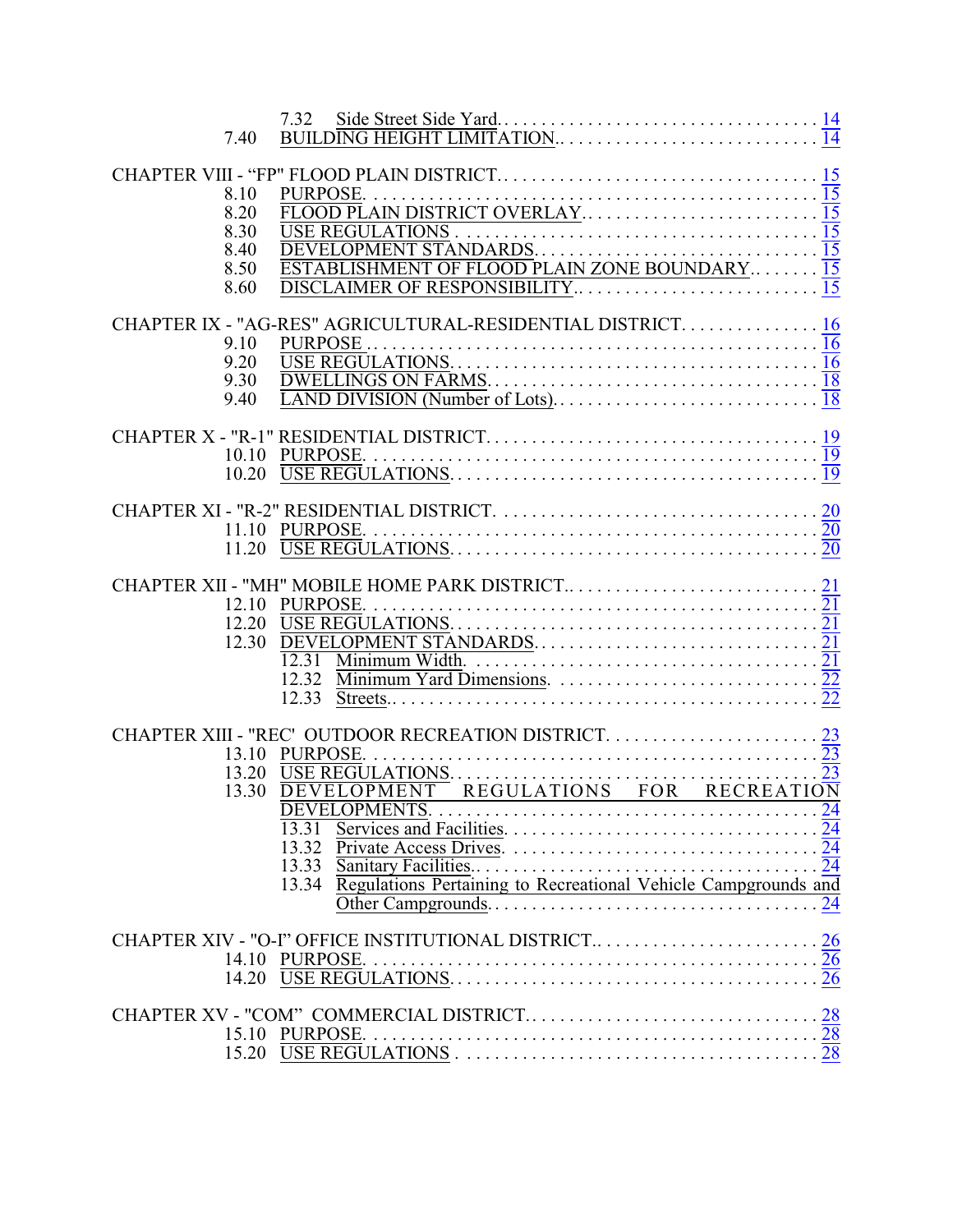|       | CHAPTER XVII - SPECIAL PLANNED UNIT DEVELOPMENT (PUD) DISTRICT33                                                     |  |
|-------|----------------------------------------------------------------------------------------------------------------------|--|
|       |                                                                                                                      |  |
|       | 17.11                                                                                                                |  |
|       |                                                                                                                      |  |
|       |                                                                                                                      |  |
|       |                                                                                                                      |  |
|       |                                                                                                                      |  |
|       |                                                                                                                      |  |
|       |                                                                                                                      |  |
|       |                                                                                                                      |  |
|       |                                                                                                                      |  |
|       |                                                                                                                      |  |
|       |                                                                                                                      |  |
| 17.20 |                                                                                                                      |  |
| 17.30 |                                                                                                                      |  |
|       |                                                                                                                      |  |
|       | 17.32 Optional Preliminary Development Plan for Township Review                                                      |  |
|       |                                                                                                                      |  |
|       |                                                                                                                      |  |
| 17 34 | Action on a Final Development Plan by the Zoning Commission and                                                      |  |
|       |                                                                                                                      |  |
|       |                                                                                                                      |  |
|       |                                                                                                                      |  |
|       |                                                                                                                      |  |
|       | 18.20 SIGN REGULATIONS. $\ldots$ . $\ldots$ . $\ldots$ . $\ldots$ . $\ldots$ . $\ldots$ . $\ldots$ . $\frac{37}{27}$ |  |
|       |                                                                                                                      |  |
|       | 18.23 Accessory Signs in Agricultural-Residential District, R-1 Residential                                          |  |
|       |                                                                                                                      |  |
|       | Accessory Signs in Recreational, Office-Institutional, Commercial,<br>18.24                                          |  |
|       |                                                                                                                      |  |
|       |                                                                                                                      |  |
|       |                                                                                                                      |  |
|       |                                                                                                                      |  |
|       |                                                                                                                      |  |
|       | 18.25                                                                                                                |  |
|       | 18.26 Digital / Electronic Accessory and Advertising Signs 39                                                        |  |
| 18.30 |                                                                                                                      |  |
| 18.40 |                                                                                                                      |  |
| 18.50 |                                                                                                                      |  |
|       |                                                                                                                      |  |
|       |                                                                                                                      |  |
| 18.60 |                                                                                                                      |  |
| 18.70 |                                                                                                                      |  |
| 18.80 |                                                                                                                      |  |
| 18.90 | SMALL WIND TURBINE PROJECTS LESS THAN 5MW $\ldots \ldots \ldots \frac{46}{10}$                                       |  |
| 18.91 | DANGEROUS, EXOTIC AND WILD ANIMALS. 49                                                                               |  |
| 18.92 | CARE FACILITIES SUBMISSION REQUIREMENTS. 49                                                                          |  |
| 18.93 |                                                                                                                      |  |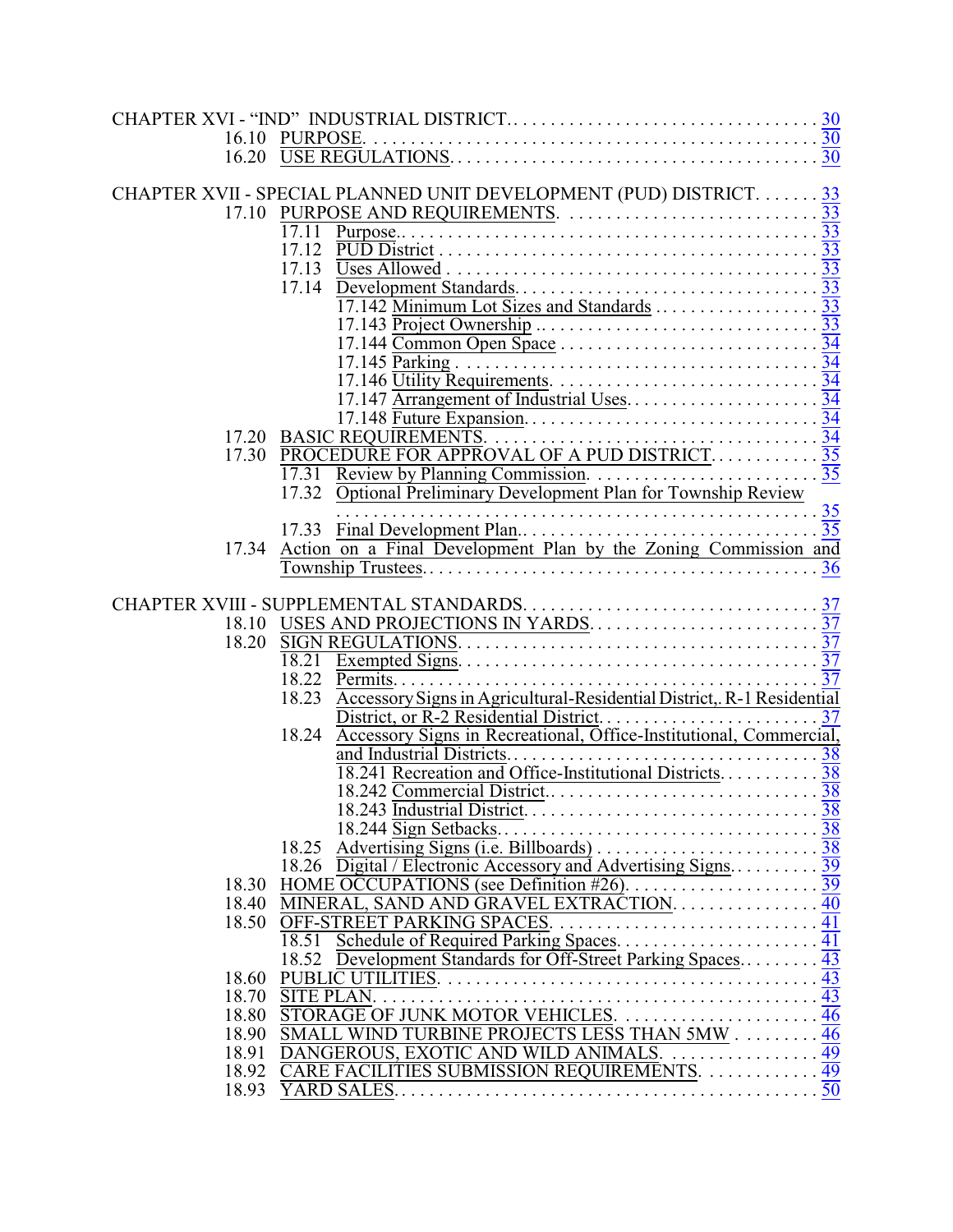| POWERS AND DUTIES. $\frac{52}{52}$<br>19.20                                                              |  |
|----------------------------------------------------------------------------------------------------------|--|
|                                                                                                          |  |
|                                                                                                          |  |
| 20.10 ESTABLISHMENT, STAFF SERVICES, AND GENERAL PROCEDURES                                              |  |
|                                                                                                          |  |
|                                                                                                          |  |
|                                                                                                          |  |
|                                                                                                          |  |
| APPLICATIONS AND APPEALS. $\dots \dots \dots \dots \dots \dots \dots \dots \dots \overline{53}$<br>20.20 |  |
| Rules, Organization and Meetings of the Board of Zoning Appeals4<br>20.21                                |  |
| 20.30                                                                                                    |  |
| 20.31                                                                                                    |  |
| Original Jurisdiction Applications for Exceptions and Conditional<br>20.32                               |  |
|                                                                                                          |  |
| 20.33                                                                                                    |  |
|                                                                                                          |  |
|                                                                                                          |  |
| 21.10                                                                                                    |  |
|                                                                                                          |  |
| 21.20                                                                                                    |  |
|                                                                                                          |  |
|                                                                                                          |  |
| 21.23                                                                                                    |  |
| 21.30 FEES.                                                                                              |  |
| 21.40                                                                                                    |  |
|                                                                                                          |  |
|                                                                                                          |  |
|                                                                                                          |  |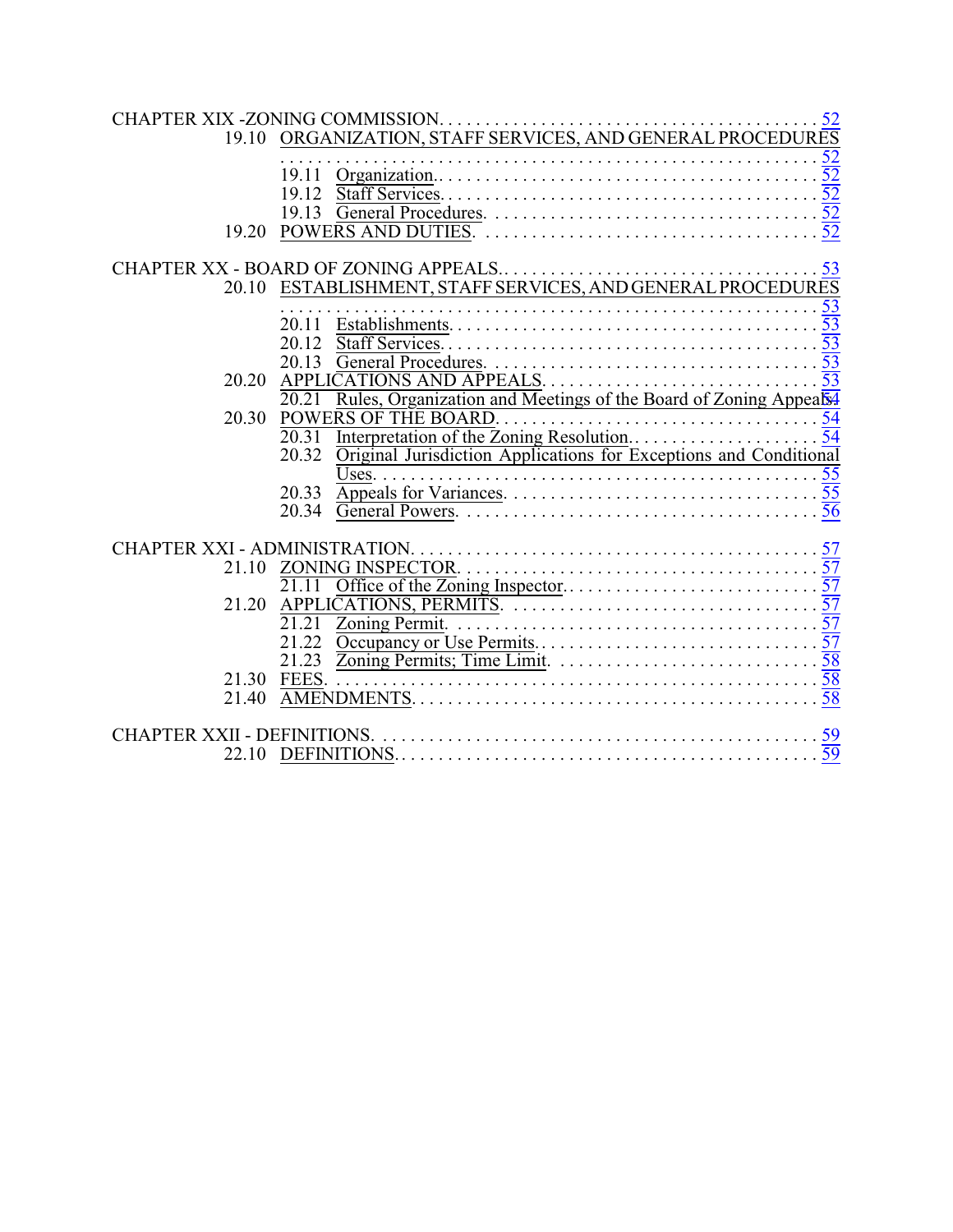# <span id="page-5-0"></span>**CHAPTER 1**

#### PREAMBLE RESOLUTION AMENDING THE ZONING RESOLUTION OF CLARIDON TOWNSHIP MARION COUNTY, OHIO

Whereas, on July 23rd, 1970, by action of the Board of Trustees of Claridon Township, Marion County, Ohio, and the ratification thereof by the electorate of said Township a Zoning Resolution was duly passed and made effective for said Claridon Township, and,

Whereas, said Zoning Resolution for said Claridon Township was thereafter duly amended by the action of the Township Zoning Commission and the Board of Trustees of said Claridon Township, and,

Whereas, the within Amended Zoning Resolution was duly approved by the Zoning Commission of Claridon Township, Marion County, Ohio after public hearing held thereon in accordance with the laws of Ohio on the twenty-ninth  $(29<sup>th</sup>)$  day of May, 1986, and,

Whereas, said Claridon Township Zoning Commission thereafter submitted the within Amended Zoning Resolution to the Board of Trustees of Claridon Township, Marion County, Ohio on the twenty-fifth  $(25<sup>th</sup>)$  of June, 1986, and,

Whereas, the Board of Trustees of Claridon Township, Marion County, Ohio held a public hearing upon said Amended Zoning Resolution in accordance with the laws of Ohio on the twentysecond  $(22<sup>nd</sup>)$  day of July, 1986 and,

Whereas, upon-due consideration of all the foregoing, the Board of Trustees of Claridon Township, Marion County, Ohio, deem it to be in the best interest of the public health, safety, morals, comfort and general welfare of said Claridon Township and its residents to adopt said Amended Resolution and therefore, by a unanimous vote of the members of said Board of Trustees of Claridon Township, Marion County, Ohio, adopted said Amended Zoning Resolution for said Claridon Township, Marion County, Ohio, at its meeting held on the twenty-second  $(22<sup>nd</sup>)$  day of July, 1986.

Now Therefore, Be It Resolved by the Board of Trustees of Claridon Township, Marion County, Ohio that the Zoning Resolution of Claridon Township, Marion County, Ohio be and the same is hereby amended as hereinafter set forth.

Be It Further Resolved by the Board of Trustees of Claridon Township, Marion County, Ohio, that said Amended Zoning Resolution shall be in full force and effect from and after the earliest date allowed by law as provided in Ohio Revised Code, Section 519.12.

> Approved and Passed by The Board of Trustees of Claridon Township, Marion County, Ohio Date: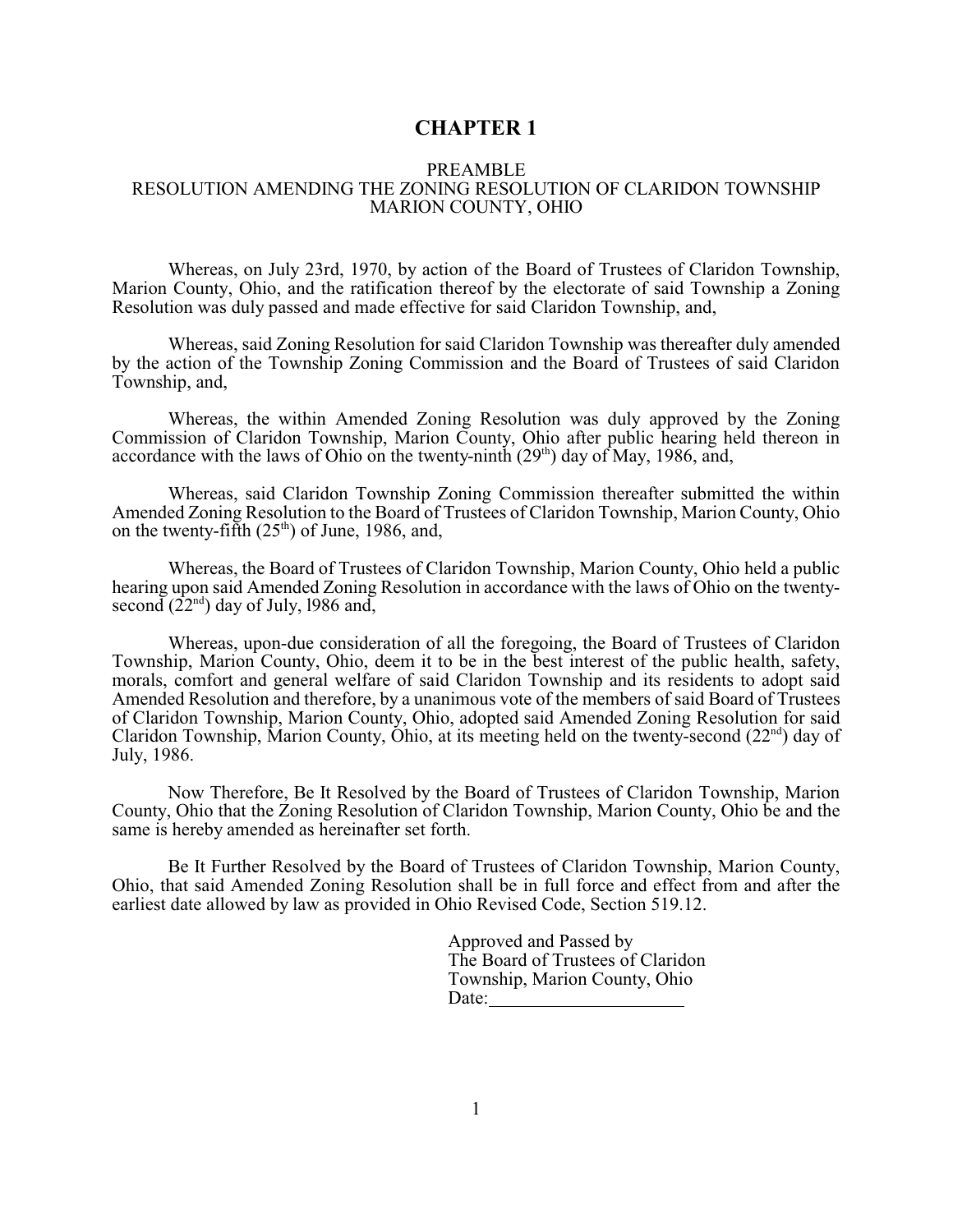# **CHAPTER II**

## <span id="page-6-0"></span>PURPOSE - INTENT

# <span id="page-6-1"></span>2.10 PURPOSE - INTENT

This Zoning Resolution is adopted to promote the public health, safety, morals, comfort, property and general welfare; to protect and conserve property and property values, to secure the most appropriate use of land and facilitate adequate but economical provisions of public improvements, all in accordance with a comprehensive plan. More specific purposes are:

- 1. To protect the character and the values of the agricultural, residential, institutional, business and manufacturing uses, and to insure their orderly and beneficial development, and;
- 2. To improve the public safety by locating buildings and uses adjacent to major thoroughfares, so they will cause the least. Interference with and be damaged least by traffic movements; and;
- 3. To provide open spaces for light and air, to prevent excessive concentration of the population where public water supply and sanitary sewer are not now available, to prevent scattered and uncoordinated development, and;
- 4. To guide the future development of the township in accordance with the comprehensive plan, and to assure economical extension of public improvements and services.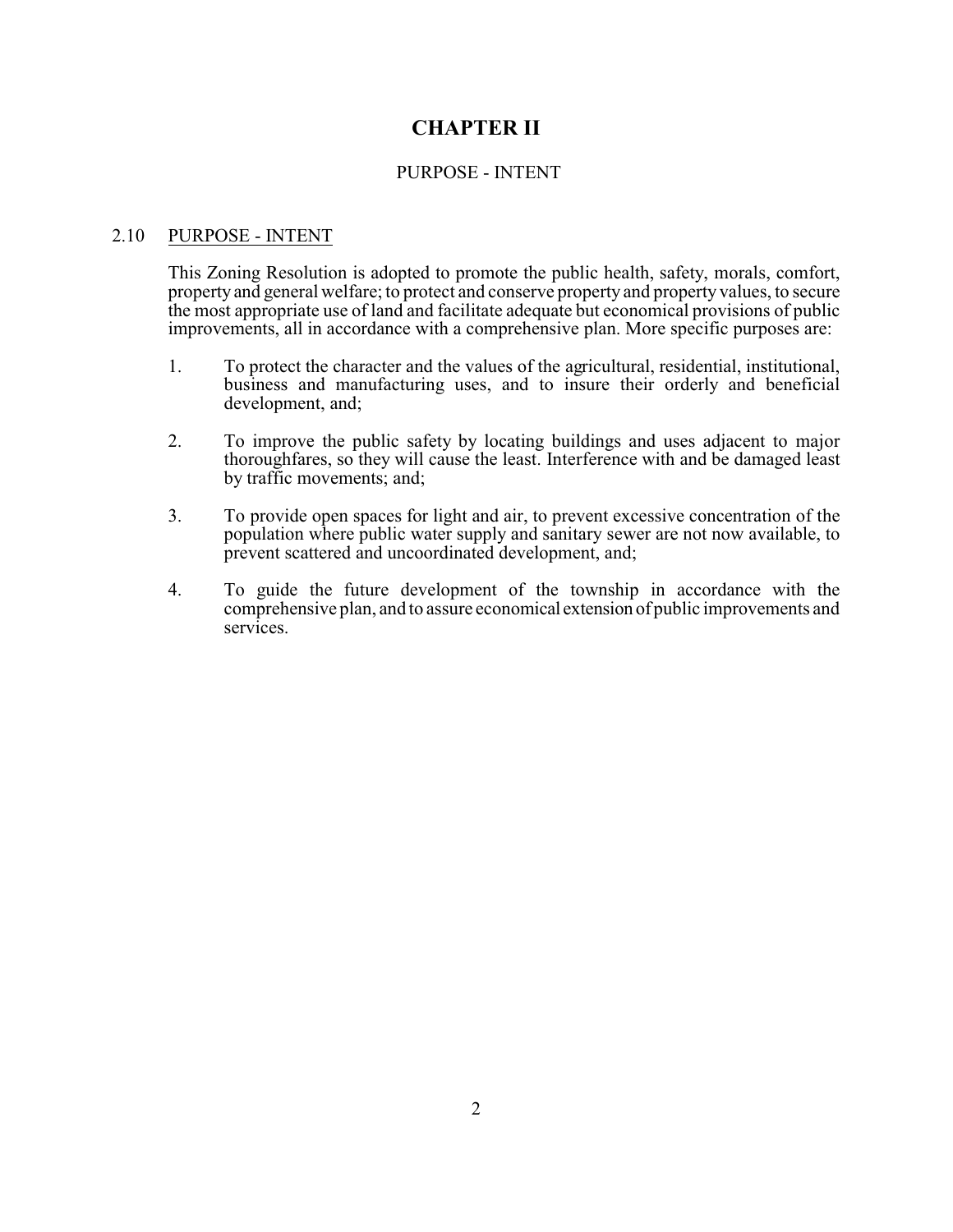# **CHAPTER III**

# <span id="page-7-0"></span>LEGAL PROVISIONS

#### <span id="page-7-1"></span>3.10 MINIMUM REQUIREMENTS AND CONFLICTS

The provisions of this Resolution shall be construed as minimum requirements. They shall not prevent other more restrictive requirements.

Where this Resolution imposes greater restrictions upon the use of land or buildings or upon the dimensions of buildings, and where this Resolution requires higher standards than are required by other laws, ordinances, rules, or regulations, this Resolution shall prevail, and where other laws, ordinances, rules or regulations are more restrictive, such other laws, ordinances rules or regulations shall prevail.

#### <span id="page-7-2"></span>3.20 CONFORMITY REQUIRED

Except as hereinafter provided no land, building, structure or premises shall hereafter be used, and no building or structure or part thereof shall be located, erected, moved, reconstructed, extended, enlarged or altered except in conformitywith the regulations herein specified for the district in which such land, building, structure or premise may be located.

#### <span id="page-7-3"></span>3.30 SEPARABILITY

Should any section or provision of this Resolution be determined by a Court of competent jurisdiction to be unconstitutional or invalid, such determination by such court shall not effect the validity of this Resolution as a whole, or any part hereof other than the part, of this Resolution which was the subject of the action in which such determination of unconstitutionality or invalidity was determined.

#### <span id="page-7-4"></span>3.40 PENDING APPLICATIONS

Nothing contained herein shall require any change in the plans, construction size or designated use of any development, building, structure or part thereof, for which a required building permit has been issued or based upon a pending application duly filed lawfully might have been granted before the effective date of this Resolution, or any amendments, hereto provided that construction under such permit is begun no later than six (6) months after the effective date of this Resolution or any amendment hereto and provided further that such construction is carried on to completion in a reasonable manner with out unnecessary delay.

#### <span id="page-7-5"></span>3.50 ENFORCEMENT, VIOLATIONS, PENALTIES

It shall be unlawful to construct, reconstruct, enlarge, change, maintain or use any building or to use any land in violation of any regulation or any provision of this Resolution or any amendment hereto. Any person, firm or corporation violating this Resolution or any regulation, provision or amendment hereto shall be deemed guilty of a misdemeanor and upon conviction thereof shall be fined not more than One Hundred Dollar (\$100.00). Each and every day during which such illegal extension, construction, enlargement, change, maintenance or use continues may be deemed a separate offense.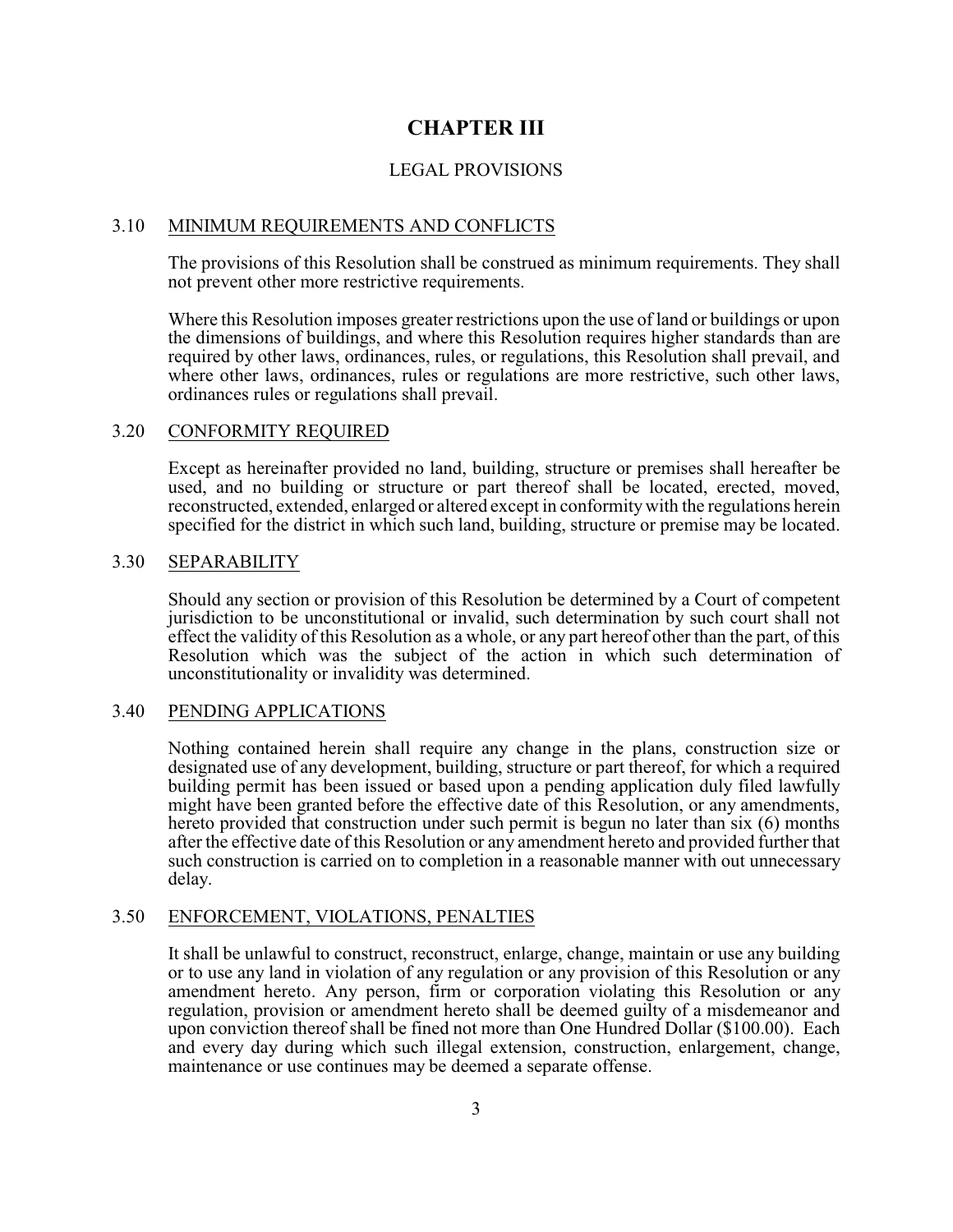In case any building is or is proposed to be located, erected, extended, constructed, reconstructed, enlarged, changed, maintained, or used, or any land is or is proposed to be used in violation of law or of this Resolution or any amendment hereto, the Board of Township Trustees, the Prosecuting Attorney of the county, the Township Zoning Inspector or any adjacent or neighboring property owner who would be especially damaged by such violation, in addition to other remedies provided by law many institute injunction, mandamus, abatement, or any other appropriate action, actions, proceeding or proceedings to prevent, enjoin, abate or remove such unlawful location, extension, construction, reconstruction, enlargement, change, maintenance or use. The Board of Township Trustees may employ special counsel to represent it in any proceedings or to prosecute any actions brought under this section.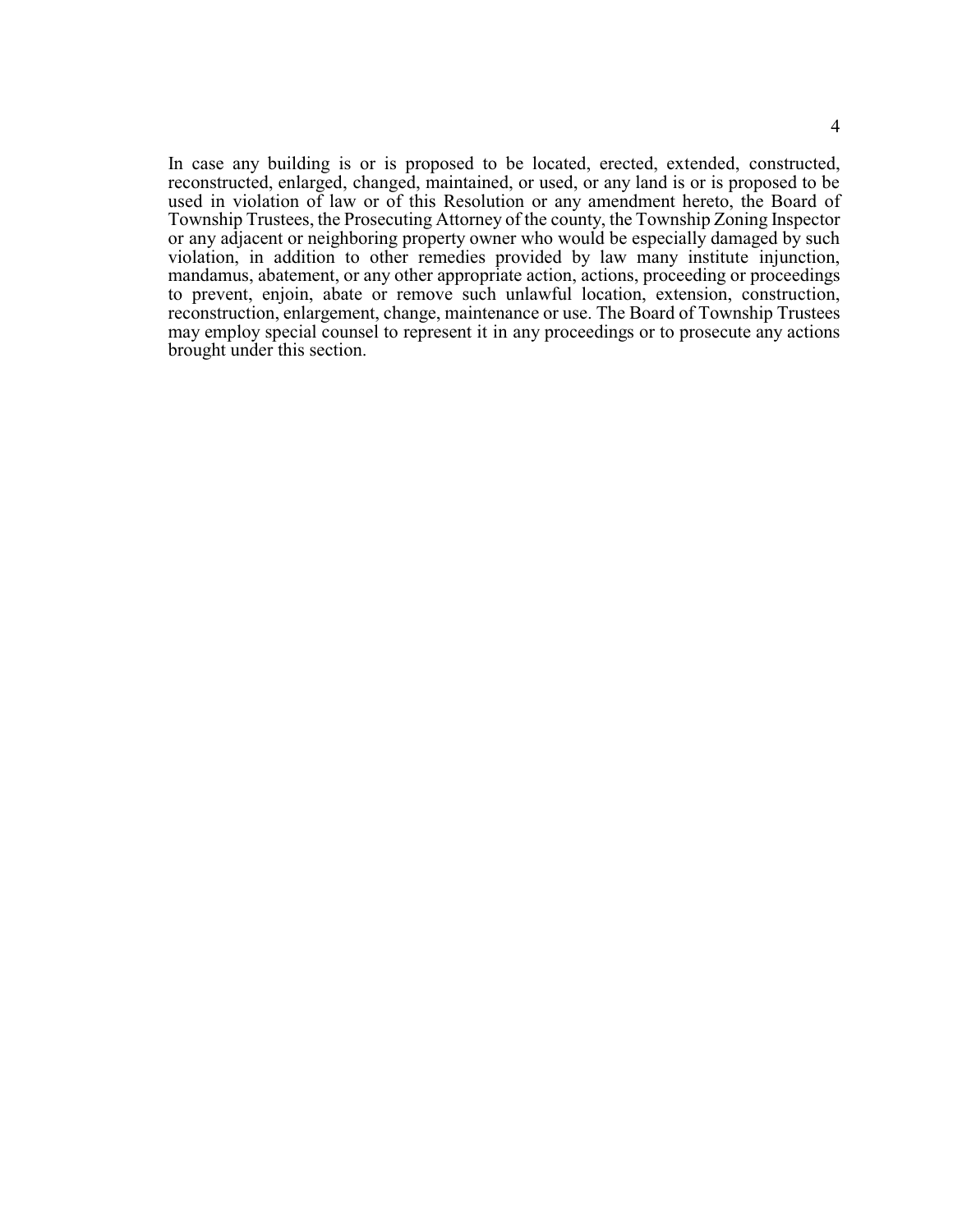# **CHAPTER IV**

## <span id="page-9-0"></span>NON-CONFORMING USES AND STRUCTURES

# <span id="page-9-1"></span>4.10 INTENT

Within the districts established bythis Resolution or subsequent amendments there mayexist lots, uses of land and structures which individually or in combination were lawful before this Resolution was passed or amended, but which would be prohibited, regulated, or restricted under the terms of this Resolution or future amendments. It is the intent of this Resolution to permit these non-conformities to continue until they are removed, recognizing that the eventual elimination of non-conformities is as much a subject of health, safety and welfare as is the prevention of new uses which would violate this Resolution. It is further the intent of this Resolution that non-conformities shall not be enlarged upon, expanded cr extended, nor be used as grounds for adding other structures or uses prohibited elsewhere in the same district.

<span id="page-9-2"></span>4.20 NON-CONFORMING LOTS (See Section 7.30)

#### <span id="page-9-3"></span>4.30 NON-CONFORMING USES OF LAND

A non-conforming use maybe continued subject to the exceptions and conditions hereunder:

<span id="page-9-4"></span>4.31 Continuance and Abandonment

A non-conforming use existing at the time this Resolution takes effect may be continued, except that if it is voluntarily discontinued for two(2) years or more, it shall then be deemed abandoned and any further use must be in conformity with the uses permitted in such district.

#### <span id="page-9-5"></span>4.32 Change of Non-Conforming Uses

Non-conforming use may be changed to another non-conforming use only with prior approval from the Board of Zoning Appeals in accordance with Section 20.30 of this Resolution. In granting such approval he Board of Zoning Appeals must find that:

- 1. The proposed non-conforming use is listed as a permitted use in the use district in which the original non-conforming use would have been permitted, or is listed as a permitted use in a more restrictive zoning district and;
- 2. In the Board's judgment the use change shall not create a greater detriment to the neighborhood than the existing non-conformity.

## <span id="page-9-7"></span><span id="page-9-6"></span>4.33 Expansion of Non-Conforming Uses

No non-conforming use may be expanded and no structure in which a nonconforming use occurs may be changed or altered, or expanded to provide for the expansion of a non-conforming use without prior approval by the Board of Zoning Appeals in accordance with Section 20.30.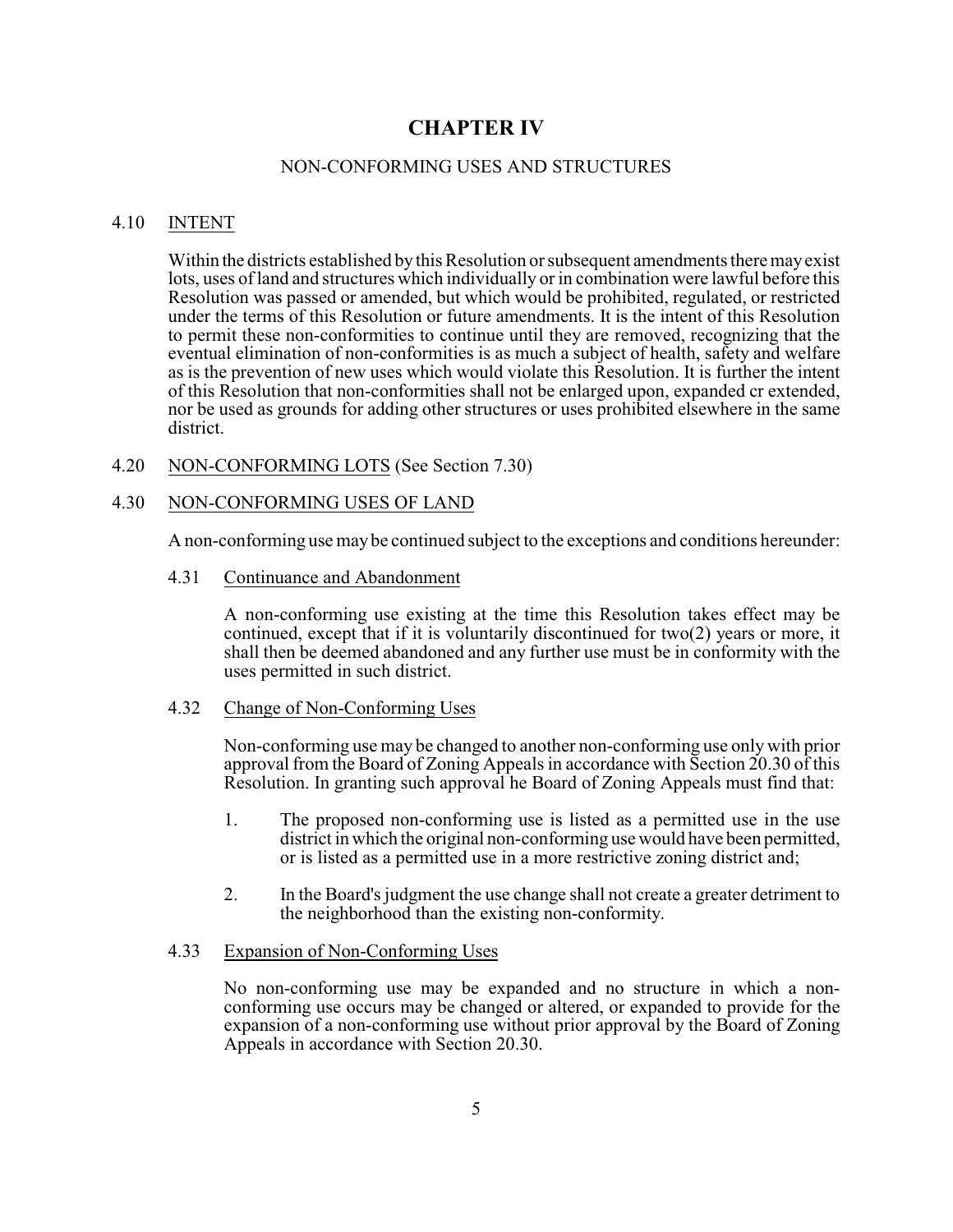#### 4.40 NON-CONFORMING STRUCTURES

#### <span id="page-10-0"></span>4.41 Structural Alteration

A non-conforming structure may be altered, or extended without prior approval from the Board of Zoning Appeals provided such alteration or extension does not increase the degree of non-conformity. For example, if the yard requirements (as set forth in the Zoning District in which the structure is located) are non-conforming as to the dimensions, such dimensions shall not be further decreased. A zoning permit for such alteration or extension shall be required in all cases.

In the event a proposed alteration of a non-conforming structure does involve increasing the degree of non-conformity (for example to further decrease yard requirements) prior approval must be obtained from the Board of Zoning Appeals in accordance with Section 20.30.

#### <span id="page-10-1"></span>4.42 Repair of Damaged or Destroyed Non-Conforming Structure

A non-conforming structure which is damaged or destroyed byfire, flood, winds, acts of God, or other causes beyond the control of the owner, may be repaired or reconstructed and the non-conforming use, if any, may be continued provided that such repair or reconstruction is begun within a period of two (2) years and completed within not more than one (1) year.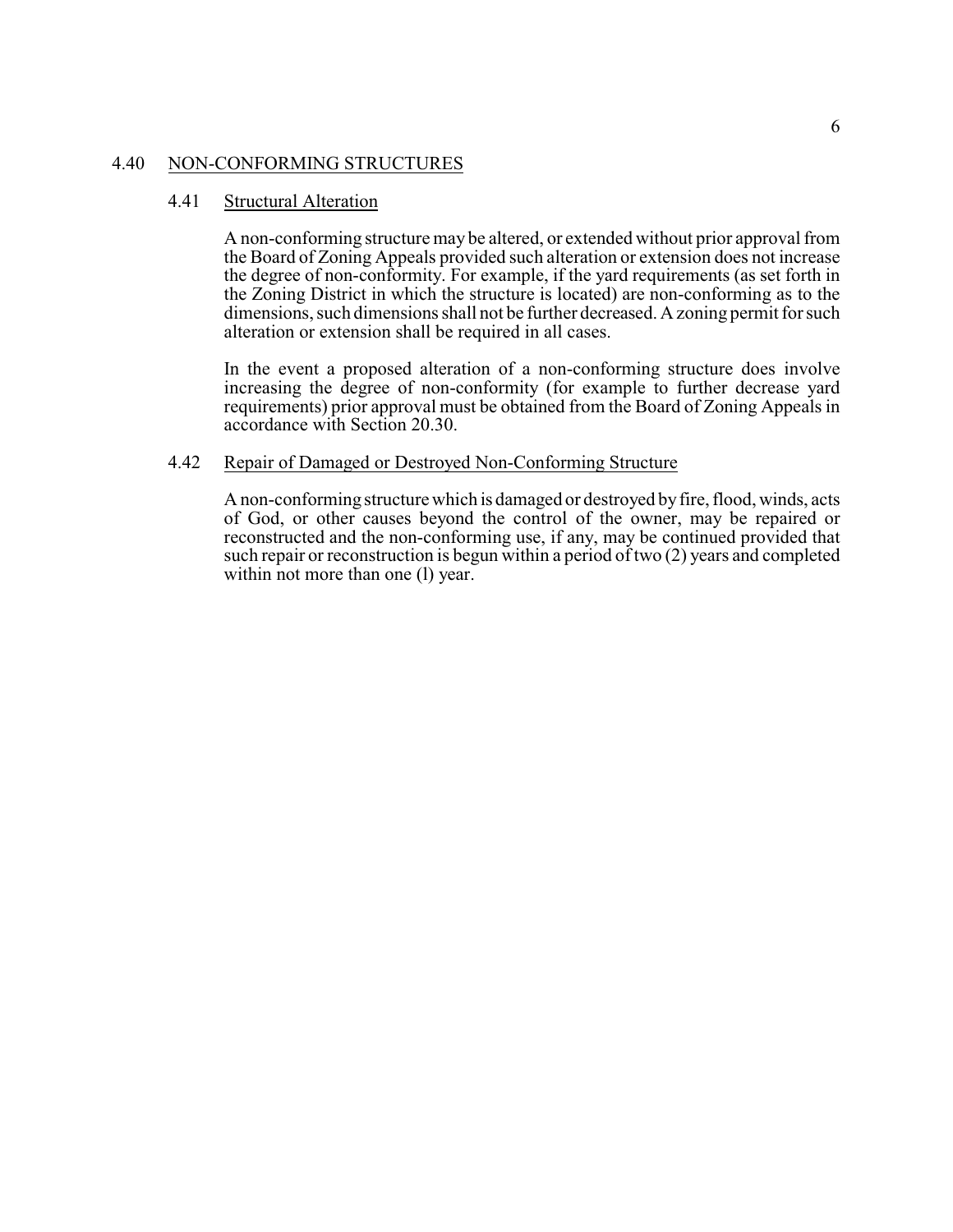# **CHAPTER V**

## <span id="page-11-0"></span>OFFICIAL ZONING MAP AND ZONING DISTRICT

# <span id="page-11-1"></span>5.10 OFFICIAL ZONING MAP

The Township of Claridon is hereby divided into districts which are shown on a map entitled "Official Zoning District Map of Claridon Township, Marion County, Ohio". The official zoning map shall be identified by the signatures of the Claridon Township Trustees and the Township Clerk. The Official Zoning District Map shall remain on file in the office of the Claridon Township Trustees and a copy thereof shall be and remain on file in the office of the Zoning Inspector.

## <span id="page-11-2"></span>5.20 ADOPTION OF THE OFFICIAL ZONING DISTRICT MAP AS PART OF THIS **RESOLUTION**

The Official Zoning District Map and all notations, references and other matters thereon are hereby made a part of this resolution.

## <span id="page-11-3"></span>5.30 DETERMINATION OF DISTRICT BOUNDARIES

Except where referenced and noted on the Official Zoning District Map by a clearly designated line and/or written dimensions, it is intended that district boundary lines shall follow property lines, lot lines or centerlines of streets, alleys or streams as they existed at the time of adoption of this resolution or subsequent amendments.

The Zoning Inspector shall interpret the location of boundary lines as shown on the Zoning District Map. Should the Zoning Inspector's interpretation be disputed, the boundary lines shall be determined by the Board of Zoning Appeals as prescribed in Section 20.30.

#### <span id="page-11-4"></span>5.40 ZONING DISTRICT CLASSIFICATION

The Township is hereby divided into the following districts:

| "FP"      | <b>Flood Plain District</b>             |
|-----------|-----------------------------------------|
| "AG-RES"  | Agricultural-Residential District       |
| $"R-1"$   | <b>Residential District</b>             |
| $"R-2"$   | <b>Residential District</b>             |
| "MH"      | Mobile Home Park District               |
| "REC"     | <b>Recreation District</b>              |
| " $O-I$ " | <b>Office-Institutional District</b>    |
| "COM"     | <b>Commercial District</b>              |
| "IND"     | <b>Industrial District</b>              |
| "PUD"     | Planned Unit Development (PUD) District |
|           |                                         |

#### <span id="page-11-5"></span>5.50 DEGREE OF RESTRICTIVENESS

Whenever, in this Resolution, the order of Zoning District is referred to in terms of the degree of restrictiveness, the order shall be as listed above, with the ''FP" District being the most restrictive and the PUD District being the least restrictive.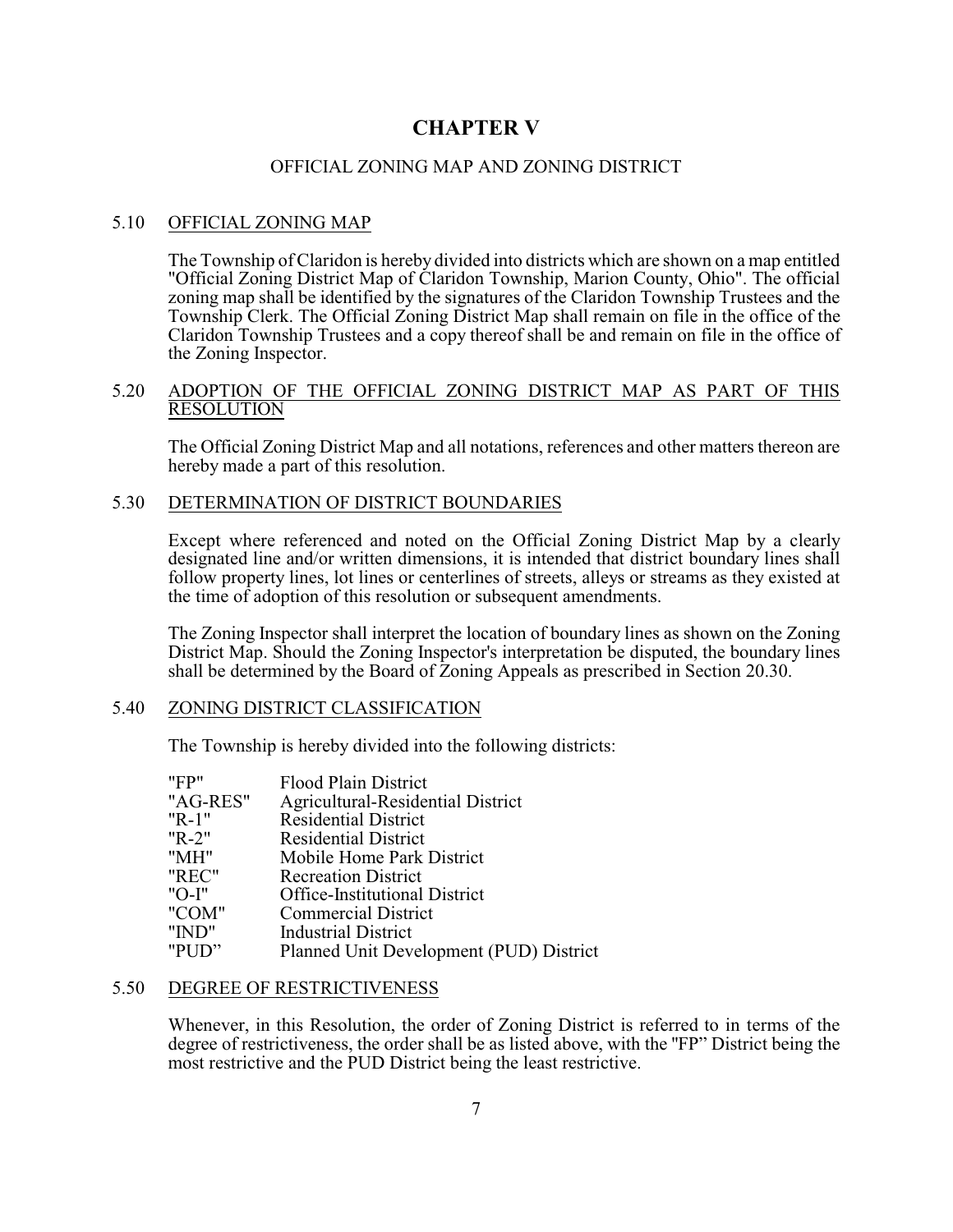# **CHAPTER VI**

# <span id="page-12-0"></span>GENERAL ZONING DISTRICT PROVISIONS

# <span id="page-12-1"></span>6.10 ROAD OR STREET FRONTAGE REQUIRED FOR ALL LOTS

Except as may be permitted by other provisions of this Resolution, no more than one use of land shall be permitted on a lot or parcel, which shall have no less than 30 feet of frontage on a public street or road.

#### <span id="page-12-2"></span>6.20 REQUIRED LOT AREA OR OTHER OPEN SPACE CANNOT BE REDUCED

No lot, yard, parking area or other open space shall be reduced in area or dimension so as to make said area or dimension less than the minimum required by this Resolution. No part of a yard, parking area or other open space provided for any building in compliance with this Resolution shall be included as a part of a yard, parking area or other space required for another building.

#### <span id="page-12-3"></span>6.30 GENERAL ZONING DISTRICT REGULATIONS

Regulations governing the use of land and buildings are hereby established in the several zoning districts as set forth in the following chapters. Only uses designated as principally permitted shall be allowed and any use not so designated shall be prohibited except in specific cases where the Board of Zoning Appeals is authorized to rule as described in Section 20.30.

## <span id="page-12-4"></span>6.40 AGRICULTURE

Land in any district may be used for agricultural purposes. No zoning permit shall be required for the construction of buildings, including accessory buildings, signs, fences, etc, incident to agricultural purposes. A zoning permit, however, is necessary for a farm residence.

#### <span id="page-12-5"></span>6.50 MINIMUM DWELLING REQUIREMENTS

#### Single-Family Dwellings:

- A. No single-family one-story dwelling shall be erected with less than 900 square feet of gross ground floor area, exclusive of breeze ways, porches, terraces, and garages.
- B. No single-family multiple-story dwelling shall be erected with less than 700 square feet of gross ground floor area, exclusive of breeze ways, porches, terraces, and garages.

#### Two-Family Dwellings:

- A. No two-family one-story dwelling shall be erected with less than 900 square feet of gross ground floor area per family, exclusive of breeze ways, porches, terraces, and garages.
- B. No two-family multiple- story dwelling shall be erected with less than 700 square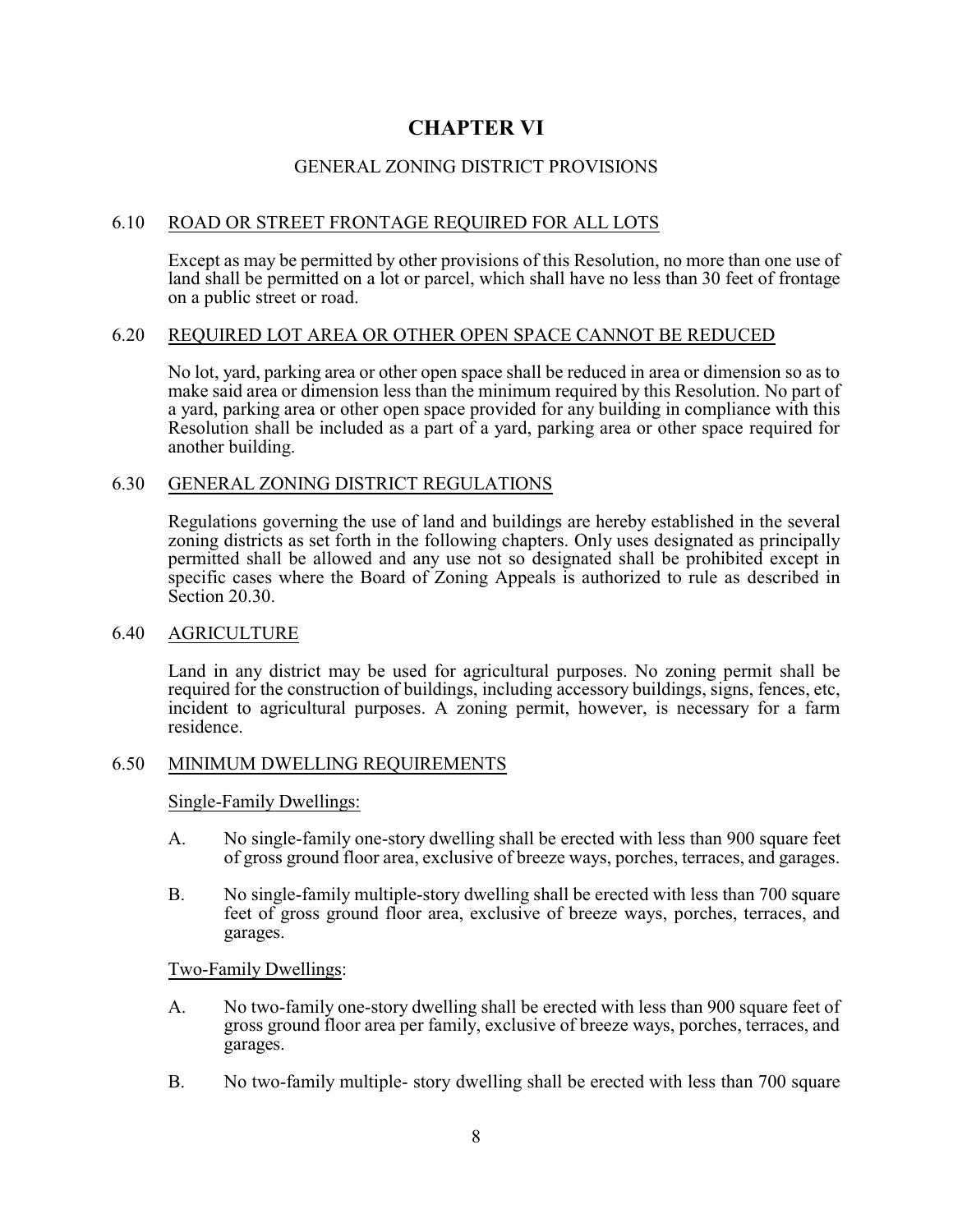feet of gross ground floor area per family exclusive of breeze ways, porches, terraces, and garages.

#### Multi-Family Dwellings:

A. Each dwelling unit shall have a minimum of 900 square feet of gross ground floor area exclusive of breeze ways, porches, terraces, and garages.

#### Industrialized Dwelling Units:

A. With regards to dwelling unit type, see applicable square footage requirement section above.

#### Manufactured / Mobile Home Dwelling Units:

A. Manufactured homes constructed after January 1, 1995 are permitted on individual lots in all zoning districts allowing single-family homes provided they are permanently sited manufactured homes. Manufactured / mobile homes constructed prior to January 1, 1995, are only permitted in mobile home parks, or as accessory structures or temporarily living spaces.

Manufactured or mobile homes located in mobile home parks are exempt from the square footage requirements of this section and the requirements for permanently sited manufactured homes (Section 6.60).

Manufactured or mobile homes used as accessory structures or temporary living spaces need not meet the requirements of this section with regard to square footage or the requirements for permanently sited manufactured homes (Section 6.60) unless required to by the Claridon Township Board of Zoning Appeals.

- B. With regards to dwelling unit type, see applicable square footage requirement section above.
- C. A manufactured / mobile home is considered an accessory structure if it is located on the same lot as an existing conventional dwelling and a hardship is involved. Hardships typically include the care of ill or aged relatives. A manufactured/mobile home may be an accessory structure if it provides housing for such relation.

Accessory manufactured / mobile homes shall comply with the applicable:

- 1. Marion County Health Department regulations regarding sanitary sewerage disposal and water supply.
- 2. An accessory manufactured / mobile home shall not be used as a rental unit available to the general public.
- 3. Manufactured / mobile homes may be used as an accessory structure for a period not to exceed thirty (30) days. An extension beyond thirty (30) days may be granted only by the Board of Zoning Appeals. If the applicant intends to occupy the manufactured / mobile home longer than 30 days, the applicant shall apply to the Board of Zoning Appeals for a time limit extension at the same time the thirty (30) day permit is issued. Failure to apply to the Board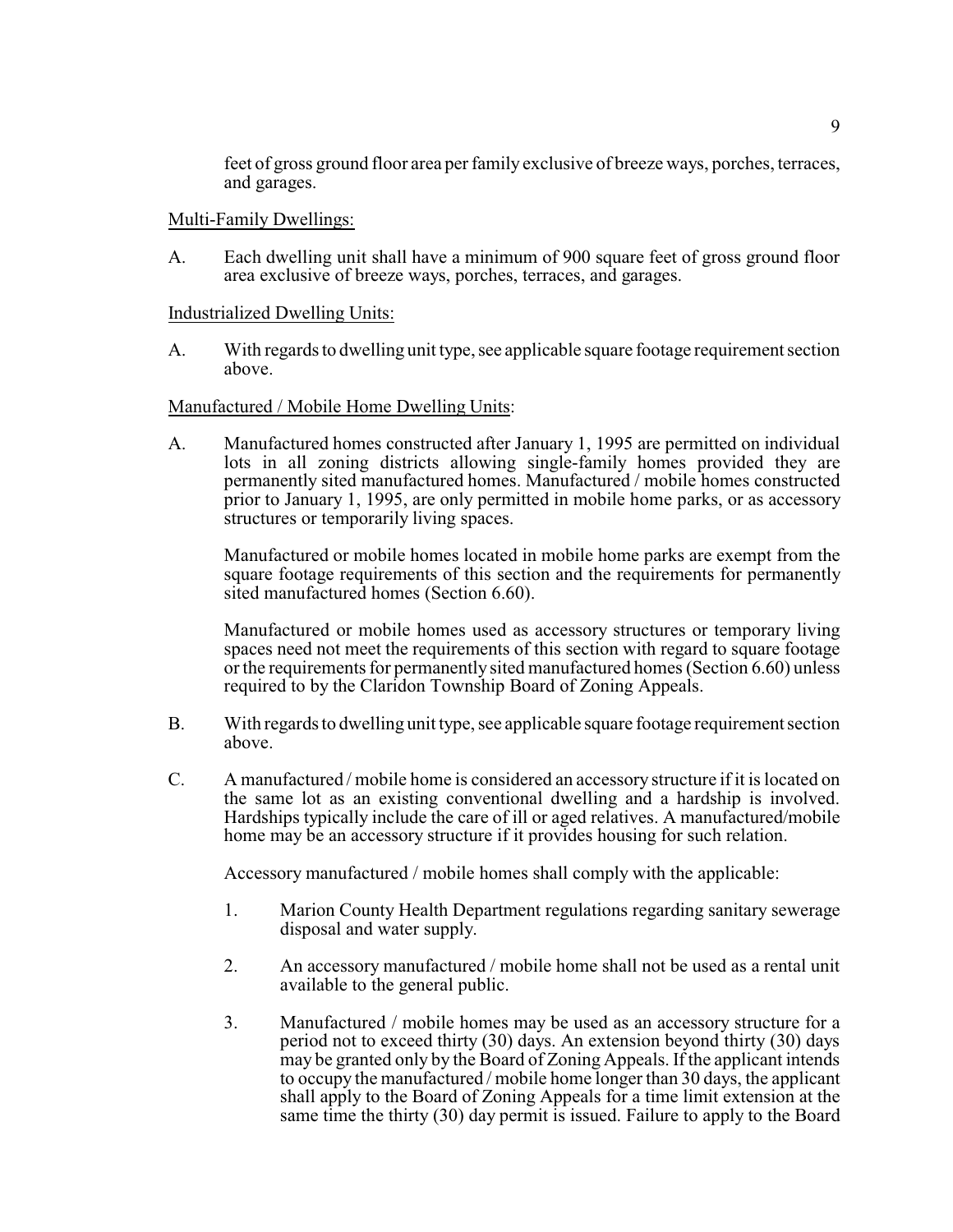of Zoning Appeals at the same time the thirty (30) day permit is issued may result in the unit not being allowed to be occupied (once the 30 day permit expires) until the Board of Zoning Appeals meets and grants a time limit extension.

D. Manufactured / mobile homes, travel or vacation vehicles, garages, or basements are permitted as temporary living spaces (with a permit) while a principal and permanent dwelling is constructed or reconstructed. The temporary living space shall be located on the same lot where the home is being constructed or reconstructed. Before receiving a permit for a temporary living space, the applicant shall show construction drawings, contract(s) with a home builder(s), etc, to the Zoning Inspector for the home being constructed or reconstructed

A manufactured / mobile home may be used as a temporary living space for a period no longer than thirty (30) days, unless a special exception is granted by the Board of Zoning Appeals. If the applicant intends to occupy the manufactured  $\dot{\ell}$  mobile home longer than 30 days, the applicant shall apply to the Board of Zoning Appeals for a time limit extension at the same time the thirty (30) day permit is issued. Failure to apply to the Board of Zoning Appeals at the same time the thirty (30) day permit is issued may result in the unit not being allowed to be occupied (once the 30 day permit expires) until the Board of Zoning Appeals meets and grants a time limit extension.

## <span id="page-14-0"></span>6.60 MINIMUM REQUIREMENTS FOR ALL DWELLING UNITS INCLUDING PERMANENTLY SITED MANUFACTURED HOMES:

- A. Minimum building width of twenty-six (26) feet exclusive of entryways, breeze ways, porches, terraces, and garages.
- B. Minimum building length of twenty-six (26) feet exclusive of entryways, breeze ways, porches, terraces, and garages.
- C. All dwelling units must be affixed to a permanent foundation and connected to appropriate utilities (water, sewer, electric, etc.).
- D. All dwelling units must have a pitched roof (HUD) approved for Manufactured Homes), conventional residential siding, and a six-inch minimum eave overhang, including appropriate guttering.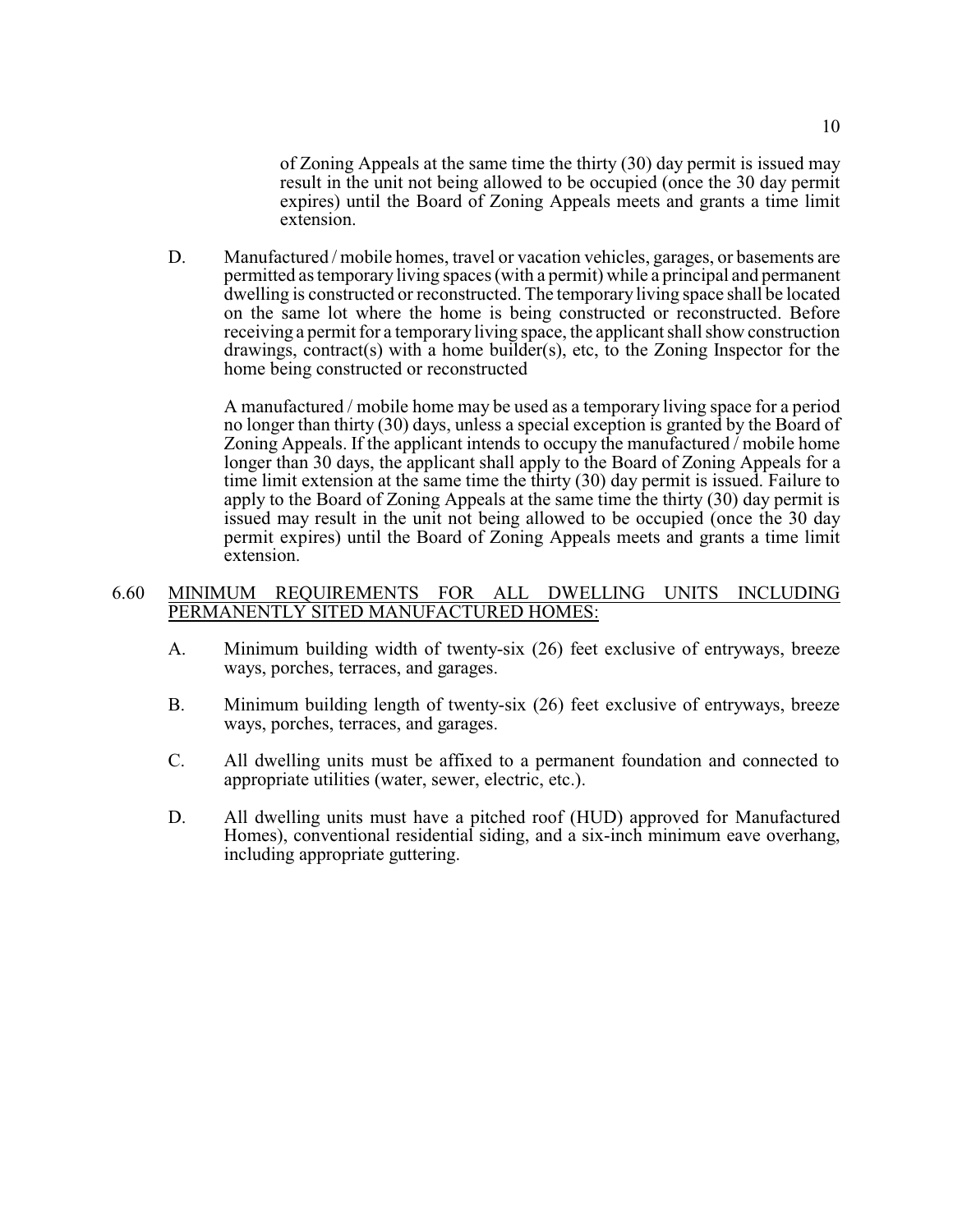# **CHAPTER VII**

# <span id="page-15-0"></span>REQUIRED LOT AND YARD DIMENSIONS FOR ZONING DISTRICTS

# <span id="page-15-1"></span>7.10 AREA AND DIMENSION STANDARDS

All structures shall comply with the following area and dimensional standards as set forth in the following schedule.

| <b>Requirements for Land</b>                         | <b>Minimum Lot Size</b>                                                  |                                                                          | <b>Minimum Yard Dimensions</b> |                                                    |                | <b>Maximum</b><br><b>Lot Coverage</b> |
|------------------------------------------------------|--------------------------------------------------------------------------|--------------------------------------------------------------------------|--------------------------------|----------------------------------------------------|----------------|---------------------------------------|
|                                                      | Width<br>(Fect)                                                          | Area<br>(Sq. Ft.)                                                        | Front<br>(Feet)                | Side<br>(Feet)                                     | Rear<br>(Feet) | Percent                               |
| <b>Flood Plain District</b>                          |                                                                          |                                                                          |                                | Same Requirements as in Underlying Zoning District |                |                                       |
| <b>Agriculture - Residential</b><br><b>District</b>  |                                                                          |                                                                          |                                |                                                    |                |                                       |
| Uses not served by public<br>sewer and water         | 100                                                                      | 43,560                                                                   | $50*$                          | 15                                                 | 15             | <b>NA</b>                             |
| Uses served by public sewer<br>and $/$ or water      | 80                                                                       | 16,000                                                                   | $50*$                          | 15                                                 | 15             | <b>NA</b>                             |
| Uses other than residential                          | Sufficient to<br>comply with<br>minimum<br>yard and lot<br>coverage req. | Sufficient to<br>comply with<br>minimum<br>yard and lot<br>coverage req. | $50*$                          | 15                                                 | 15             | 20                                    |
| <b>R-1, Residential District</b>                     |                                                                          |                                                                          |                                |                                                    |                |                                       |
| Single-family dwelling - sewer<br>and water required | 80                                                                       | 12,000                                                                   | $50*$                          | 10                                                 | 10             | <b>NA</b>                             |
| Uses other than residential                          | Sufficient to<br>comply with<br>minimum<br>yard and lot<br>coverage req. | Sufficient to<br>comply with<br>minimum<br>yard and lot<br>coverage req. | $50*$                          | 15                                                 | 15             | 20                                    |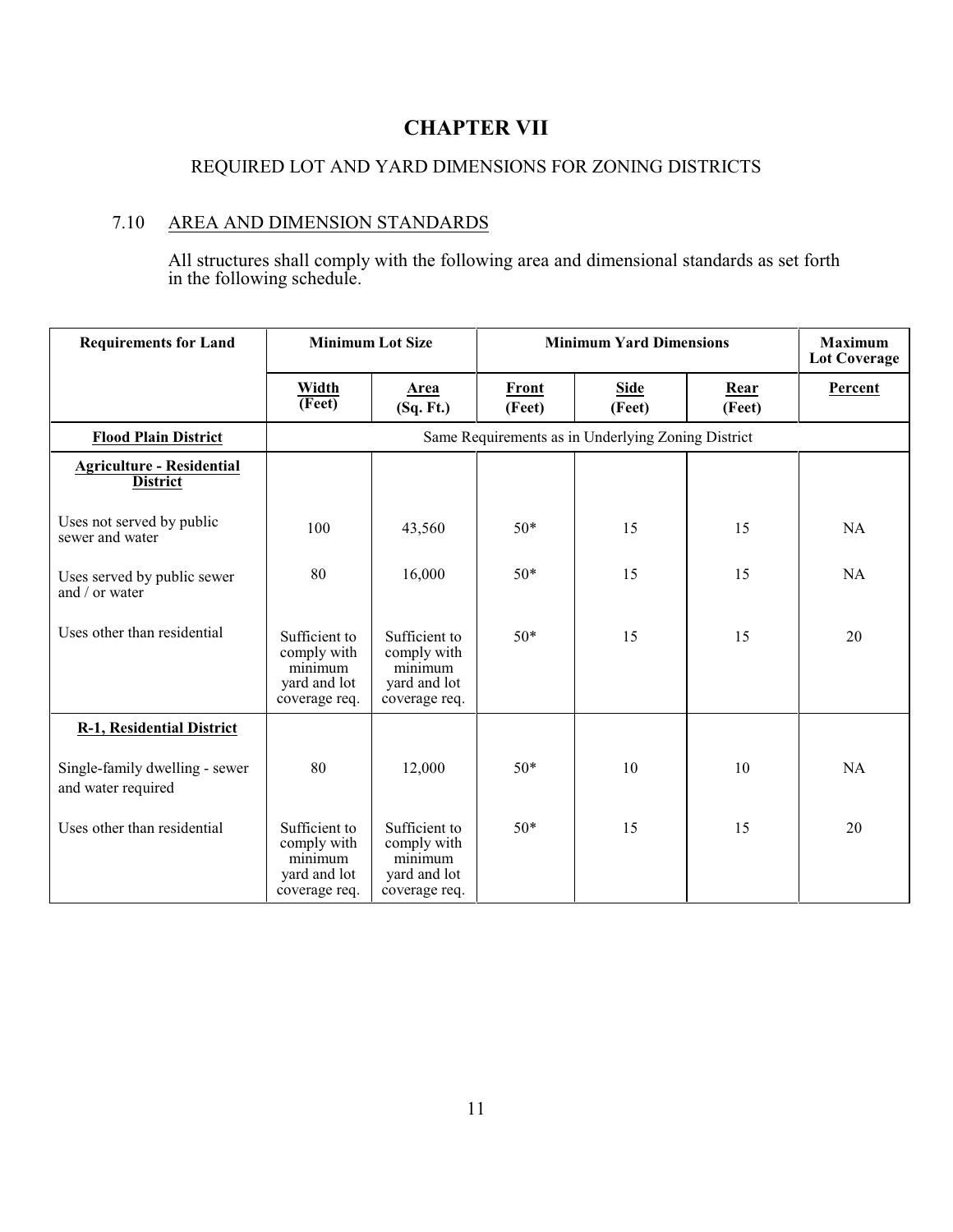| Table Continued                                                   |                                                                          |                                                                          |                        |                                                                                              |                                                                                              |           |
|-------------------------------------------------------------------|--------------------------------------------------------------------------|--------------------------------------------------------------------------|------------------------|----------------------------------------------------------------------------------------------|----------------------------------------------------------------------------------------------|-----------|
| <b>Requirements for Land</b>                                      | <b>Minimum Lot Size</b><br><b>Minimum Yard Dimensions</b>                |                                                                          |                        | <b>Maximum</b><br><b>Lot Coverage</b>                                                        |                                                                                              |           |
|                                                                   | Width<br>(Feet)                                                          | <b>Area</b><br>(Sq. Ft.)                                                 | <b>Front</b><br>(Feet) | <b>Side</b><br>(Feet)                                                                        | Rear<br>(Feet)                                                                               | Percent   |
| R-2, Residential District                                         |                                                                          |                                                                          |                        |                                                                                              |                                                                                              |           |
| Two-family dwelling - sewer<br>and water required                 | 80                                                                       | 12,000                                                                   | $50*$                  | 10                                                                                           | 10                                                                                           | NA        |
| Multi-family dwelling - sewer<br>and water required               | 100                                                                      | 8,000<br>(Per dwelling<br>unit)                                          | $50*$                  | 15                                                                                           | 15                                                                                           | NA        |
| Uses other than residential                                       | Sufficient to<br>comply with<br>minimum<br>yard and lot<br>coverage req. | Sufficient to<br>comply with<br>minimum<br>yard and lot<br>coverage req. | $50*$                  | 15                                                                                           | 15                                                                                           | 20        |
| <b>Mobile Home Park District</b>                                  |                                                                          |                                                                          |                        | See Chapter XII                                                                              |                                                                                              |           |
| <b>Recreational District</b>                                      |                                                                          |                                                                          |                        |                                                                                              |                                                                                              |           |
| Single-family dwelling not<br>served by public sewer or<br>water  | 100                                                                      | 25,000                                                                   | $50*$                  | 15                                                                                           | 15                                                                                           | <b>NA</b> |
| Single-family dwellings served<br>by either public sewer or water | 80                                                                       | 16,000                                                                   | $50*$                  | 15                                                                                           | 15                                                                                           | NA        |
| Recreational developments                                         | Sufficient to<br>comply with<br>minimum<br>yard and lot<br>coverage req. | Sufficient to<br>comply with<br>minimum<br>yard and lot<br>coverage req. | $50*$                  | 25                                                                                           | 25                                                                                           | 20        |
| <b>Office-Institutional District</b>                              |                                                                          |                                                                          |                        |                                                                                              |                                                                                              |           |
| Non-residential uses allowed                                      | Sufficient to<br>comply with<br>minimum<br>yard and lot<br>coverage req. | Sufficient to<br>comply with<br>minimum<br>yard and lot<br>coverage req. | $50*$                  | Shall be one<br>and a half<br>times the<br>building<br>height but not<br>be less than<br>25' | Shall be one<br>and a half<br>times the<br>building<br>height but not<br>be less than<br>25' | 25        |
| Residential uses allowed                                          | See Ag-Res District                                                      |                                                                          |                        |                                                                                              |                                                                                              |           |
|                                                                   |                                                                          |                                                                          |                        |                                                                                              |                                                                                              |           |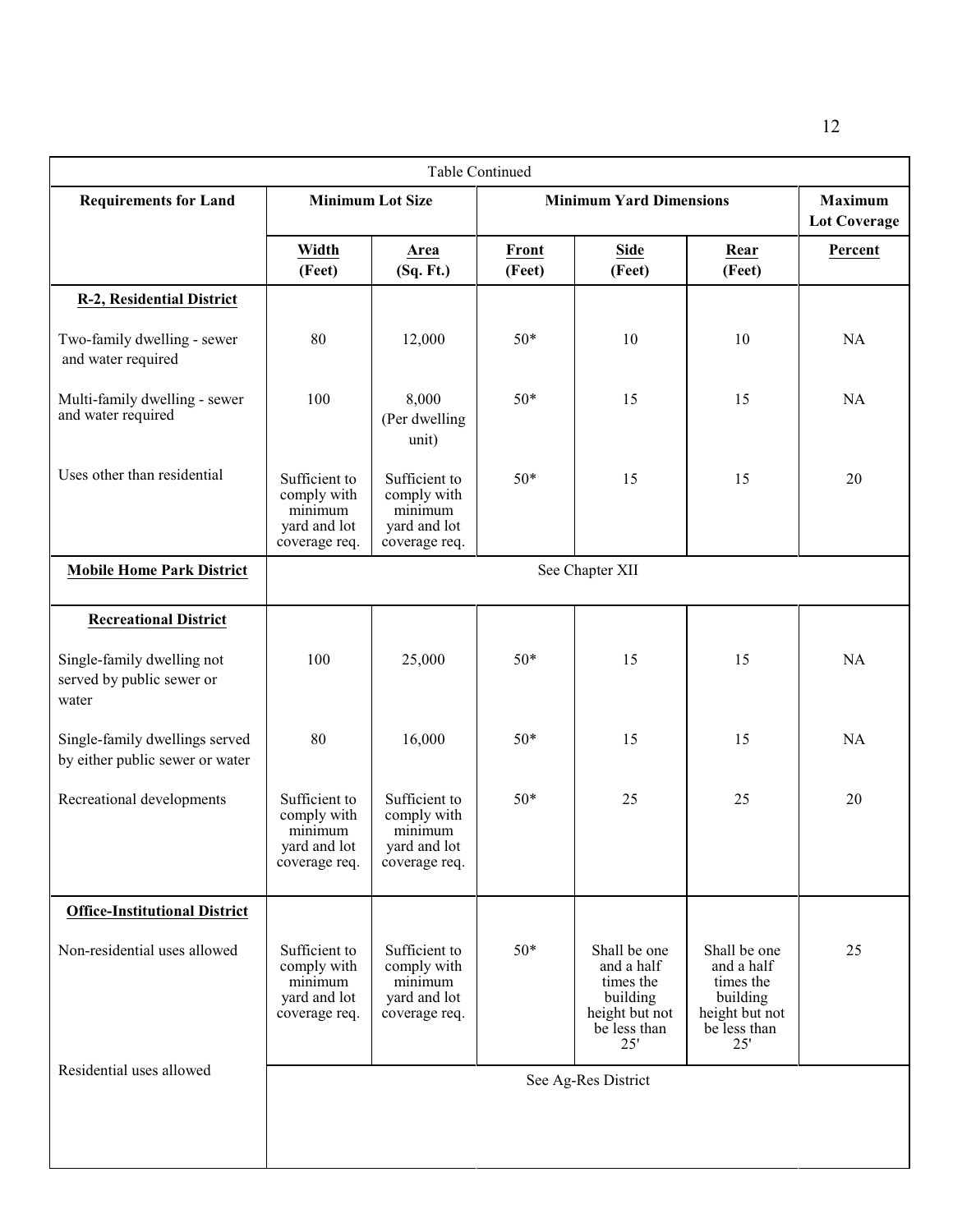| <b>Table Continued</b>                           |                                                                          |                                                                          |                                |                                                                                                                                                                                                                                                                              |                                                                                                                                                                                                                                                                                |  |
|--------------------------------------------------|--------------------------------------------------------------------------|--------------------------------------------------------------------------|--------------------------------|------------------------------------------------------------------------------------------------------------------------------------------------------------------------------------------------------------------------------------------------------------------------------|--------------------------------------------------------------------------------------------------------------------------------------------------------------------------------------------------------------------------------------------------------------------------------|--|
| <b>Requirements for Land</b>                     | <b>Minimum Lot Size</b>                                                  |                                                                          | <b>Minimum Yard Dimensions</b> |                                                                                                                                                                                                                                                                              |                                                                                                                                                                                                                                                                                |  |
|                                                  | Width<br>(Feet)                                                          | Area<br>(Sq. Ft.)                                                        | Front<br>(Feet)                | <b>Side</b><br>(Feet)                                                                                                                                                                                                                                                        | Rear<br>(Feet)                                                                                                                                                                                                                                                                 |  |
| <b>Commercial District</b>                       |                                                                          |                                                                          |                                |                                                                                                                                                                                                                                                                              |                                                                                                                                                                                                                                                                                |  |
| Non-residential uses allowed                     | Sufficient to<br>comply with<br>minimum<br>yard and lot<br>coverage req. | Sufficient to<br>comply with<br>minimum<br>yard and lot<br>coverage req. | $50*$                          | No minimum side or rear<br>yard. Except however,<br>that the depth of a side or<br>rear yard adjoining the<br>AG-RES, $R-1$ , $R-2$ , or O-<br>I Zoning Districts shall<br>be one and a half times<br>the building height but<br>not be less than fifty<br>$(50)$ feet       | No minimum side or rear<br>yard. Except however,<br>that the depth of a side or<br>rear yard adjoining the<br>AG-RES, R-1, R-2, or O-<br>I Zoning Districts shall<br>be one and a half times<br>the building height but<br>not be less than fifty<br>$(50)$ feet               |  |
| Residential uses allowed                         | See Ag-Res District                                                      |                                                                          |                                |                                                                                                                                                                                                                                                                              |                                                                                                                                                                                                                                                                                |  |
| <b>Industrial District</b>                       |                                                                          |                                                                          |                                |                                                                                                                                                                                                                                                                              |                                                                                                                                                                                                                                                                                |  |
| Non-residential uses allowed                     | Sufficient to<br>comply with<br>minimum<br>yard and lot<br>coverage req. | Sufficient to<br>comply with<br>minimum<br>yard and lot<br>coverage req. | $50*$                          | No minimum side or rear<br>yard. Except however,<br>that the depth of a side or<br>rear yard adjoining the<br>AG-RES, $R-1$ , $R-2$ , or O-<br>I Zoning Districts shall<br>be one and a half times<br>the building height but<br>not be less than $\bar{f}$ fty (50)<br>feet | No minimum side or rear<br>yard. Except however,<br>that the depth of a side or<br>rear yard adjoining the<br>AG-RES, $R-I$ , $R-2$ , or O-<br>I Zoning Districts shall<br>be one and a half times<br>the building height but<br>not be less than $\tilde{f}$ fty (50)<br>feet |  |
| Residential uses allowed                         | See Ag-Res District                                                      |                                                                          |                                |                                                                                                                                                                                                                                                                              |                                                                                                                                                                                                                                                                                |  |
|                                                  |                                                                          |                                                                          |                                |                                                                                                                                                                                                                                                                              |                                                                                                                                                                                                                                                                                |  |
| <b>Special Planned Unit</b><br>Development (PUD) |                                                                          |                                                                          |                                | See Chapter XVII                                                                                                                                                                                                                                                             |                                                                                                                                                                                                                                                                                |  |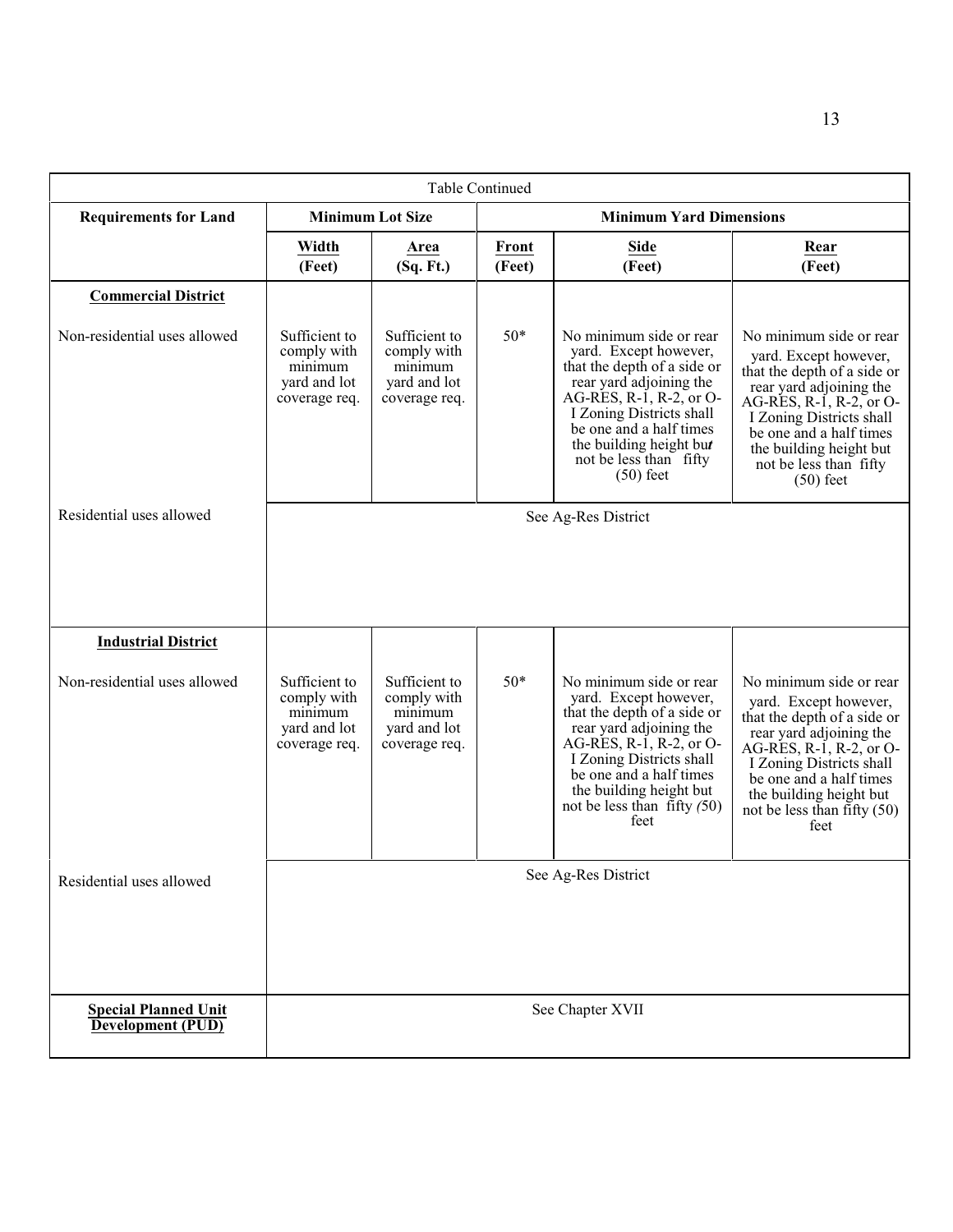#### <span id="page-18-0"></span>7.11 Lot Area Computation

See definition of "Lot Area" in Chapter XXII.

## <span id="page-18-1"></span>7.12 Front Yards

All required front yard dimensions shall be measured from the right-of-way line.

\*Front yard setback off of all State Highways shall be a minimum of l25 feet from the right-of-way line as it existed on April 29,1999.

#### <span id="page-18-2"></span>7.20 ACCESSORY STRUCTURES

Accessorynon-agricultural structures such as residential garages shall be located a minimum of five (5) feet from side lot line and rear lot line and may not cover more than twenty-five (2 5) percent of the total lot area. Further, accessory non-agricultural structures shall not be located in a front yard, and in the case of a corner lot, shall not be located in either the required front yard or in the required side yard abutting the street. If any accessory use is attached to a principal building, it shall be so placed to meet all yard requirements for a principal building.

## <span id="page-18-3"></span>7.30 EXCEPTIONS TO THE APPLICATION OF AREA AND DIMENSION STANDARDS

#### <span id="page-18-4"></span>7.31 Exceptions to Lot Width and Area Requirements

In a District where it is permitted, a single- or two-family dwelling may be erected on a lot which at the time of passage of this Resolution is non-conforming as to lot area or width, provided, however, that where three or more abutting vacant lots of record were held in one ownership at the effective date of this Resolution, and where one or more of such lots are non-conforming, the exception in this paragraph shall not apply.

## <span id="page-18-5"></span>7.32 Side Street Side Yard

Any corner lot shall have a minimum required side yard on the side street equal to the required front yard depth of the District in which it is located.

## <span id="page-18-6"></span>7.40 BUILDING HEIGHT LIMITATION

No structure or building in the Agricultural / Residential District, "R-1 "Residential District, "R-2" Residential District, or "O-I" Office - Institutional District shall exceed sixty (60) feet in height. The height limitation may be appealed to the Claridon Township Board of Zoning Appeals. Telecommunication or cellular communication towers exceeding sixty (60) feet in height shall be subject to the requirements of Section 18.60.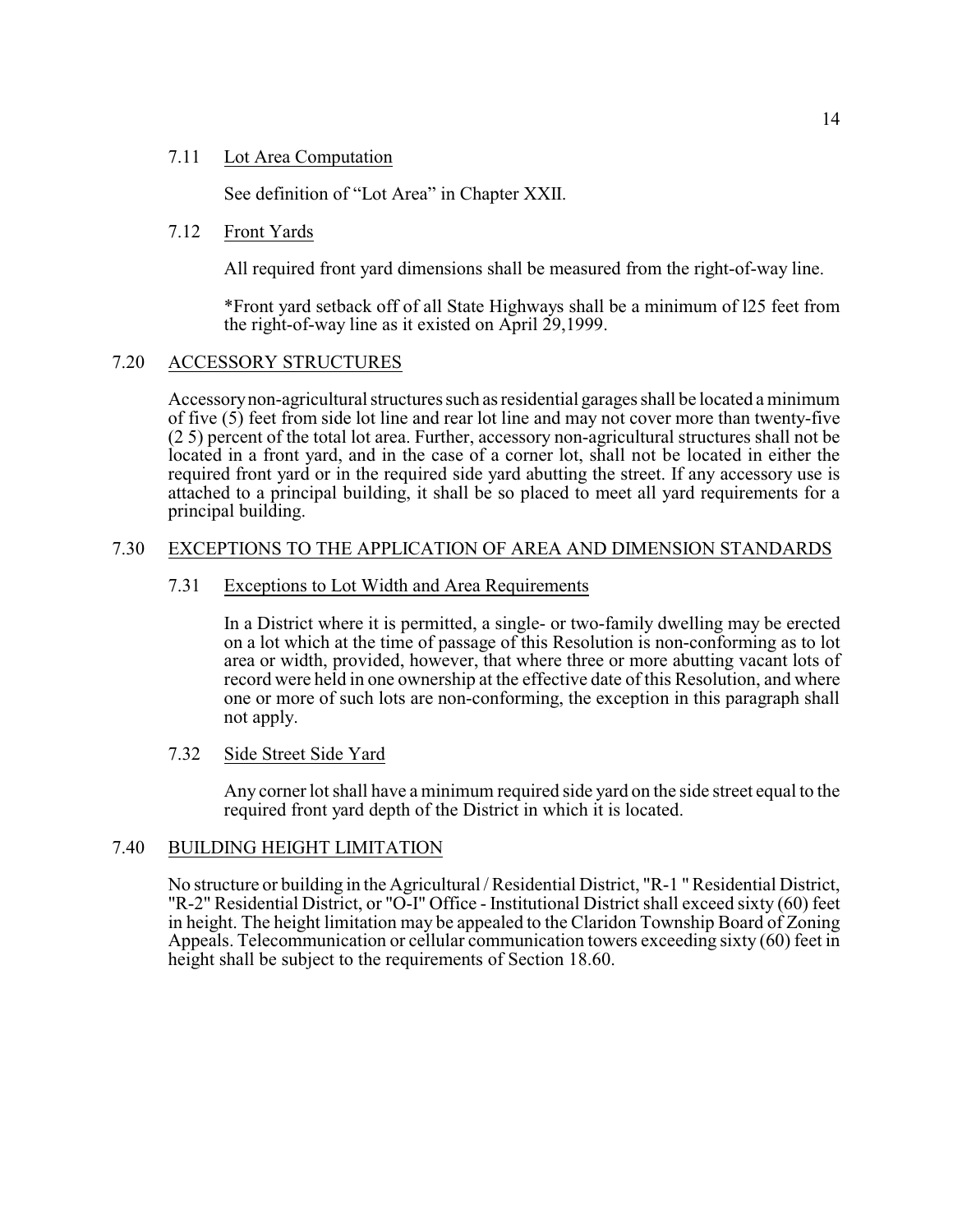# **CHAPTER VIII**

### <span id="page-19-0"></span>"FP" FLOOD PLAIN DISTRICT

#### <span id="page-19-1"></span>8.10 PURPOSE

The purpose of the Flood Plain District is to regulate development on flood prone land in order to reduce future potential loss of life and damage to property.

#### <span id="page-19-2"></span>8.20 FLOOD PLAIN DISTRICT OVERLAY

The Flood Plain District shall be an over-lapping District with regulations in addition to any other underlying zoning District established within this Resolution.

#### <span id="page-19-3"></span>8.30 USE REGULATIONS

All uses which are allowed in the underlying zoning district shall be allowed within the Flood Plain District with the exception of the storage of potentially hazardous materials. Such materials are those which, if subject to flooding, may become flammable, explosive, or otherwise injurious to human, animal, or plant life.

#### <span id="page-19-4"></span>8.40 DEVELOPMENT STANDARDS

All structures within the Flood Plain District shall meet the existing County Flood Plain Development Standards as enforced by Marion County.

#### <span id="page-19-5"></span>8.50 ESTABLISHMENT OF FLOOD PLAIN ZONE BOUNDARY

The boundaries of the Flood Plain District shall be based on the Flood Hazard Boundary Map provided from the U.S. Department of Housing and Urban Development, Federal Insurance Administration pursuant to the National Flood Insurance Program. Should this map be revised, the Flood Plain District boundaries shall live-wise be revised.

#### <span id="page-19-6"></span>8.60 DISCLAIMER OF RESPONSIBILITY

The degree of flood protection required in this Resolution is considered reasonable for regulatory purposes. This Resolution does not imply that areas outside the Flood Plain District or Land Uses permitted within the District will be free from flooding Larger floods may occur as a result of man-made or natural causes This code shall not create liability on the part of Claridon Township for any flood damages that result from reliance on this Resolution.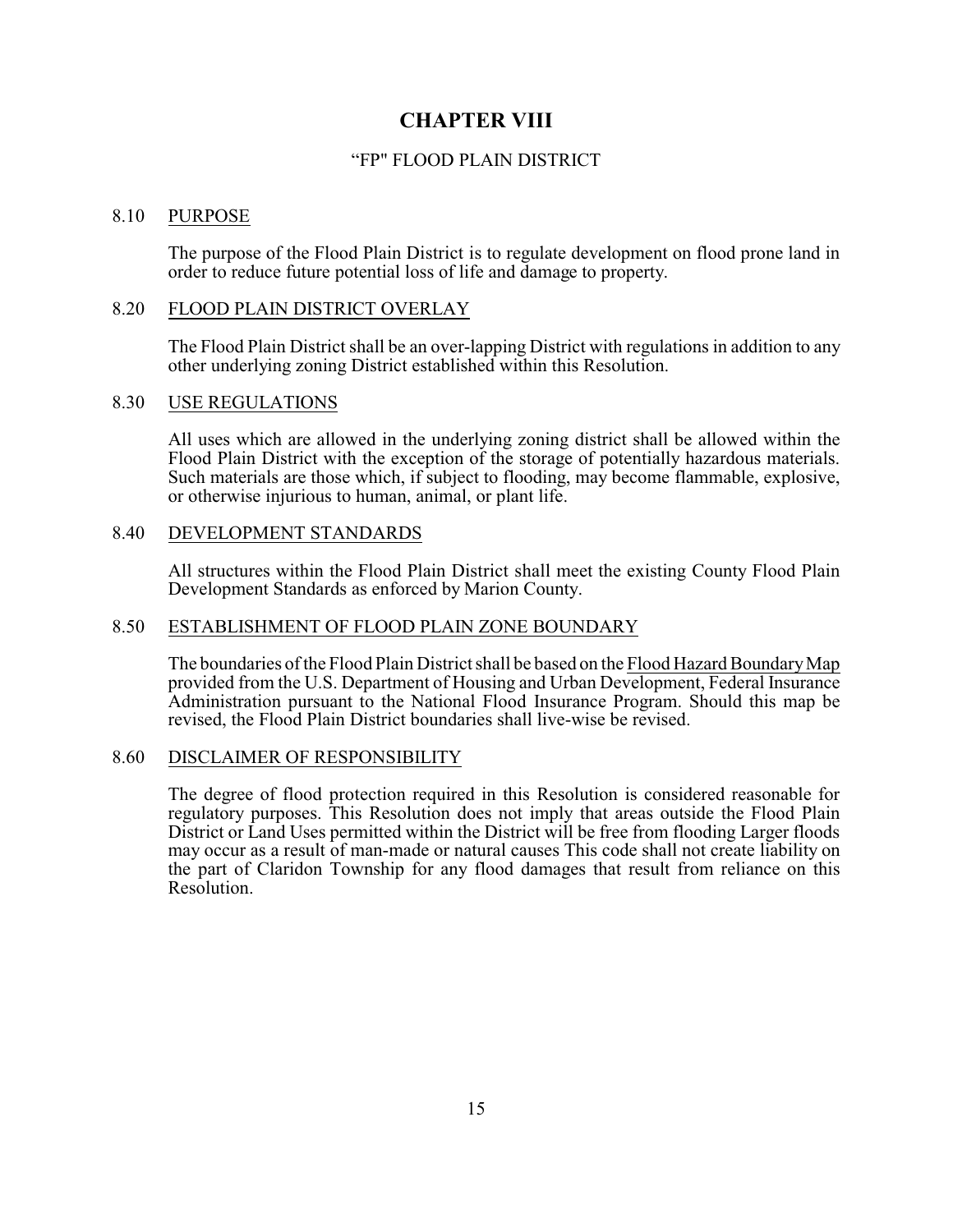# **CHAPTER IX**

#### <span id="page-20-0"></span>"AG-RES" AGRICULTURAL-RESIDENTIAL DISTRICT

#### <span id="page-20-1"></span>9.10 PURPOSE

The purpose of the Agricultural-Residential Zoning District is to provide areas for low density residential development and various agricultural land uses. The comparatively low density residential development is desirable due to the reduced level of public services and utilities existing and programmed for the near future. The promotion of agricultural land uses is desirable given the fundamental importance of agricultural products and the potential for the unnecessary and irreversible loss of farmland through unplanned and premature urban development.

#### <span id="page-20-2"></span>9.20 USE REGULATIONS

#### 1. Principal Permitted Uses

Agriculture Public Uses (as defined in Chapter XXII) Semi-Public Uses (as defined in Chapter XXII) Single-Family Dwellings Supportive Living Home Two-Family Dwellings Temporary Living Spaces, including manufactured / mobile homes (as defined in Chapter XXII)

2. Conditional Permitted Uses (subject to approval by the Board of Zoning Appeals)

Accessory manufactured / mobile Homes (as defined in Chapter XXII) Business and professional offices provided that such use shall maintain the external appearance of a residential structure and such use shall not include the manufacture, sale of goods or merchandise Commercial Storage and/or Sales of Fertilizer and Agri-Chemicals Funeral Homes or Mortuary Living Quarters for Persons Employed on the Premises Mineral, Sand and Gravel Extraction (See Section 18.40) Nurseries, Lawn and Garden Centers Nursery Schools, Day Nurseries Petroleum Drilling and Extraction Private Air Strips Recreation Facilities, Private (As defined in Chapter XXII) Sanitariums, Convalescent Homes, Rest Homes Seasonal Dwellings Solar Energy Facilities Top Soil Removal Veterinary Clinics or Hospitals Wind Turbines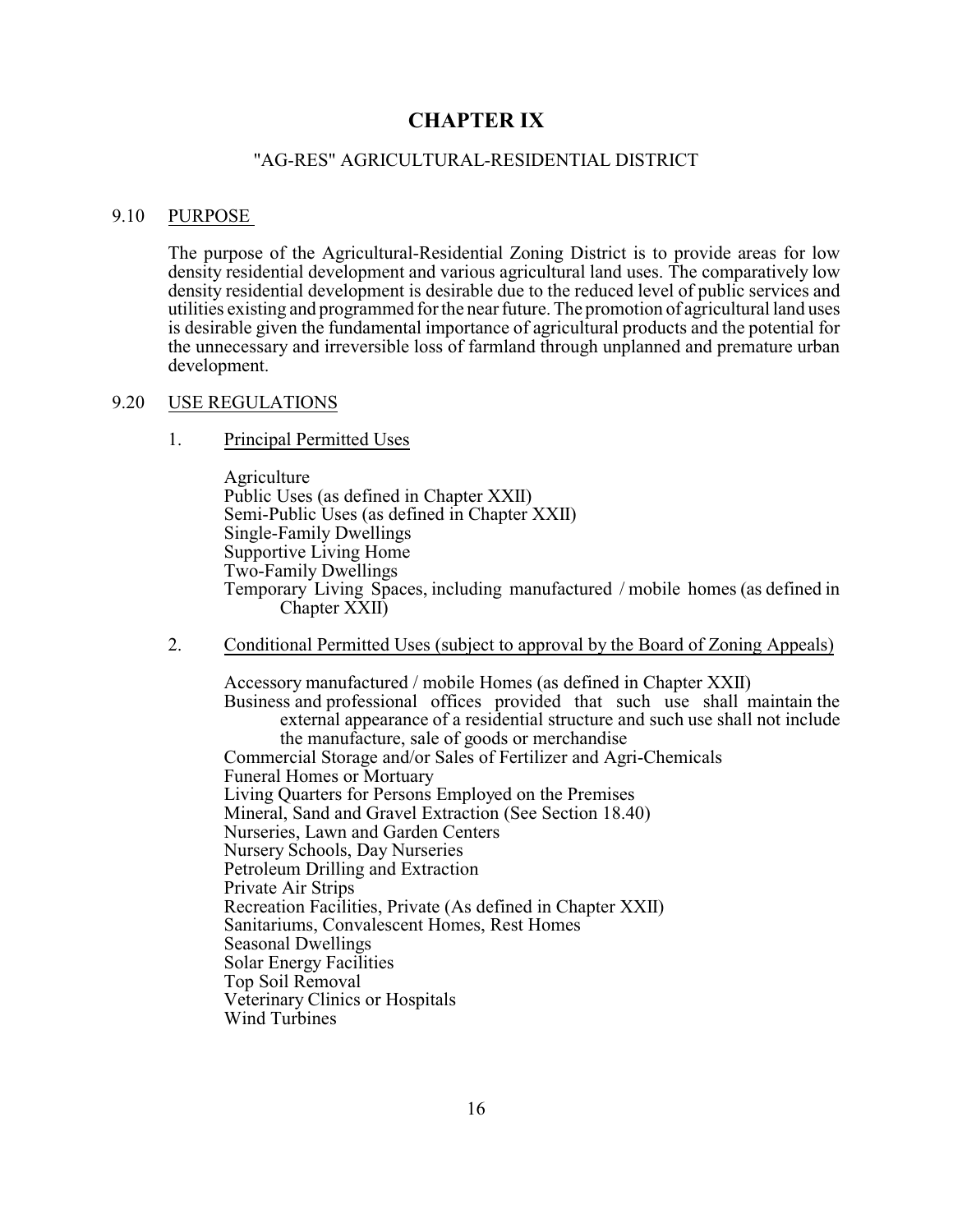3. Accessory Permitted Uses

Accessory Signs (See Section 18.23) Garden Houses, Tool Houses, Play House Home Occupations (See Section 18.30) Off-Street Parking Other Accessory Uses (Defined in Chapter XXII) Private Garages Swimming Pools, provided they meet the following criteria:

> Only permitted in rear yards. Must maintain10 feet rear- and side-yard setback. Zoning permit required for pools in excess of 150 sq. ft. Swimming pool fence requirements:

> > In-ground swimming pool - A fence a minimum of 4 feet in height with a locking gate shall enclose the perimeter of the swimming pool.

> > Above-ground swimming pool less than 4 feet in height - A fence a minimum of 4 feet in height with a locking gate shall enclose the perimeter of the swimming pool.

> > Above-ground swimming pool 4 feet or greater in height - No fence is required around the perimeter of the pool provided it has a detachable ladder or lockable access.

#### Limited Commercial Hauling for Non-Farm Operation Purposes

Within the Agricultural-Residential District, limited commercial hauling for nonfarm operation purposes is allowed as an accessory permitted use. Farm operators or owners who haul their own grown and produced agricultural products may also use their trucks/trailers to haul agricultural products not produced on their land and / or to haul non-agricultural products. In both cases this shall be limited to the following:

- 1. The storage location for the commercial hauling equipment shall be located on a parcel of 50 acres (can be made up of smaller parcels under the same ownership) or larger in size.
- 2. Total size of the farm operation shall be a minimum of 500 acres for each owner or operator applying for a hauling permit for non-farming operation purposes.
- 3. Each operator or owner who qualifies based on the above definitions, is limited to a maximum of 5 commercial hauling trailers.
- 4. Notwithstanding the limitation of item (3) above, if the operator or owner qualifies based on the above definitions and will be using an access point on a State Highway only, and is located on a qualifying parcel which has a minimum frontage of 500 feet along the State Highway, the operator or owner will be limited to a maximum of 20 commercial hauling trailers.

Added: 7/7/15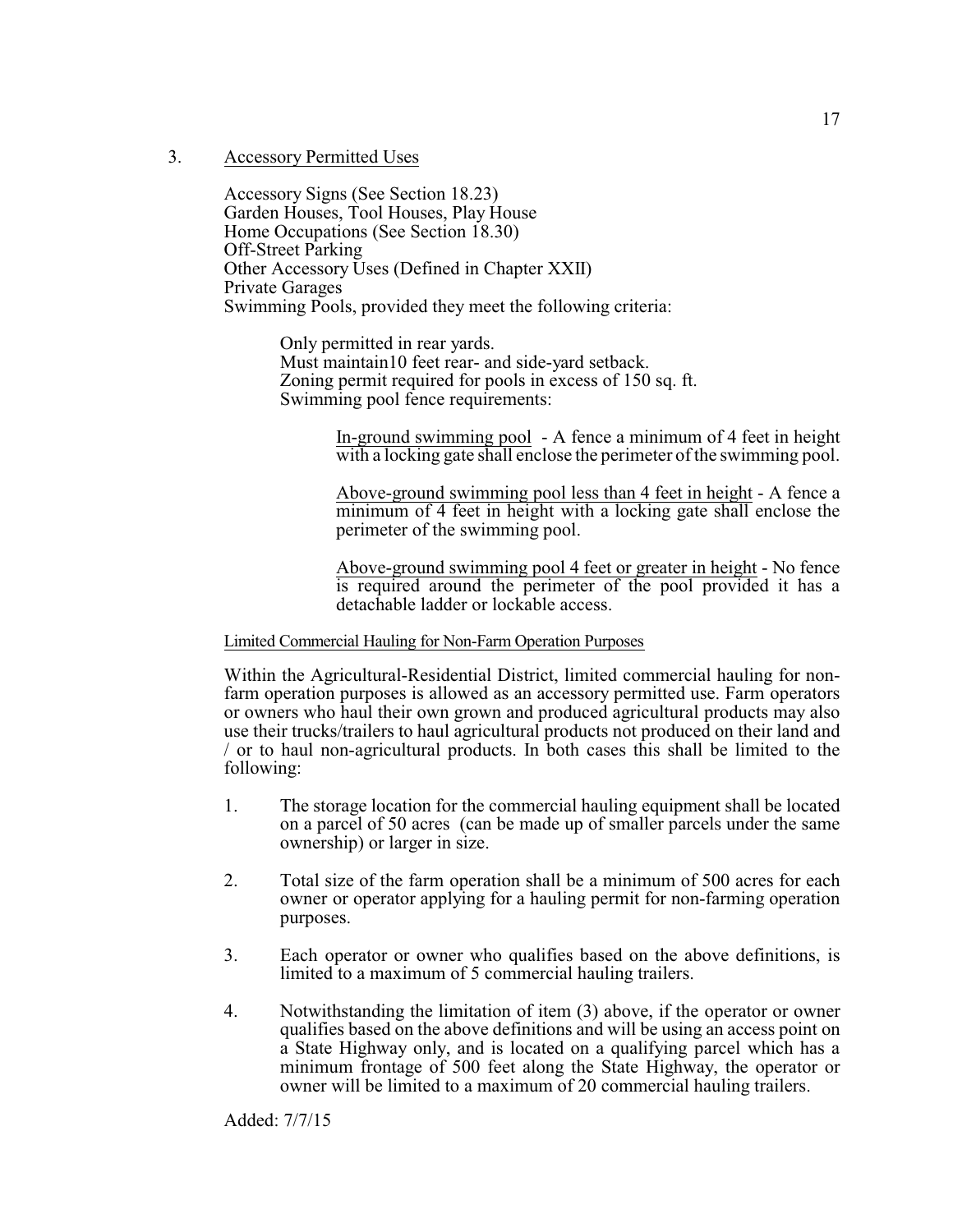## <span id="page-22-0"></span>9.30 DWELLINGS ON FARMS

No more than two(2) permanent dwelling units may be located on a farm to be occupied only by families or persons engaged in operation of the same farm. Ownership of the sites on which such dwellings are located shall not be transferred as separate parcels except in accordance with the Marion County Subdivision Regulations and the standards set forth in this Resolution.

## <span id="page-22-1"></span>9.40 LAND DIVISION (Number of Lots)

- 1. Any parcel of land of record on June 6, 2003, may be subdivided for residential use in the Ag-Residential District in accordance with that districts minimum lot size and dimension standards and as follows:
	- A. To provide up to four (4) residential lots not including the remainder as one of the lots. Any further residential lot development of the remaining total acreage must comply and be rezoned to R-1 or R-2 requirements.
- 2. A residential lot is defined as any lot under 10 acres with a home in use, planned, or as a potential use.
- 3. A four (4) lot limit from Subsections 1 and 2 shall not apply if the subdivision involved is considered a major subdivision pursuant to the Marion County Subdivision Regulations and is also in compliance with all other Claridon Township Zoning Regulations.

Added: 6/6/03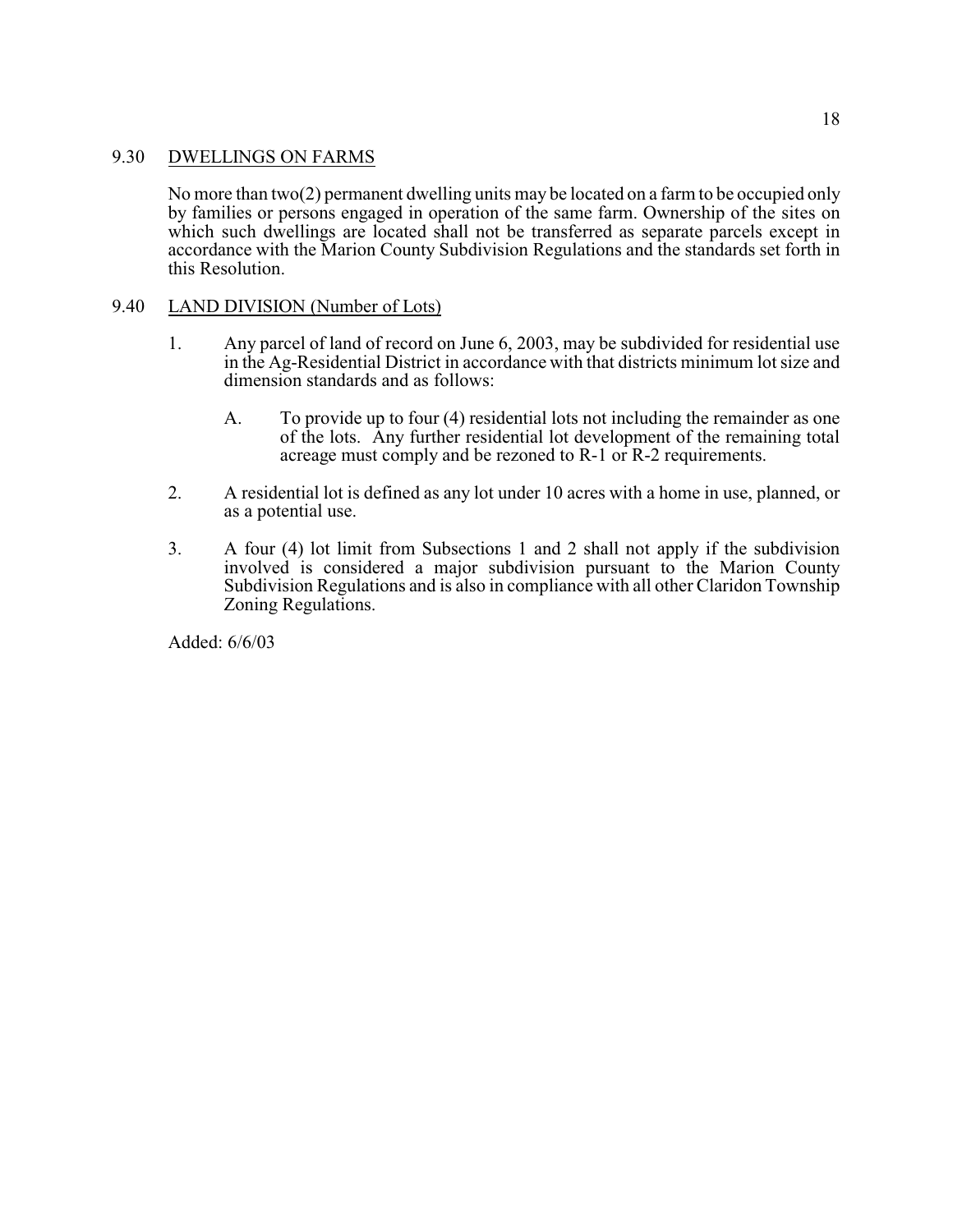# **CHAPTER X**

#### <span id="page-23-0"></span>"R-1" RESIDENTIAL DISTRICT

#### <span id="page-23-1"></span>10.10 PURPOSE

The purpose of the R-1 Residential District is to encourage residential development at appropriate locations where public water supply and sanitary sewer facilities are currently available or are potentially available. This zoning district is intended to be applied at locations where fifteen (15) or more residential lots are planned for development.

#### <span id="page-23-2"></span>10.20 USE REGULATIONS

#### 1 Principal Permitted Uses

Agriculture Public Uses (As defined in Chapter XXII) Semi-Public Uses (As defined in Chapter XXII) Single-Family Dwellings Supportive Living Home

#### 2. Conditional Permitted Uses (Subject to approval by the Board of Zoning Appeals)

Care Facilities Nursery Schools, Day Nurseries Recreational Facilities, Private (As defined in Chapter XXII)

#### 3. Accessory Permitted Uses

Accessory Signs (only Section 20.23 , "1" applies) Garden Houses, Tool Houses, Play Houses, not to exceed 120 sq. ft. Home Occupations not located in an accessory building (See Section 20.30) Off-Street Parking Other Accessory Uses (Defined in Chapter XXII) Swimming Pools, provided they met the following criteria: Only permitted in rear yards. Must maintain10 feet rear- and side-yard setback. Zoning permit required for pools in excess of 150 sq. ft. Swimming pool fence requirements:

> In-ground swimming pool - A fence a minimum of 4 feet in height with a locking gate shall enclose the perimeter of the swimming pool.

> Above-ground swimming pool less than 4 feet in height - A fence a minimum of 4 feet in height with a locking gate shall enclose the perimeter of the swimming pool.

> Above-ground swimming pool 4 feet or greater in height - No fence is required around the perimeter of the pool provided it has a detachable ladder or lockable access.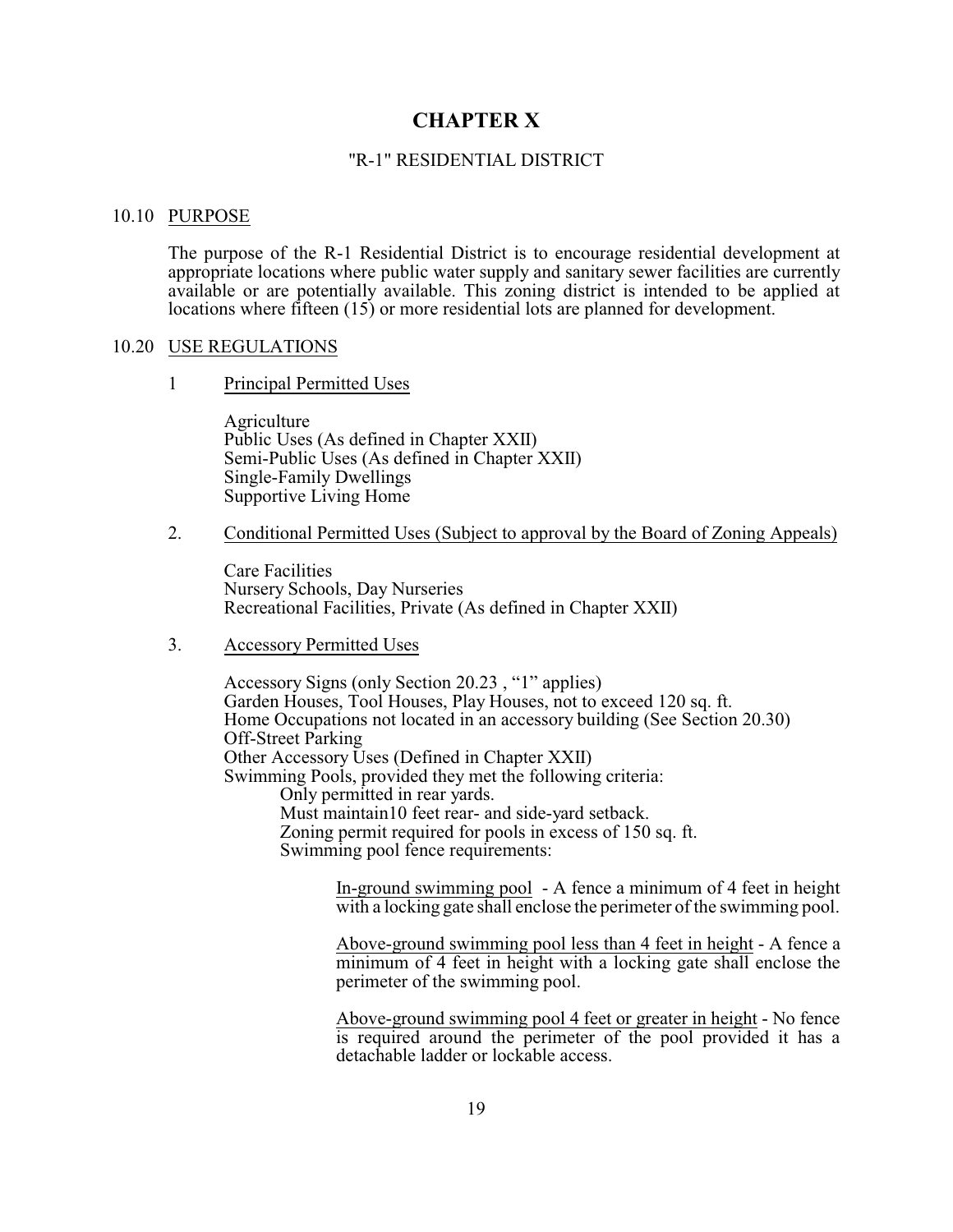# **CHAPTER XI**

## <span id="page-24-0"></span>"R-2" RESIDENTIAL DISTRICT

#### <span id="page-24-1"></span>11.10 PURPOSE

The purpose of the R-2 Residential District is to encourage two-family and multi-family residential development at appropriate locations where public water supply and sanitary sewer facilities are currently available or are potentially available. This zoning district is intended to be applied at locations where fifteen (15) or more residential lots or units are planned for development.

#### <span id="page-24-2"></span>11.20 USE REGULATIONS

#### 1. Principal Permitted Uses

**Agriculture** Public Uses ( As defined in Chapter XXII) Semi-Public Uses (As defined in Chapter XXII) Supportive Living Home Two-Family Dwellings Multi-family Dwellings

# 2. Conditional Permitted Uses (Subject to approval by the Board of Zoning Appeals)

Care Facilities Nursery Schools, Day Nurseries Recreational Facilities, Private (As defined in Chapter XXII)

#### 3. Accessory Permitted Uses

Accessory Signs (only Section 20.23 "A" applies) Garden Houses, Tool Houses, Play Houses, not to exceed 120 sq. ft. Home Occupations not located in an accessory building (See Section 20.30) Off-Street Parking Other Accessory Uses (Defined in Chapter XXII) Swimming Pools, provided they meet the following criteria: Only permitted in rear yards. Must maintain10' rear- and side-yard setback. Zoning permit required for pools in excess of 150 sq. ft. Swimming pool fence requirements:

> In-ground swimming pool - A fence a minimum of 4 feet in height with a locking gate shall enclose the perimeter of the swimming pool.

> Above-ground swimming pool less than 4 feet in height - A fence a minimum of 4 feet in height with a locking gate shall enclose the perimeter of the swimming pool.

> Above-ground swimming pool 4 feet or greater in height - No fence is required around the perimeter of the pool provided it has a detachable ladder or lockable access.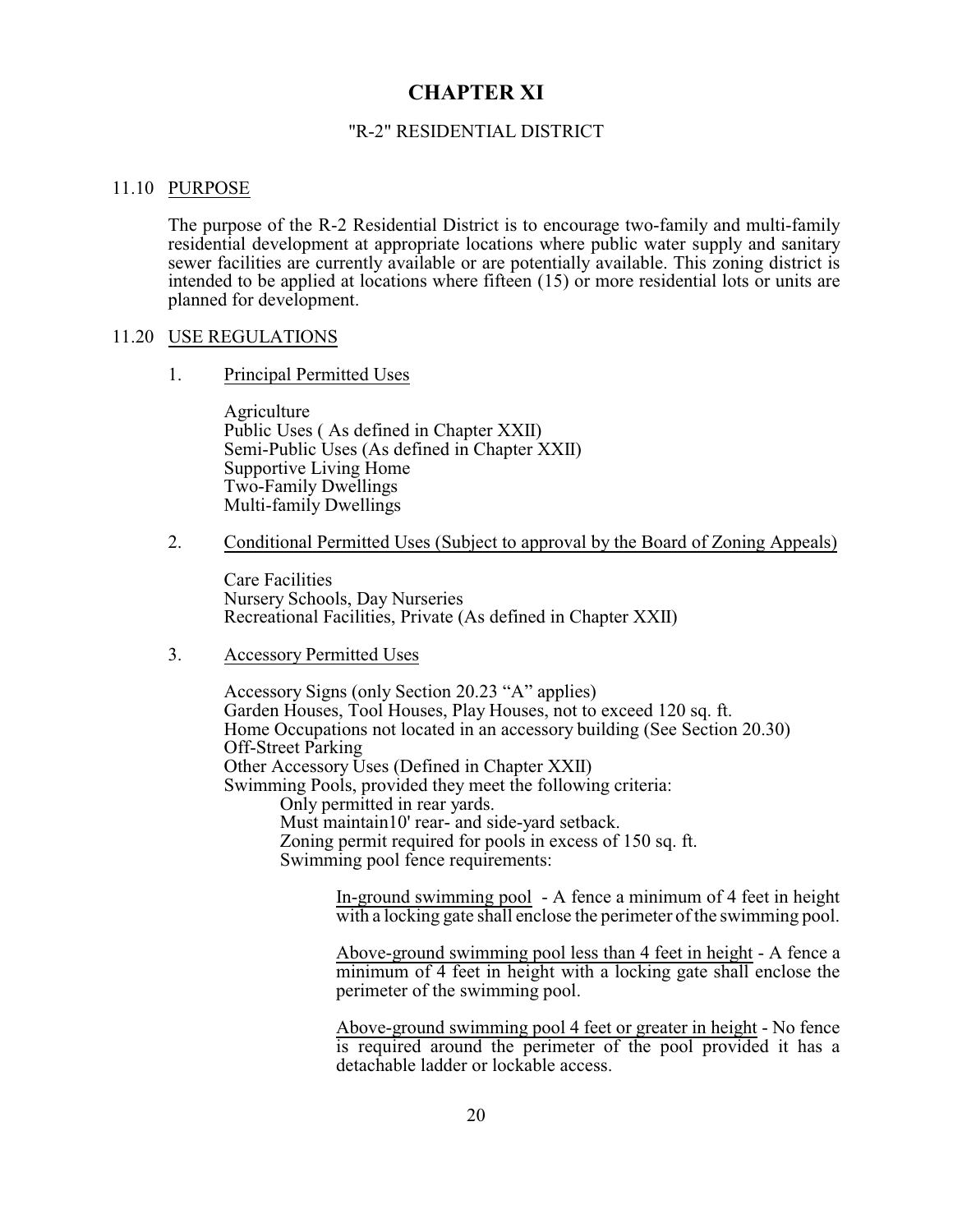# **CHAPTER XII**

# <span id="page-25-0"></span>"MH" MOBILE HOME PARK DISTRICT

# <span id="page-25-1"></span>12.10 PURPOSE

The purpose of the Mobile Home Park District is to recognize the increasing demand for Mobile Home Park Developments and to provide for the development of such parks. This zoning district is intended to provide Development Standards and a means to accommodate locational considerations for the development of stable and desirable mobile home parks.

## <span id="page-25-2"></span>12.20 USE REGULATIONS

1. Principal Permitted Uses

Agricultural Mobile / Manufactured Homes Public Uses (as defined in Chapter XXII) Semi-Public Uses as defined in Chapter XXII) The following services and facilities limited to serving the residents of the Mobile Home Park:

- 1. Laundromats<br>2 Recreational
- Recreational vehicle storage, boat storage and mini-warehouses, provided that such areas are screened by a solid fence not less than six(6) feet in height. Such storage areas also may not occupy more than five(5) percent of the total area of the Mobile Home Park.
- 3. Administrative offices relating to the operation of the Mobile Home Park.
- 4. Nursery schools or day nurseries.<br>5. Swimming pools and play areas.
- Swimming pools and play areas.

### 2. Conditional Permitted Uses (Subject to approval by the Board of Zoning Appeals)

Wind Turbines

3. Accessory Permitted Uses

Home Occupation (see Section 18.30) Private garages Garden houses, tool houses play houses, and other accessory uses (as defined in Chapter XXII.)

#### <span id="page-25-3"></span>12.30 DEVELOPMENT STANDARDS

All Mobile Home Parks shall comply with the various requirements of the Ohio Department of Health. In addition all Mobile Home Parks shall comply with the Marion County Subdivision Regulations, and shall be in accordance with the following standards:

<span id="page-25-4"></span>12.31 Minimum Width

The minimum width of a tract to be developed as a Mobile Home Park shall be threehundred (300) feet. Such width or frontage must be on a public street.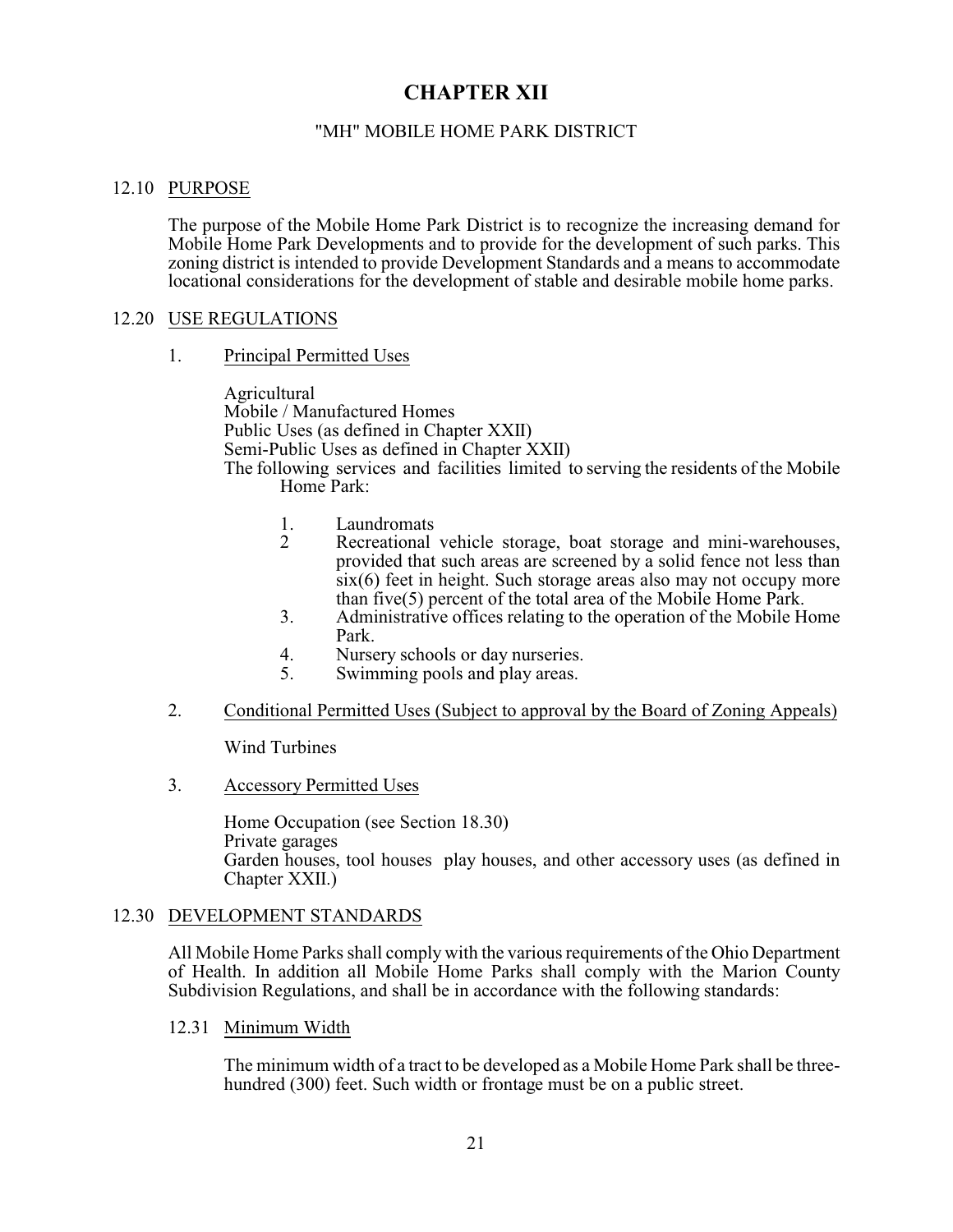#### <span id="page-26-0"></span>12.32 Minimum Yard Dimensions

Mobile Home Park developments shall have a minimum front yard depth of fifty (50) feet (measured from the right-of-way line) and a minimum side and rear yard depth of fifteen (l5) feet.

# <span id="page-26-1"></span>12.33 Streets

Public or private streets or drives may be proposed to provide internal circulation within the park, but must be reviewed in accordance with the Marion County Subdivision Regulations.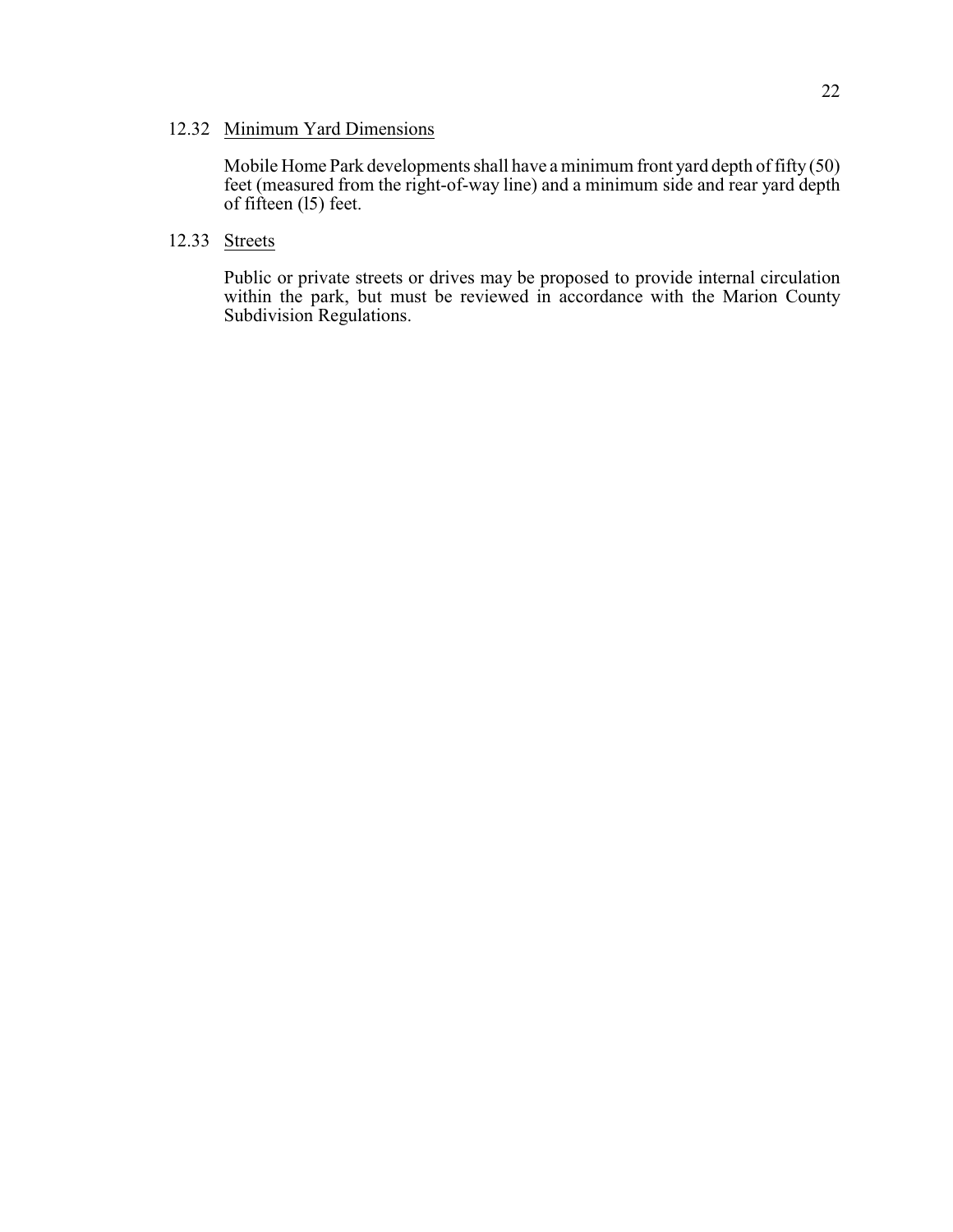# **CHAPTER XIII**

# <span id="page-27-0"></span>"REC' OUTDOOR RECREATION DISTRICT

# <span id="page-27-1"></span>13.10 PURPOSE

The purpose of the Outdoor Recreation District is to provide for and encourage the orderly development of community and regional outdoor recreation areas in appropriate locations.

## <span id="page-27-2"></span>13.20 USE REGULATIONS

#### 1. Principal Permitted Uses

Agriculture Public Uses (as defined in Chapter XXII) Semi-Public Uses (as defined in Chapter XXII) Recreation facilities, private (as defined in Chapter XXII) and outdoor recreation facilities open to the public limited to the following uses:

- 1. Playgrounds<br>2. Picnic facilit
- 2. Picnic facilities and shelters<br>3. Tennis courts
- 3. Tennis courts<br>4. Athletic fields
- 4. Athletic fields<br>5. Outdoor courts
- 5. Outdoor courts, including, but not limited to horse shoe, basketball, volley ball, shuffleboard, badminton, croquet, etc.
- 6. Hiking and horseback trails, livery stables
- 7. Fishing areas
- 8. Swimming pools (open or enclosed)<br>9. Outdoor skating areas
- 9. Outdoor skating areas<br>10. Boating facilities and of
- 10. Boating facilities and canoe liveries
- 11. Camping areas<br>12. Golf courses an
- 12. Golf courses and driving ranges<br>13. Meeting or assembly hall with or
	- Meeting or assembly hall with or without indoor games, such as table tennis, pool tables, etc

Administrative offices related to the operation of these recreation facilities

2. Conditional Permitted Uses (Subject to approval by the Board of Zoning Appeals)

Retail sales establishments related strictly to servicing of recreation facilities such as sales of camping supplies and equipment, groceryand convenience stores, etc Single-family dwellings occupied by the manager of a recreation facility

Restaurants servicing the recreation facility

Recreational vehicle or boat storage

Game Halls, including electronic games serving the recreation area.

The following indoor recreation facilities primarily serving users of the outdoor facilities:

- 1. Indoor tennis, handball and racquetball courts, limited to one(l) court per 10 acres of recreational area
- 2. Indoor ice or roller skating rinks<br>3. Bowling lanes
- Bowling lanes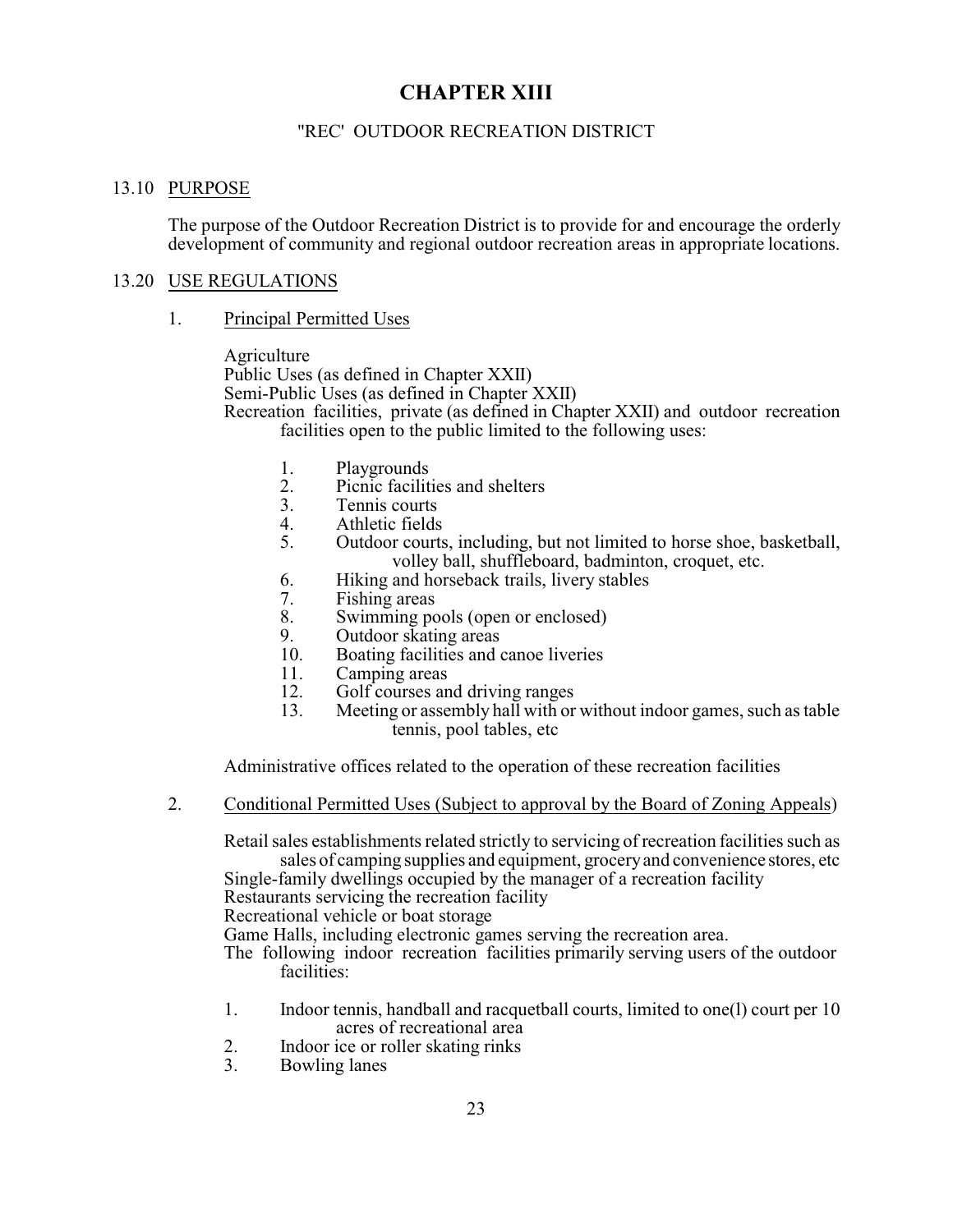Uses the Board of Zoning Appeals considers similar to those above

3. Accessory Permitted Uses

Accessory Signs (See Section 18.24) Bath houses, sanitary facilities, laundromats. Other accessory uses defined in Chapter XXII. Private garages Required off-street parking Storage facilities

## <span id="page-28-0"></span>13.30 DEVELOPMENT REGULATIONS FOR RECREATION DEVELOPMENTS

## <span id="page-28-1"></span>13.31 Services and Facilities

All recreational developments will be served adequately by services and facilities, such as highways, streets, security protection, drainage and refuse disposal, or that person(s) or agencies responsible for the establishment of the recreational development shall be able to provide adequately for such services.

<span id="page-28-2"></span>13.32 Private Access Drives

All new private access drives, driveways, roads, or extensions of existing drives must be reviewed and approved by the Marion County Regional Planning Commission under the County Subdivision Regulations, to determine if they will be adequate to handle traffic circulation in terms of safety and avoidance of congestion.

#### <span id="page-28-3"></span>13.33 Sanitary Facilities

All recreation developments shall comply with applicable County and State Health Department regulations.

- <span id="page-28-4"></span>13.34 Regulations Pertaining to Recreational Vehicle Campgrounds and Other Campgrounds
	- 1. Minimum Campground Size All campgrounds shall contain a minimum of ten(l0) acres and provide a minimum of fifty(50) camp sites upon opening.
	- 2. Minimum Campsite Size All recreational vehicle campsites shall contain a minimum of 1,200 square feet of area per individual campsite.
	- 3. Buffering and Screening:

The outer boundaries of the campground shall contain a buffer zone. Thisbuffer zone shall be composed of a green strip, not less than twenty(20) feet in width, located along all camp boundaries. In addition, all vehicles, tents and campsites shall be located no closer than 100 feet from any property containing a resident or zoned for residences and/or agricultural. Proper buffering shall be determined by the Zoning Inspector and may include fencing, screening, and/or the planting of trees or shrubs.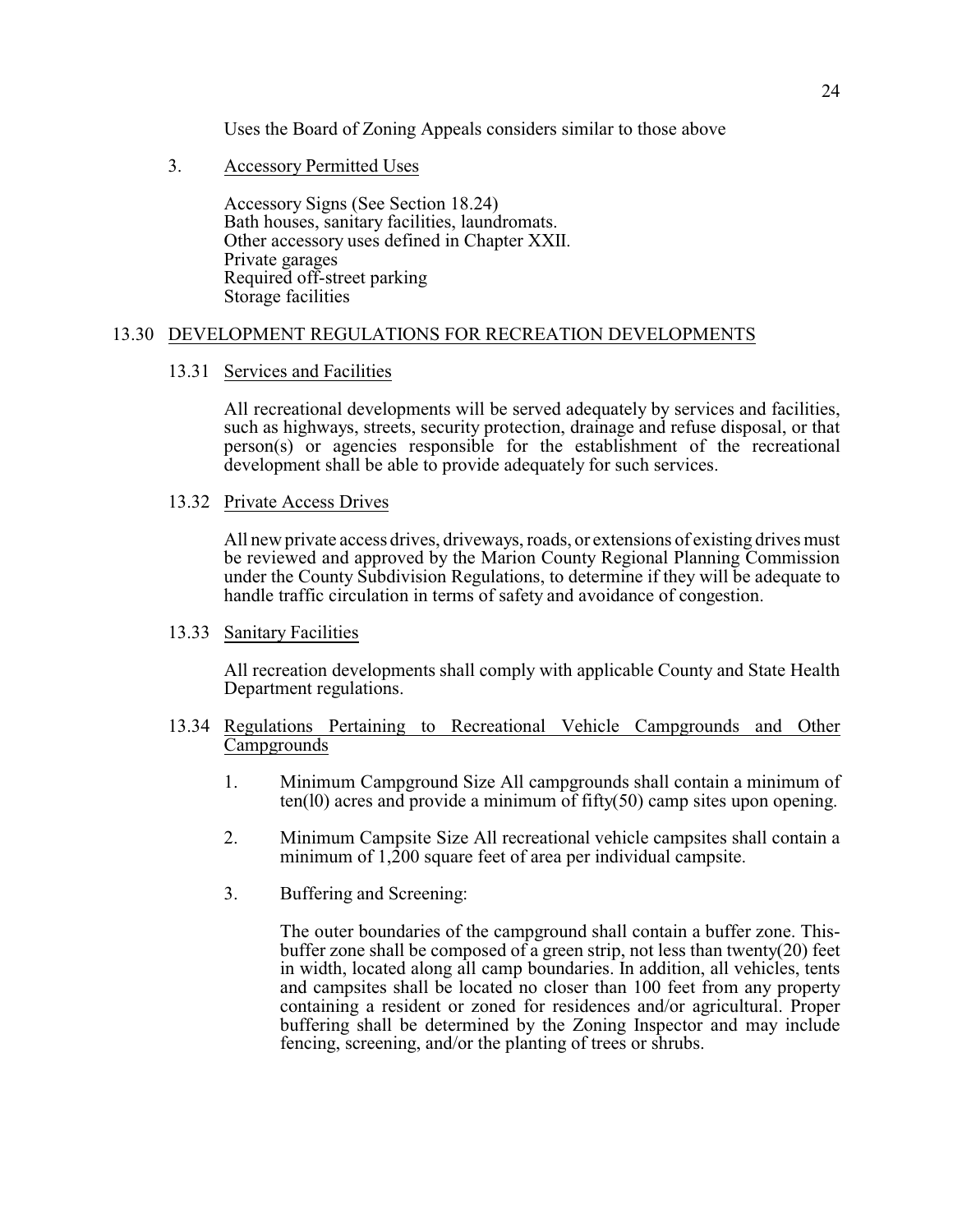4. Campfires:

If campfires are permitted, suitable facilities shall be provided and necessary precautions taken.

5. Records:

The camp owner or operator shall keep a record of occupants by name, home address, date, and duration of stay and license number, which shall be available at all times for inspection by the Zoning Inspector.

6. Inspection:

The County Board of Health and Zoning Inspector shall have the right of entry and access at any reasonable time for the purpose of inspecting and investigating conditions relating to the administration and enforcement of the regulations and requirements of the resolution.

7. Subdivision of Land:

Any subdivision of land must meet this zoning resolution (Section 7.10) and county subdivision regulations.

rev:4/29/86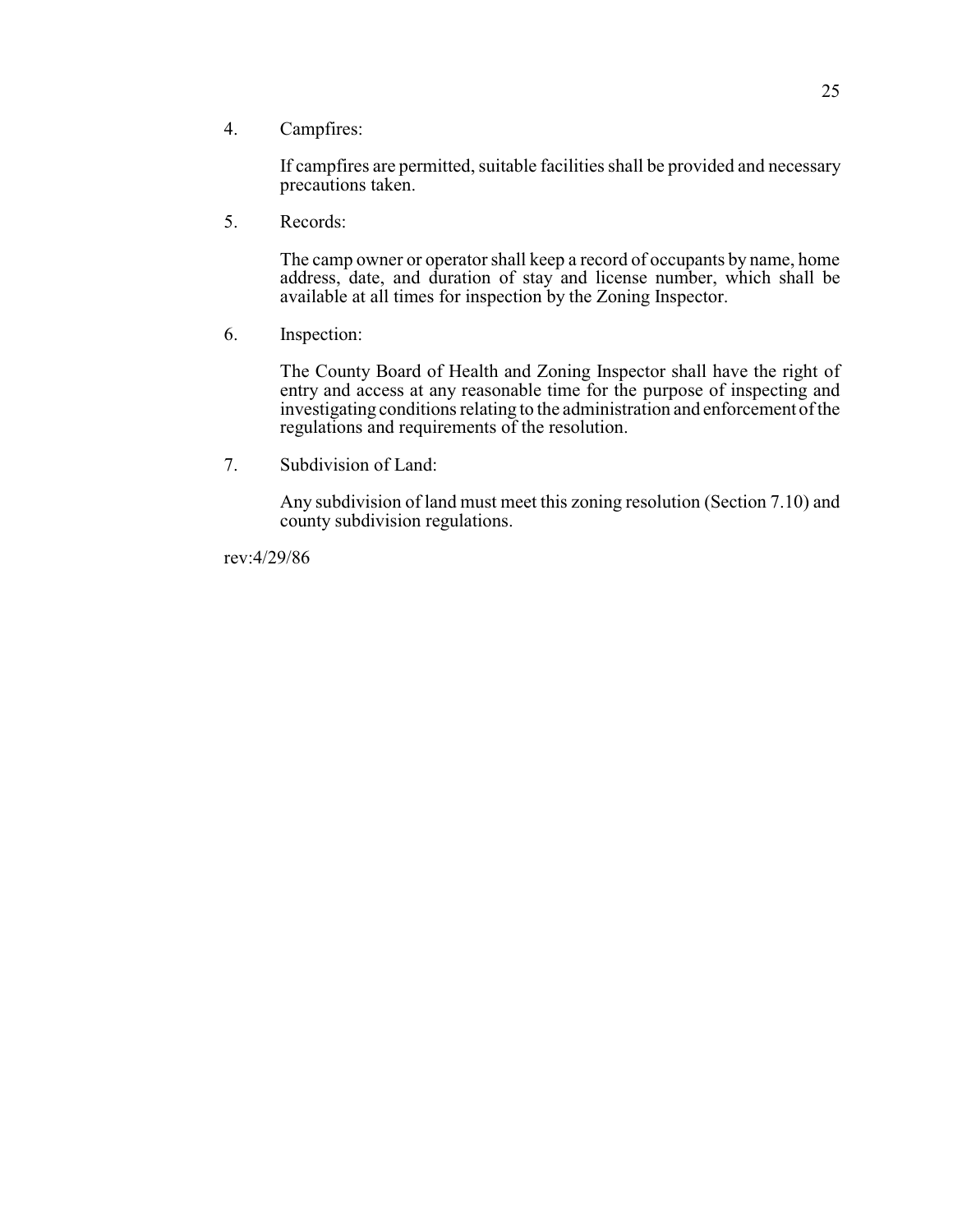# **CHAPTER XIV**

# <span id="page-30-0"></span>"O-I" OFFICE INSTITUTIONAL DISTRICT

# <span id="page-30-1"></span>14.10 PURPOSE

The purpose of the Office - Institutional District is to provide areas where various offices and institutions may be developed in a complementary manner avoiding incompatible uses and potential traffic congestion.

## <span id="page-30-2"></span>14.20 USE REGULATIONS

#### 1. Principal Permitted Uses

- All principally permitted uses within the "Ag-Res" Agricultural-Residential Zoning District except Single-Family Dwellings, Two-Family Dwellings and Temporary Living Spaces, including manufactured / mobile homes (as defined in Chapter XXII) and Supportive Living Home.
- Administrative offices, primarily engaged in general administration, supervision, purchasing, accounting and other management functions

Business offices not involving retail trade with the general public and having no stock of goods for sale to customers such as:

- A. Banking<br>B. Credit As
- B. Credit Agencies<br>C. Security and Cor
- C. Security and Commodity Brokers Dealers Exchanges and Services
- D. Insurance Offices<br>E. Real Estate Office
- E. Real Estate Offices<br>F. Investment Compar
- **Investment Companies**
- Professional offices engaged in providing tangible and intangible services to the public, such as:
	- A. Offices of Physicians and Surgeons<br>B. Offices of Dentists and Dental Surg
	- B. Offices of Dentists and Dental Surgeons<br>C. Offices of Chiropractors
	- C. Offices of Chiropractors<br>D. Medical and Dental Labo
	- D. Medical and Dental Laboratories<br>E. Health and Allied Services
	- E. Health and Allied Services<br>F. Legal Services
	- F. Legal Services<br>G. Engineering an
	- G. Engineering and Architectural Services<br>H. Accounting, Auditing and Bookkeeping
	- H. Accounting, Auditing and Bookkeeping Services
	- I. Funeral Homes or Mortuary<br>I. Professional Services similary
	- Professional Services similar in nature to those above specified
- Institutions providing social, cultural, educational and health services to agencies, organization, individuals or the general public, such as:
	- A. Hospitals<br>B. Private El
	- B. Private Elementary and Secondary Schools<br>C. Colleges, Universities, Professional Schools
	- C. Colleges, Universities, Professional Schools, Vocational Schools
	- D. Nursery Schools and Day Nurseries<br>E. Libraries
	- E. Libraries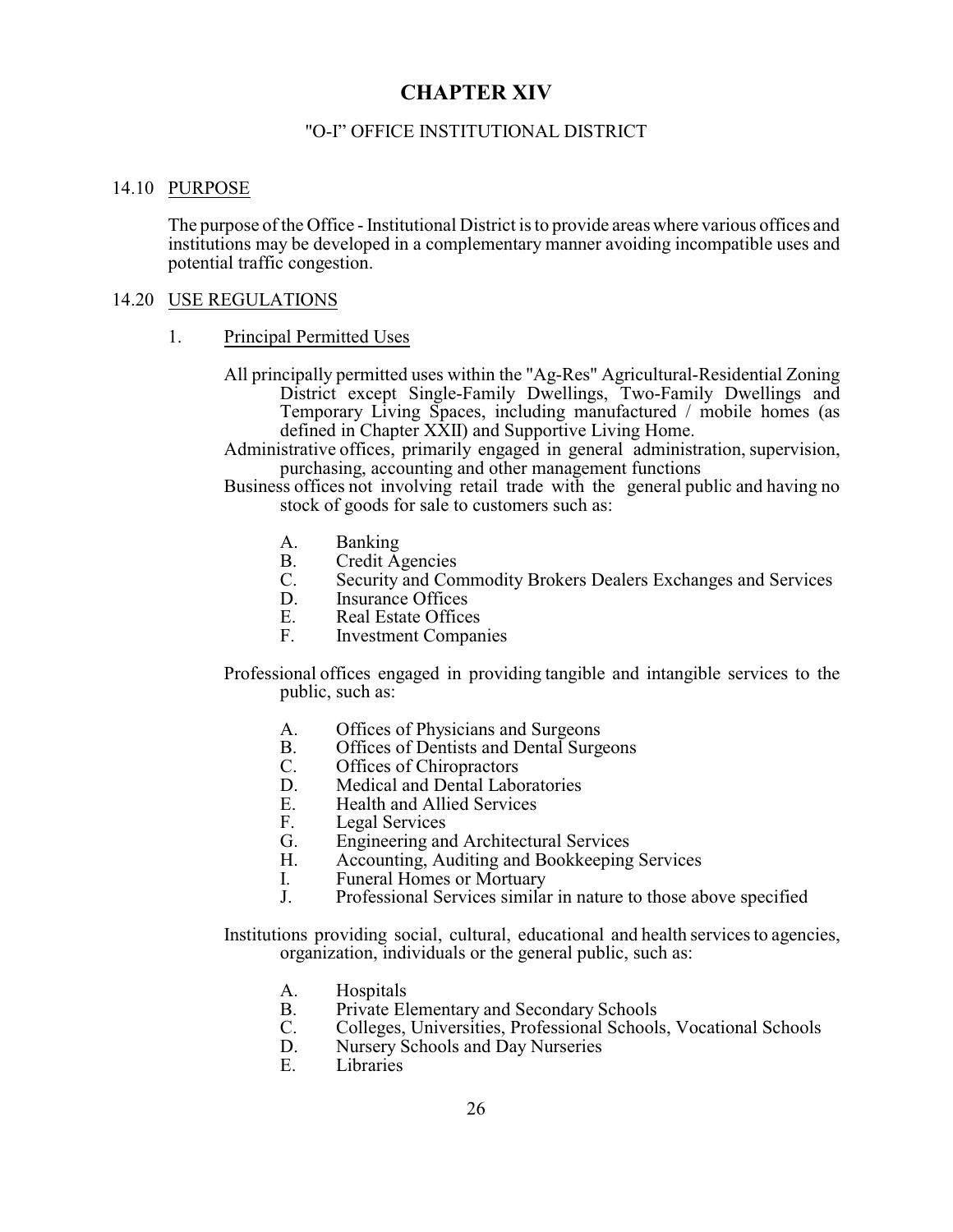- F. Museums and Art Galleries<br>G. Religious Organizations
- Religious Organizations
- Organizations and Associations' organized on a profit or non-profit making basis such as:
	- 1. Business<br>2. Professio
	- 2. Professional Membership Organizations<br>3. Labor Union Halls
	- 3. Labor Union Halls<br>4. Civil, Social and Fi
	- 4. Civil, Social and Fraternal Organizations<br>5. Political Organizations
	- 5. Political Organizations<br>6. Charitable Organization
	- 6. Charitable Organizations<br>7. Non-profit organizations
	- Non-profit organizations similar to those above
- 2. Conditional Permitted Uses (Subject to approval by the Board of Zoning Appeals)

Single-Family Dwellings Two-Family Dwellings Temporary Living Spaces, including manufactured / mobile homes (as defined in Chapter XXII) Research, development and testing laboratories. Other uses determined by the Board of Zoning Appeals to be of the same general character as those principally permitted. Wind Turbines Supportive Living Home

3. Accessory Permitted Uses

Accessory signs (see Section 18.24) Off-street Parking (see Section 18.50) Other accessory uses as defined in Chapter XXII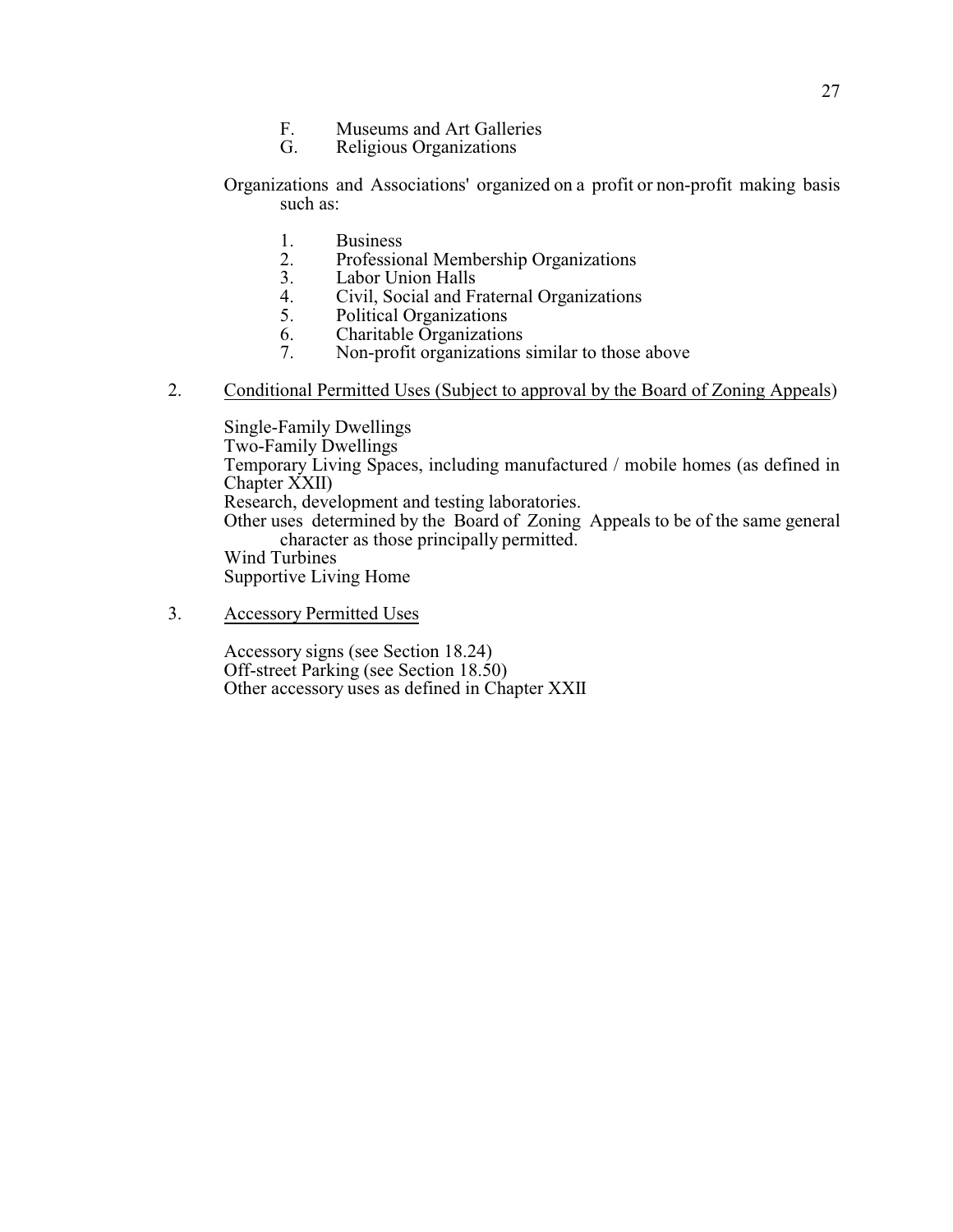# **CHAPTER XV**

# <span id="page-32-0"></span>"COM" COMMERCIAL DISTRICT

#### <span id="page-32-1"></span>15.10 PURPOSE

The purpose of the Commercial District is to provide appropriate areas where various commercial and related land uses may be developed in a complementary manner avoiding incompatible uses and potential traffic congestion.

#### <span id="page-32-2"></span>15.20 USE REGULATIONS

#### 1. Principal Permitted Uses

All principally permitted uses contained within the "O-I" Office-Institution **District** 

Dwelling Units within the same structure containing a permitted commercial use. Hotels and Motels

Any retail business whose principal activity is the sale of new or used merchandise or antiques. Such retail business may include a workshop for servicing or repair of goods sold on the premises, but shall not include the manufacture of goods and products.

Service establishments in which the retail sale of goods may or my not be involved such as:

- 1. Barber and Beauty Shops<br>2. Photography Studios
- 2. Photography Studios<br>3. Catering Services
- 3. Catering Services<br>4. Butcher Shops (no
- Butcher Shops (not including the slaughtering of animals as regulated within Chapter XVI)
- 5. Addressing and Mailing Services<br>6. Secretarial, Stenographic and Typ
- 6. Secretarial, Stenographic and Typing Services<br>7. Drv Cleaning and Laundry Services
- Dry Cleaning and Laundry Services

Restaurants, cafes or other establishments serving food, beverages, or both

Radio and television studios, bowling alleys, roller rinks, swimming pools, assembly halls, enclosed theaters, concert halls, dance halls, or similar places of assembly or entertainment

Commercial establishments engaged in the completion of finished products, limited to the following:

Duplicating, blue printing, photocopying and film processing. Locksmiths, gunsmith Interior decorating

Repair services related to goods permitted to be sold in this District, such as:

Household appliance repair Furniture, refinishing, or re-upholstering Shoe repair and shoe shine shops Watch, clock or jewelry repair Auto repair

Drive-in establishments which relate to the sale or services permitted in this District.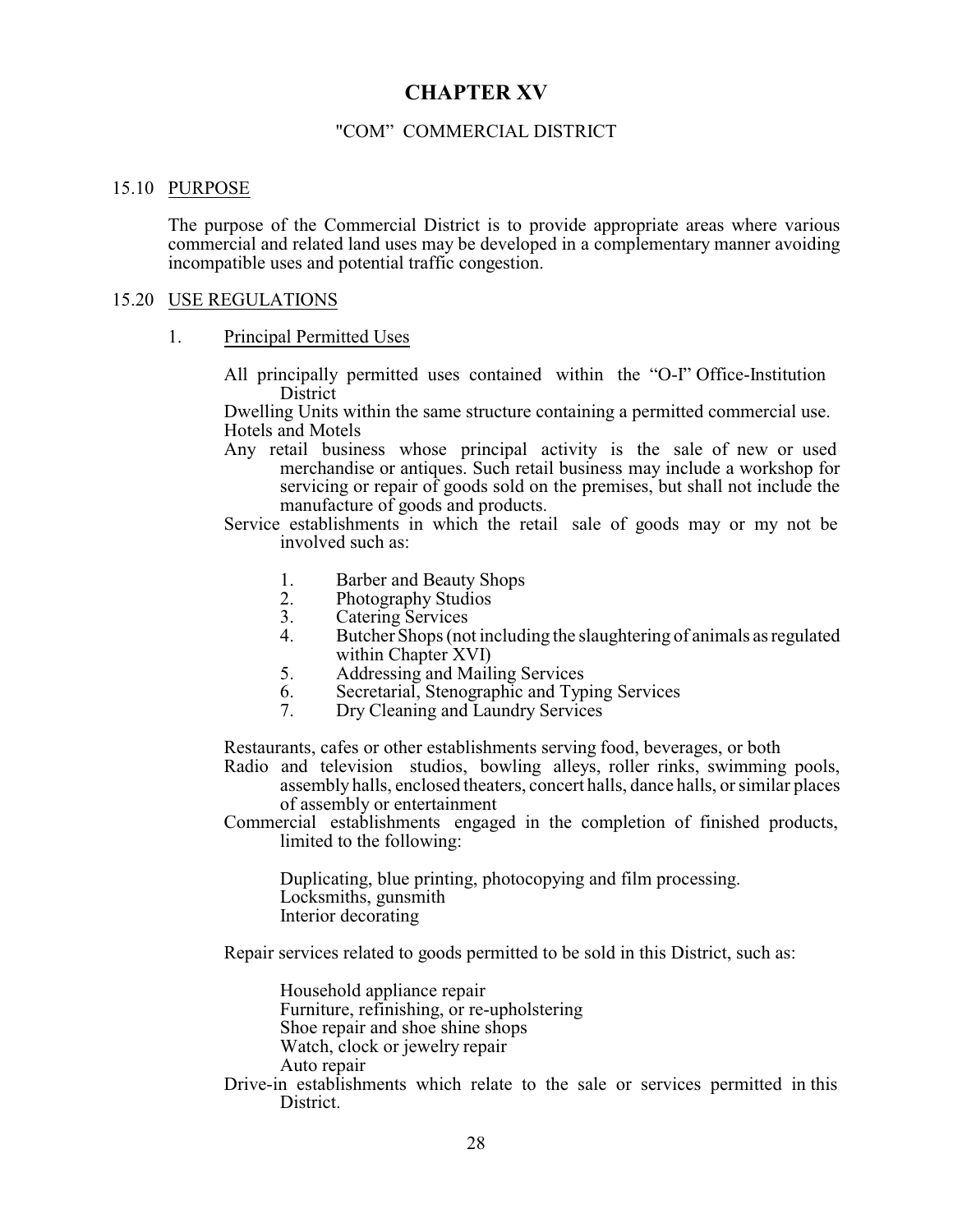Rental, storage, or sale or autos, trucks, trailers and home gardening and repair tools. Junk yards, as defined in Chapter XXII and as regulated in Chapter XVI, shall be excluded.

Recreation facilities, general commercial (as defined in Chapter XXII)

Gasoline service stations and car washes

Light industrial uses limited to the following types:

Tailor or Dressmaking Shops

Mini-warehouses

- Research testing laboratories, limited to the use of machines or equipment associated with principal uses in this District. Computer, operations, and data processing centers
- Postal facilities, including the handling or storage of large quantities of mail or parcels.
- Privately owned parcel handling facilities including storage and transportation.

Adults Only Entertainment Establishments, meeting the following conditions:

- A. The location must be at least 1,000 feet from any residential district, residence, or church in order to avoid a blighting influence on these uses.
- B The locations must be at least 5,000 feet from any public park, public or private school in order to avoid a blighting influence, prevent crime, and preserve health, morals and rural quality of life.
- In both cases A and B above, the distance shall be measured from the nearest property line of the existing use to the nearest property line of the proposed adult only entertainment establishment use.

Off-skeet parking as a principal use Advertising signs (subject to the requirements of Section 18.25)

2. Conditional Permitted Uses (Subject to approval by the Board of Zoning Appeals)

Single-Family Dwellings Two-Family Dwellings Temporary Living Spaces, including manufactured / mobile homes (as defined in Chapter XXII) Supportive Living Home Video game halls General enclosed warehousing Sale and storage or building materials, not including sawmills or the mixing of cement, concrete or asphalt paving materials. The manufacture of precision instruments such as photographic, optical, electronic or computer equipment. Wind Turbines

3. Accessory Permitted Uses

Accessory Signs (subject to the requirements of Section 18.24) Off-street parking (as required by Section 18.50) Other accessory uses (as defined in Chapter XXII)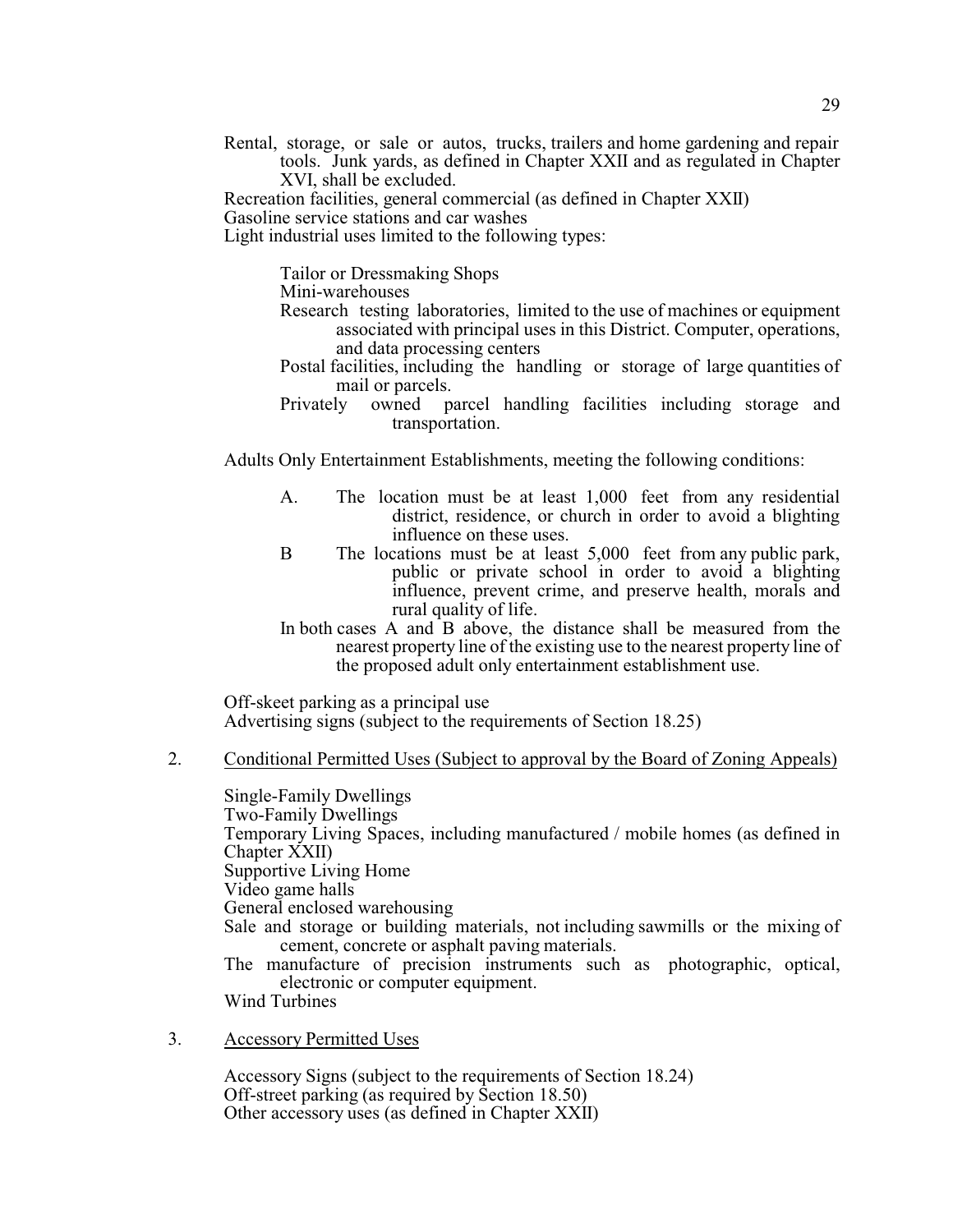# **CHAPTER XVI**

#### <span id="page-34-0"></span>"IND" INDUSTRIAL DISTRICT

#### <span id="page-34-1"></span>16.10 PURPOSE

The purpose of the Industrial District is to provide areas where various industrial and related uses may be developed in a complementary manner avoiding incompatible uses.

#### <span id="page-34-2"></span>16.20 USE REGULATIONS

#### 1. Principal Permitted Uses

Commercial storage and /or sale of fertilizer and agri-chemicals Commercial establishments or industrial offices associated with or intended to serve the industrial establishments or their employees as follows:

Restaurants Offices and facilities relating to emergency medicine, drug and health services and the practice of industrial medicine Administrative offices Gasoline service centers Engineering, architectural, accounting, legal, and similar professional services Duplicating, addressing, blue printing, photocopying, mailing and stenographic services Employment agencies Vocational and technical schools Blending, packaging, and storage of previously manufactured products, as follows: Chemical products, including household cleaning and industrial compounds and insecticides Feed, grain, flour sugar and other food products Pharmaceuticals.

The manufacture of finished products from previously prepared materials, such as:

| Canvas | Fibers  | Paper          | Plastics        |
|--------|---------|----------------|-----------------|
| Cloth  | Fur     | Precious or    | Shell           |
| Cork   | Glass   | semi-precious  | <b>Textiles</b> |
| Felt   | Leather | metal or stone | Tobacco         |
|        |         |                | Wire            |

The manufacture of the following finished products from previously prepared materials, such as:

Cosmetics, toiletries, perfume Electric appliances, instruments, components and accessories Household, personal or other small articles, such as jewelry, silverware,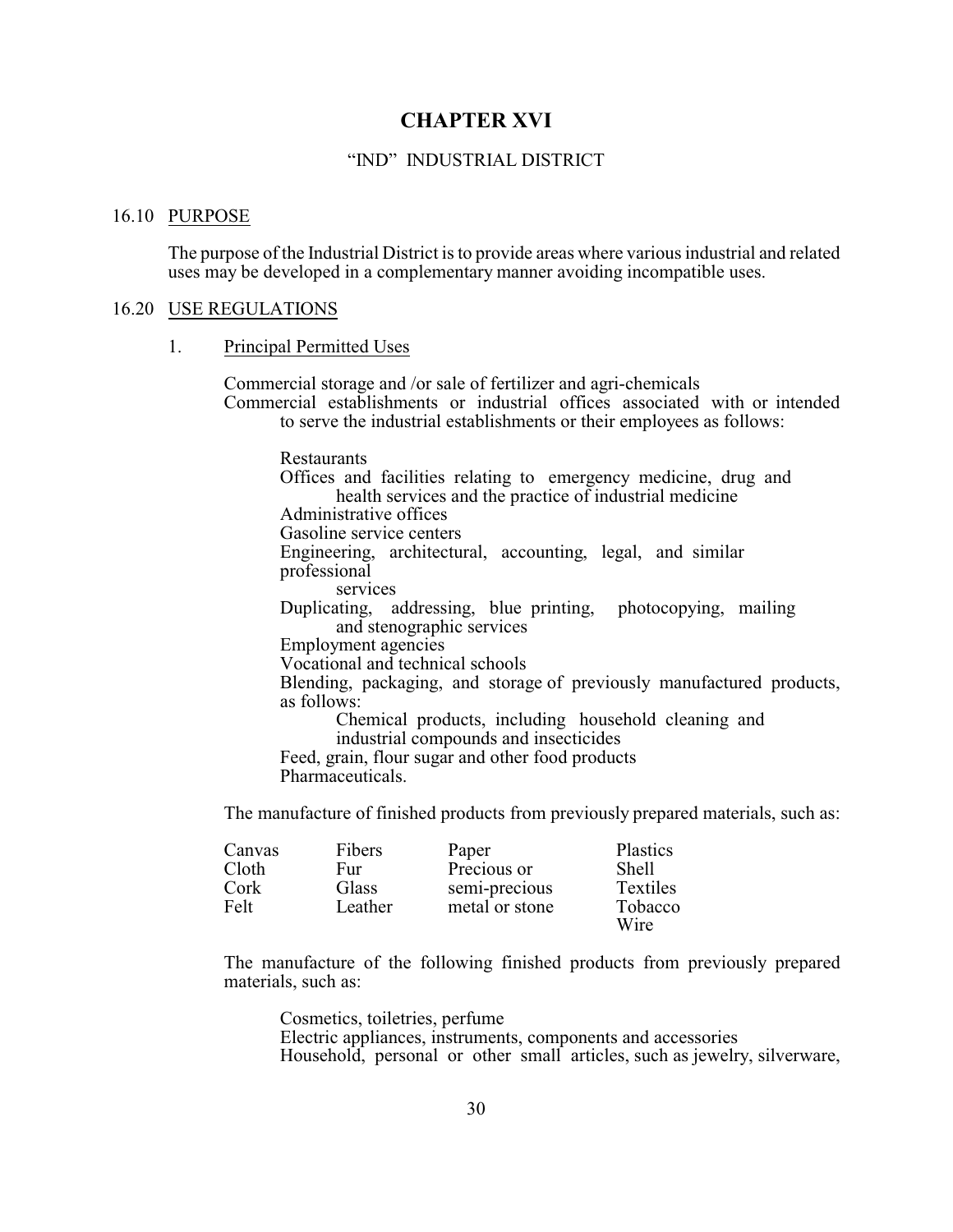plasticware, musical instruments and parts, toys, rubber stamps, sporting and athletic goods, pens, pencils and other office and artist's supplies, miscellaneous notions, signs, and advertising displays

- Office equipment including computing and accounting machines
- Precision instruments such as photographic, optical, electronic or computer equipment

Wood products, including furniture, cabinet work and similar products

The manufacture of metal products, using methods and materials as specified hereunder:

- The fabrication of metals excluding the fabrication of structural steel, heavy machinery and transportation equipment
- The casting of metals
- Welding, machining and other metal working processes

Non-manufacturing activities as follows:

Transportation terminals and equipment, such as railway freight houses, truck terminals and transit vehicle storage areas, maintenance and service facilities for the foregoing but excluding railroad maintenance facilities and marshaling yards

General warehousing

Mini-warehouses

Building materials, sales and storage, not including sawmills, or the mixing of cement, concrete or asphalt materials

Building contractor equipment yards

**Crematories** 

Research testing laboratories, not including the use of machines or equipment associated with uses prohibited in this district

Laundries and dry cleaning establishments

- Postal facilities, including the handling or storage of large quantities of mail or parcels
- Privately owned parcel handling facilities, including storage and transportation
- Workshops for the repair of industrial machines and equipment, the use of which is permitted in this district

Computer operations and data processing centers

Advertising signs (subject to the requirements of Section 18.25)

Hay, grain, and feed storage and sale

Off-street parking as a principal use

Public uses

2. Conditional Permitted Uses (Subject to approval by the Board of Zoning Appeals)

Single-family dwellings and two-family dwellings Supportive Living Home The fabrication of structural steel, heavy machinery and transportation equipment The processing or manufacturing of food products Railroad maintenance facilities and marshaling yards Sawmills, mixing of cement or concrete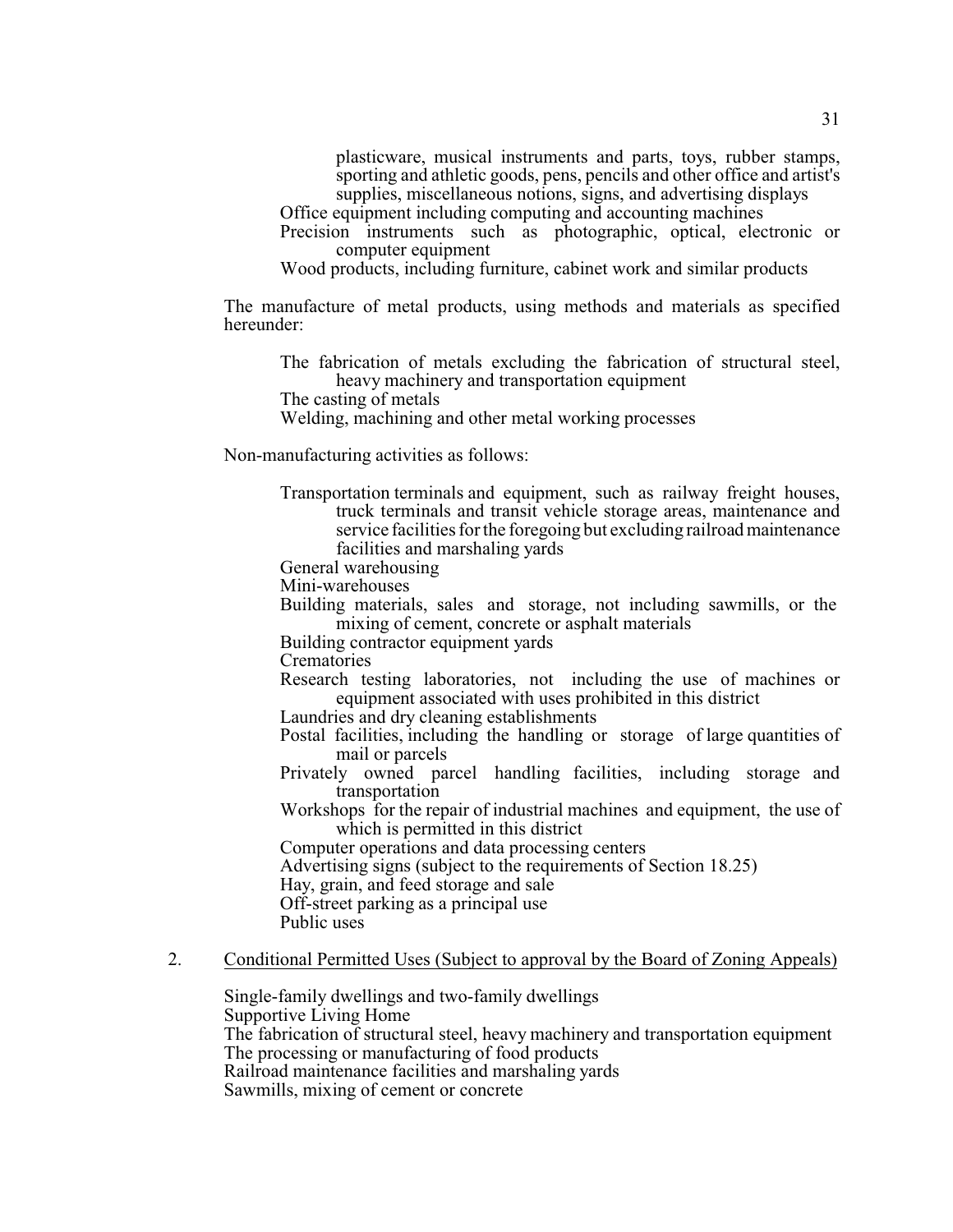Workshops for the repair of industrial machines and equipment, the use of which are otherwise not permitted in this District Mineral, sand, and gravel extraction.(See Section 18.40) Forging operations Wind Turbines Solar Energy Facilities

The following uses, with restrictions and requirements as indicated:

Junk yards scrap and waste storage and wholesaling provided that such uses are enclosed on all sides by an opaque wall or fence no less than ten(l0) feet high and provided that no stored scrap or waste material shall be visible from any street or road or from any dwelling unit in the Agricultural-Residential District, R-1 Residential District, or R-2 Residential District.

The following uses, which shall not be located within one thousand (l000) feet of any Agricultural Residential, R-1 Residential, or R-2 Residential District.

> Slaughter houses or stock yards Refining or processing of crude petroleum Fuel dealers including the bulk storage of flammable liquids or gasses

- Any other commercial or industrial use not listed but determined by the Board of Appeals to be of the same general character as those listed as principal permitted uses.
- 2. Accessory Permitted Uses

Accessory Signs (subject to the requirements of Section 18.24) Off-street parking as required by Section 18.50. Other accessory uses (as defined in Chapter XXII)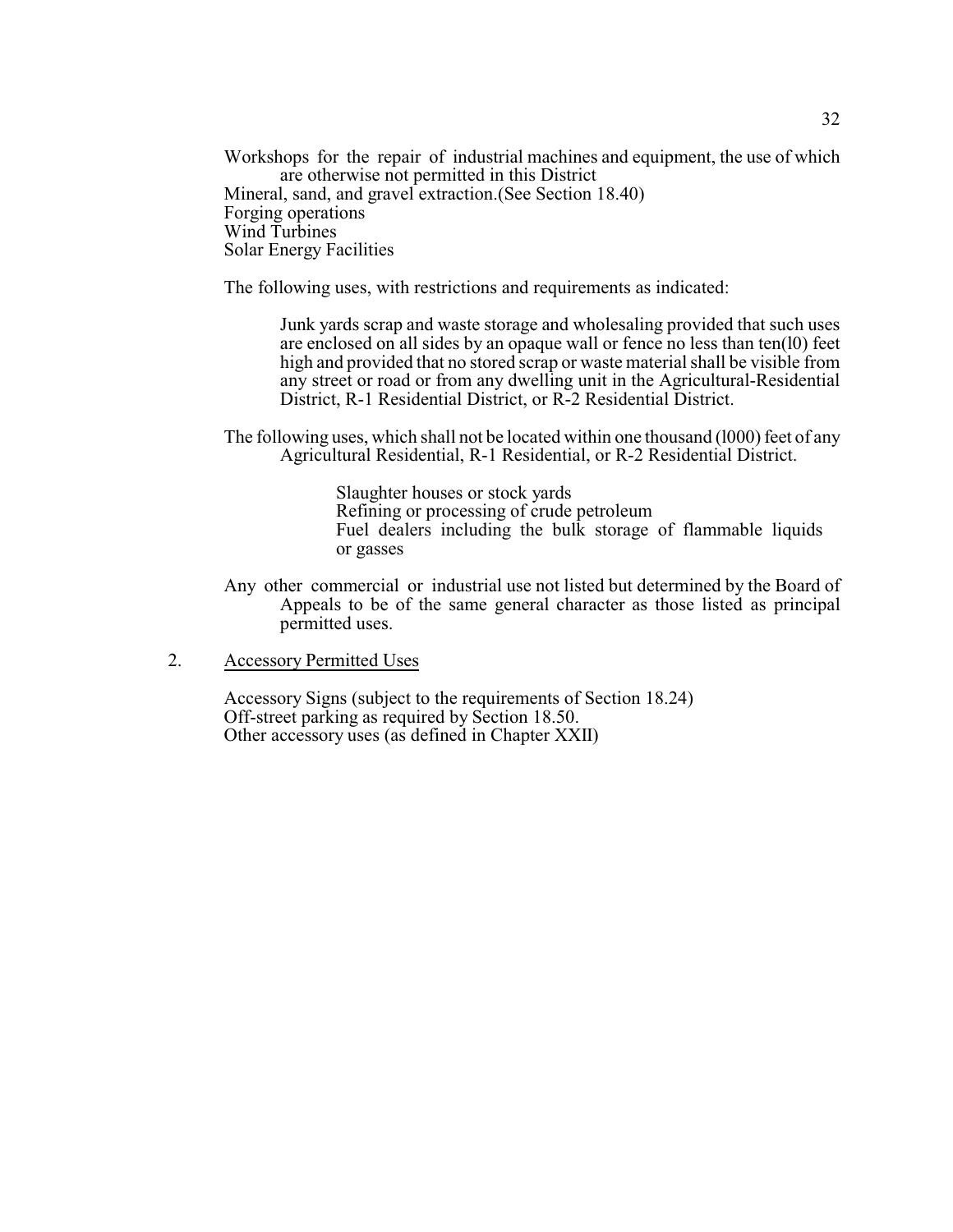# **CHAPTER XVII**

#### SPECIAL PLANNED UNIT DEVELOPMENT (PUD) DISTRICT

#### 17.10 PURPOSE AND REQUIREMENTS

#### 17.11 Purpose

The purpose of this Chapter is to allow for innovative type of development which may cluster housing to provide for larger common open spaces, which might provide new types of office, residential, and commercial mixed development increasing convenience, and which might better utilize existing typography, drainage and natural features. The benefits of this type of development justify deviations from conventional zoning standards. Special standards are thus set forth in this Chapter. Subjects not covered by this Chapter, however, shall be still governed by the provisions found in the remainder of the Code.

#### 17.12 PUD District

A Planned Unit Development District may be applied to any existing zoning district. Upon approval of a Planned Development Project 3 in accordance with the provisions of this Chapter, the Official Zoning Map shall be amended for the area involved so that the District name includes the notation "PUD".

#### 17.13 Uses Allowed

If compatible with the whole project, any use is potentially permitted that is listed in the Agricultural-Residential District, R-1 Residential District, R-2 Residential District, Recreation District, Office-Institutional District or Commercial District. Uses first listed in the Industrial District may be permitted only if the underlying zoning district is the Industrial District.

#### 17.14 Development Standards

17.141 Minimum Project Area

Fifteen (15) acres gross area.

### 17.142 Minimum Lot Sizes and Standards

Minimum lot frontage and setbacks may be substantially reduced from the requirements listed elsewhere in the resolution. The lot area per dwelling unit may also be reduced, but not by more than twenty five (25)percent of the area per dwelling standard listed in this Resolution for the underlying zoning district with the exception the lot area per dwelling unit in an R-1 District may be reduced, but not by more than fifty (50) percent of the area per dwelling standard listed.

17.143 Project Ownership

The project land may be owned, leased or controlled wither by a single person or corporation, or by a group of individuals or corporations.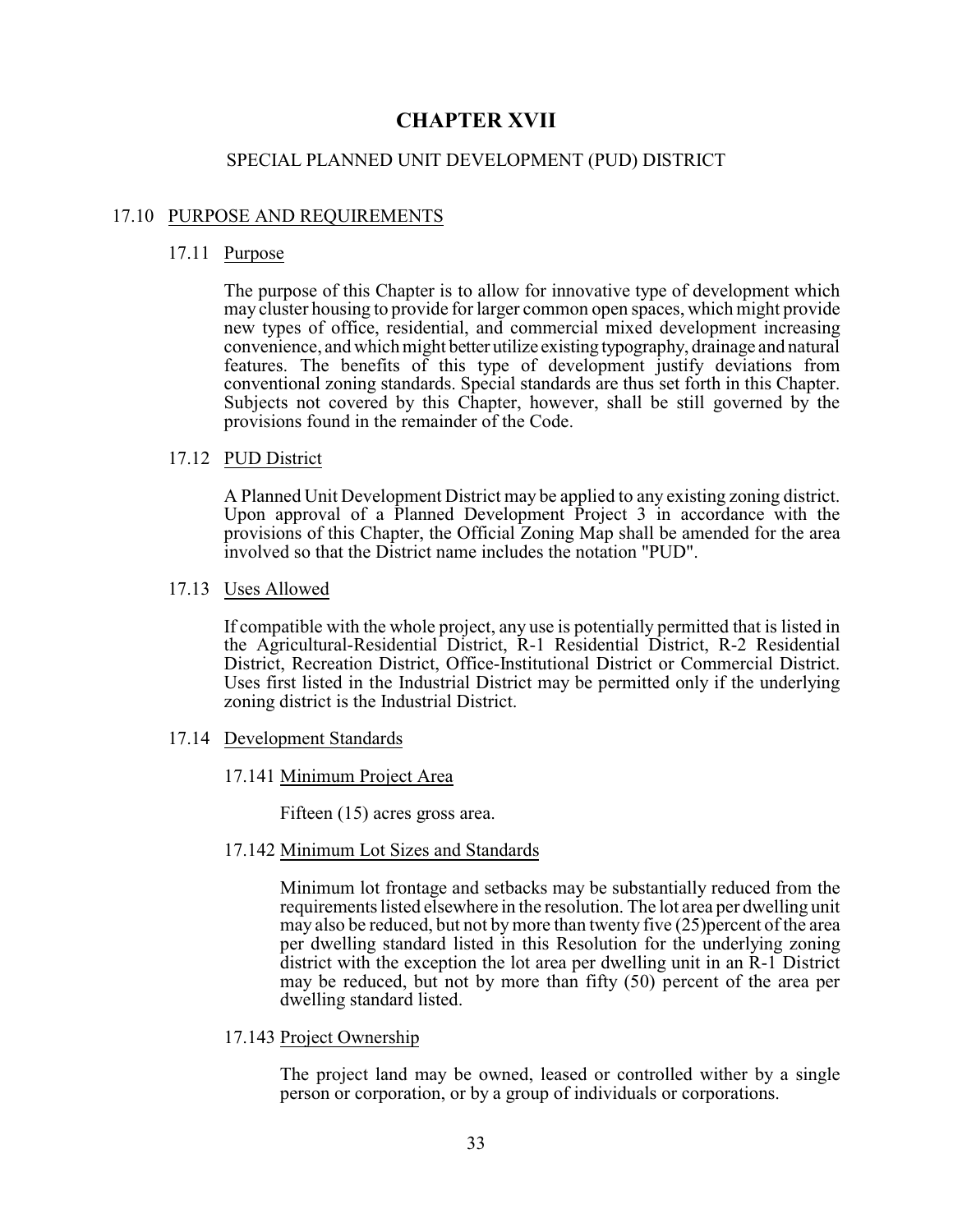## 17.144 Common Open Space

A minimum of twenty(20) percent of the land developed as a PUD shall be reserved for common open space and recreational facilities. The required amount of common open space land reserved shall be held in corporate ownership by owners of the project area for the use of each individual who buys property within the development. The responsibility for the maintenance of all open space shall be specified hy the developer.

## 17.145 Parking

Off-street parking, loading and service areas shall be provided in accordance with Chapter XVIII of this Resolution.

#### 17.146 Utility Requirements

All planned development projects shall be served by either a public or central sewage system or public or central water system.

## 17.147 Arrangement of Industrial Uses

Where allowed industrial uses and parcels shall be developed in a park like surroundings utilizing landscaping and existing woodlands as buffers to screen lighting, parking areas, docks and outdoor storage of raw materials or products.

Industrial uses within a Planned Unit Development shall have a minimum of a forty(40) foot side yard and fifty(50) foot rear yard if located adjacent to any residential use. All intervening spaces between the right-of-way line and building line and intervening spaces between buildings, drives, parking areas and improved areas shall be landscaped with trees and plantings and properly maintained at all times.

# 17.148 Future Expansion

All areas within a Planned Unit Development designed for future expansion of any use or not intended for immediate improvement or development shall be landscaped or otherwise maintained in a neat and orderly manner as specified by the Zoning Commission and Township Trustees in the development plan as finally approved.

#### 17.20 BASIC REQUIREMENTS

In order to obtain approval, a proposed Planned Development shall comply with the following general requirements:

- 1. Shall be in conformity with the Marion County Comprehensive Plan or any portion thereof which may apply to said Planned Development.
- 2. Shall be consistent with the purposes and intent of this Zoning Resolution.
- 3. Shall promote the general welfare of the Township.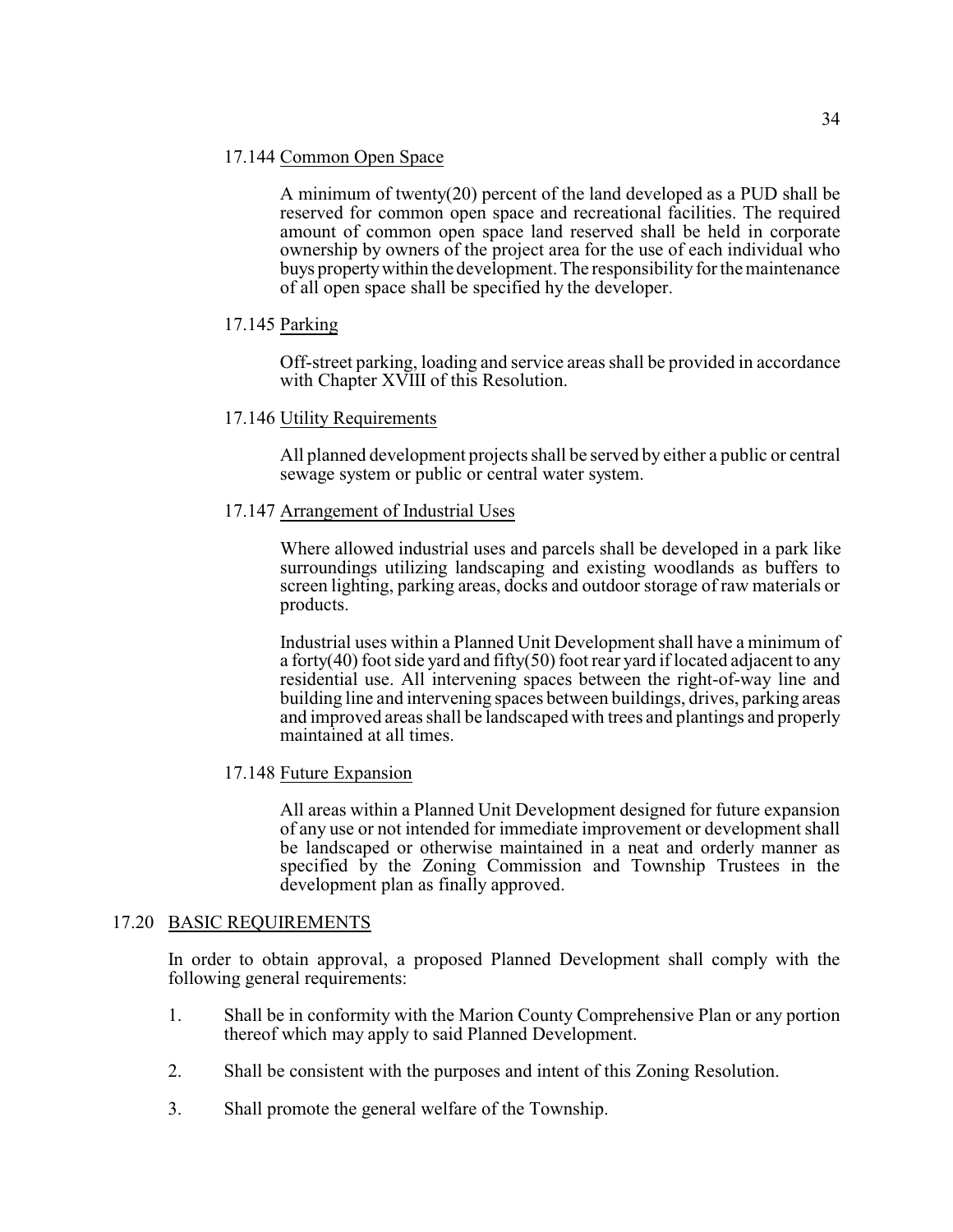4. Shall provide through desirable arrangement and design, benefits which justify deviations from the development standards which otherwise would apply.

#### 17.30 PROCEDURE FOR APPROVAL OF A PUD DISTRICT

17.31 Review by Planning Commission

The developer of a proposed planned development project shall consult with the local County or Regional Planning Commission to determine if the project is a subdivision. If the project is determined to be a sub-division, under the provisions of Chapter 711, Revised Code of Ohio, the project shall be submitted and reviewed as a subdivision, in a manner set forth in the Subdivision Regulations, In such case, approval of the planned development under the provisions of this Zoning Resolution shall be tentative, and may be revoked if a final subdivision plan is not submitted and approved within one (l) year after such tentative zoning approval.

## 17.32 Optional Preliminary Development Plan for Township Review

The developer is encouraged to submit a preliminary development plan to the Chairman of the Township Zoning Commission. The purpose of this optional plan is to familiarize the developer with the provisions, standards, and requirements of this Chapter prior to detailed engineering work. Upon receipt of a preliminary plan the Zoning Commission shall meet to consider such plan, and thereafter provide recommendations to the developer regarding the final development plan.

#### 17.33 Final Development Plan

An application for approval of a Final Development Plan shall be filed with the Chairman of the Zoning Commission. Each application shall be signed by the developer attesting to the truth and exactness of all information supplied. The Final Development Plan shall include all information which the Zoning Commission deems necessary including:

- 1. A surveyof the developmentsite showing propertylines, area topographyand existing features of the site.
- 2. The locations and sizes of lots, locations, size, and uses of structures.
- 3. A schedule showing the completion date of structures to be constructed together with a description of all building designs.
- 4. Engineering feasibility studies and plans showing as necessary water, sewer, drainage, waste disposal, and street improvements.

Private street improvements shall include:

- A. All private streets are required to have ODOT Type 2 combined curb and gutter pan for drainage purposes.
- B. Sidewalks shall be located on a minimum of one side of a private street. Where necessary, the Zoning Commission may require sidewalks on both sides of a private street.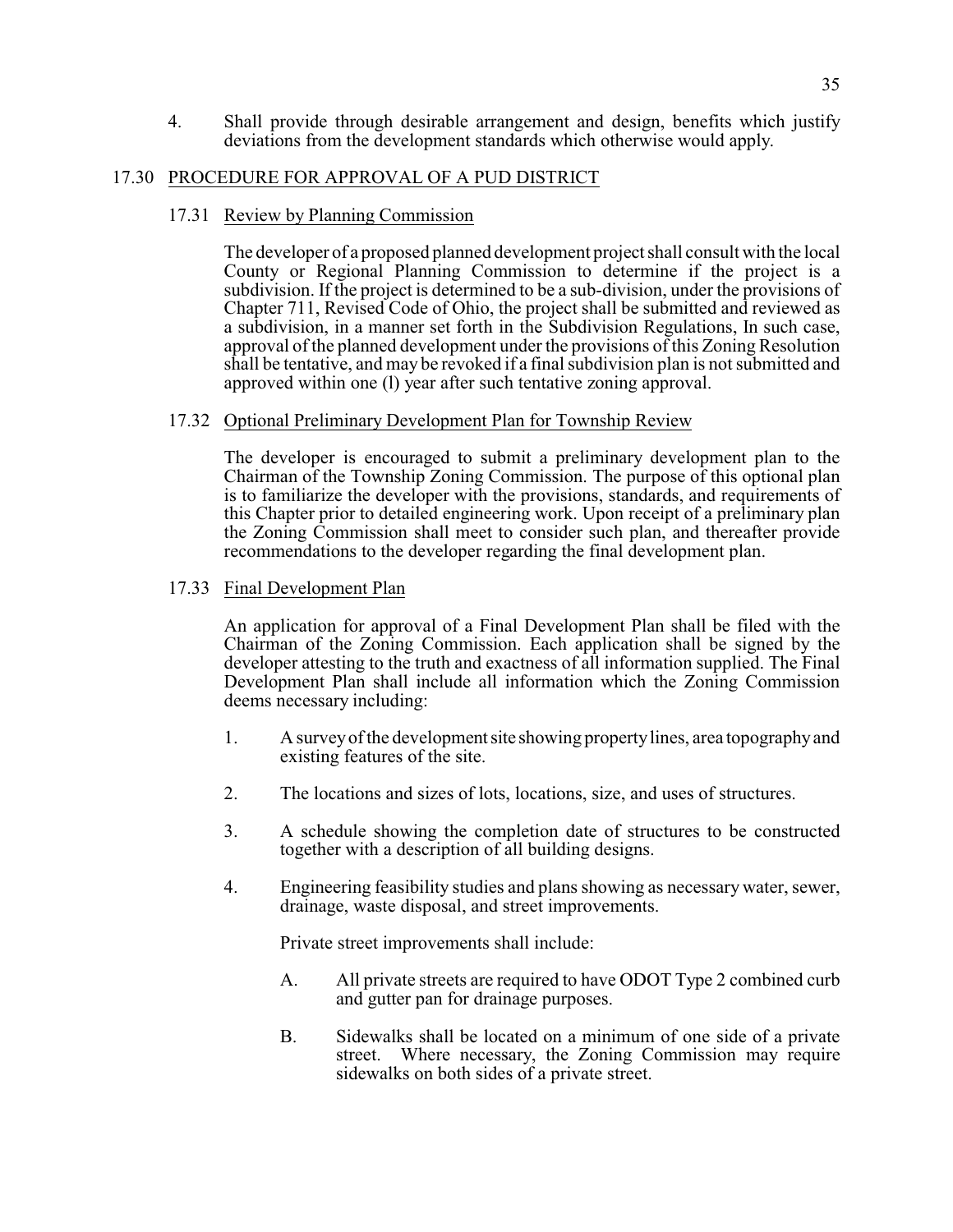- 5. Landscaping plans.
- 6. Deed restrictions, protective covenants and other legal language to be used in controlling the use, development and maintenance of the land.

## 17.34 Action on a Final Development Plan by the Zoning Commission and Township Trustees

In its review of an action on any final application for a planned development project, the Zoning Commission and Township Trustees shall follow the procedure set forth in Section 21.40 of the Resolution for amendment to the zoning map, including posting of notices, request for report from the Regional Planning Commission, public hearings and action by the Township Trustees. If the approved development is not installed in accordance with the plans and requirements of this Chapter within four years after the date of approval such approval shall become null and void, and the land subject to the original zoning district standards.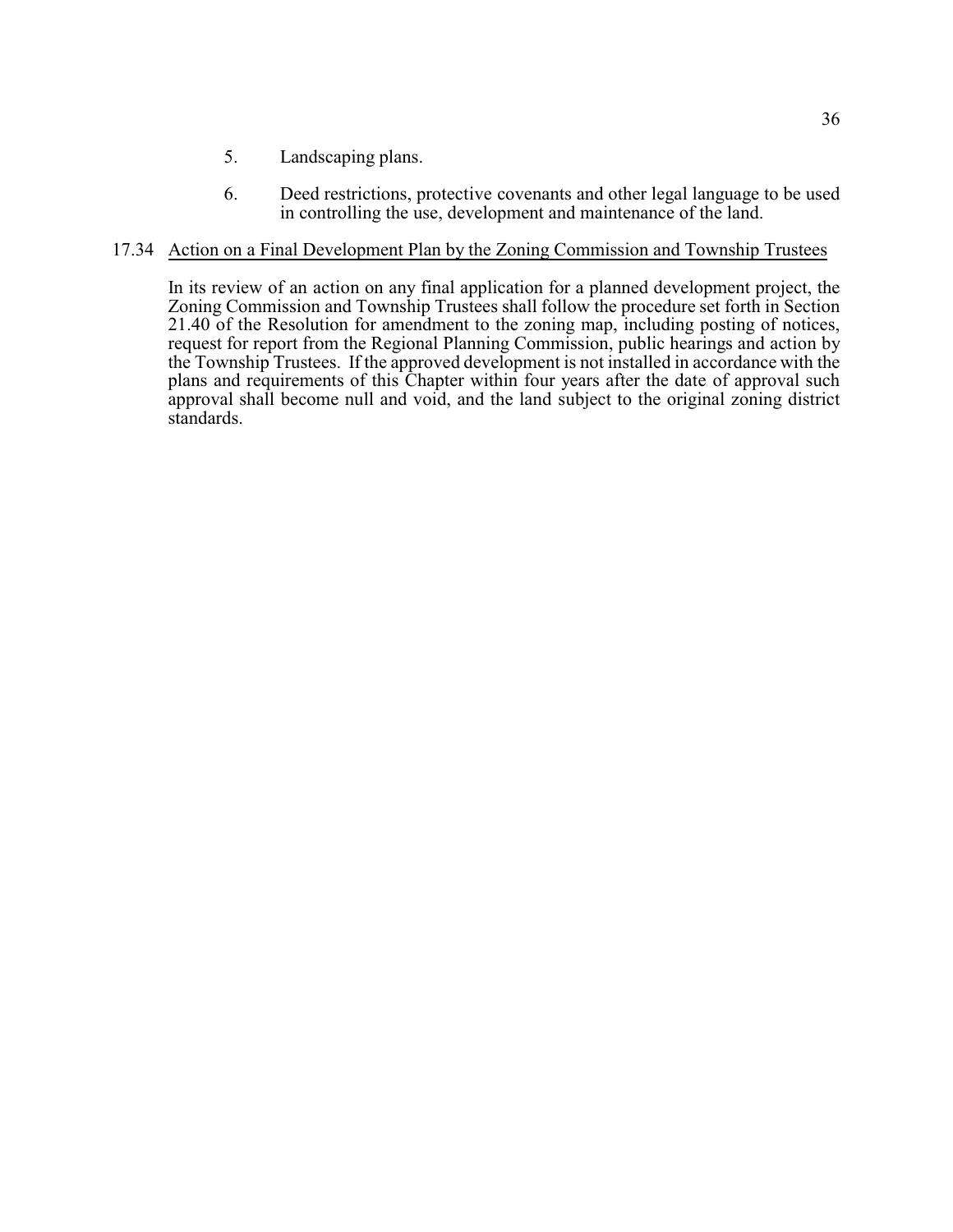# **CHAPTER XVIII**

## SUPPLEMENTAL STANDARDS

## 18.10 USES AND PROJECTIONS IN YARDS

The following accessory uses and structures shall be permitted in required yards with the limitations specified hereunder.

1. Off-street loading and parking space within an Office-Institutional District, Commercial District or Industrial District shall be permitted in required front yards to within fifteen (l5) feet of the street right-of-way unless such front yard abuts a Residential District.

Off-street loading and parking space within an Office-Institutional District, Commercial District or Industrial District shall also be permitted in a required side or rear yard unless such yard abuts a Residentia1 District.

2. Commercial service fuel pumps in required front yards used in conjunction with commercially operated fuel service stations and serving the general public shall not be permitted nearer than twenty (20) feet from the street or road right-of-way. No other fuel pumps shall be located within a required front, side or rear yard.

#### 18.20 SIGN REGULATIONS

18.21 Exempted Signs

The following signs are not subject to the provisions of this Section.

- 1. Signs related to the agricultural produce of a farm, provided, however, that signs relating to the sale of general commercial products, not produced on the farm, are not exempt.
- 2. Governmental signs and signs-of public utility companies erected for safety purposes.
- 3. Signs within shopping centers, arenas, or similar places which can be viewed only by persons within such establishments.
- 4. Temporary signs conforming with the definition contained in Chapter XXII.
- 18.22 Permits

A zoning permit shall be required for all signs hereinafter described except those specifically excepted.

- 18.23 AccessorySignsin Agricultural-Residential District,. R-1 Residential District, orR-2 Residential District
	- 1. A home occupation or a professional office in an Agricultural-Residential District, R-1 Residential District, or R-2 Residential District may have one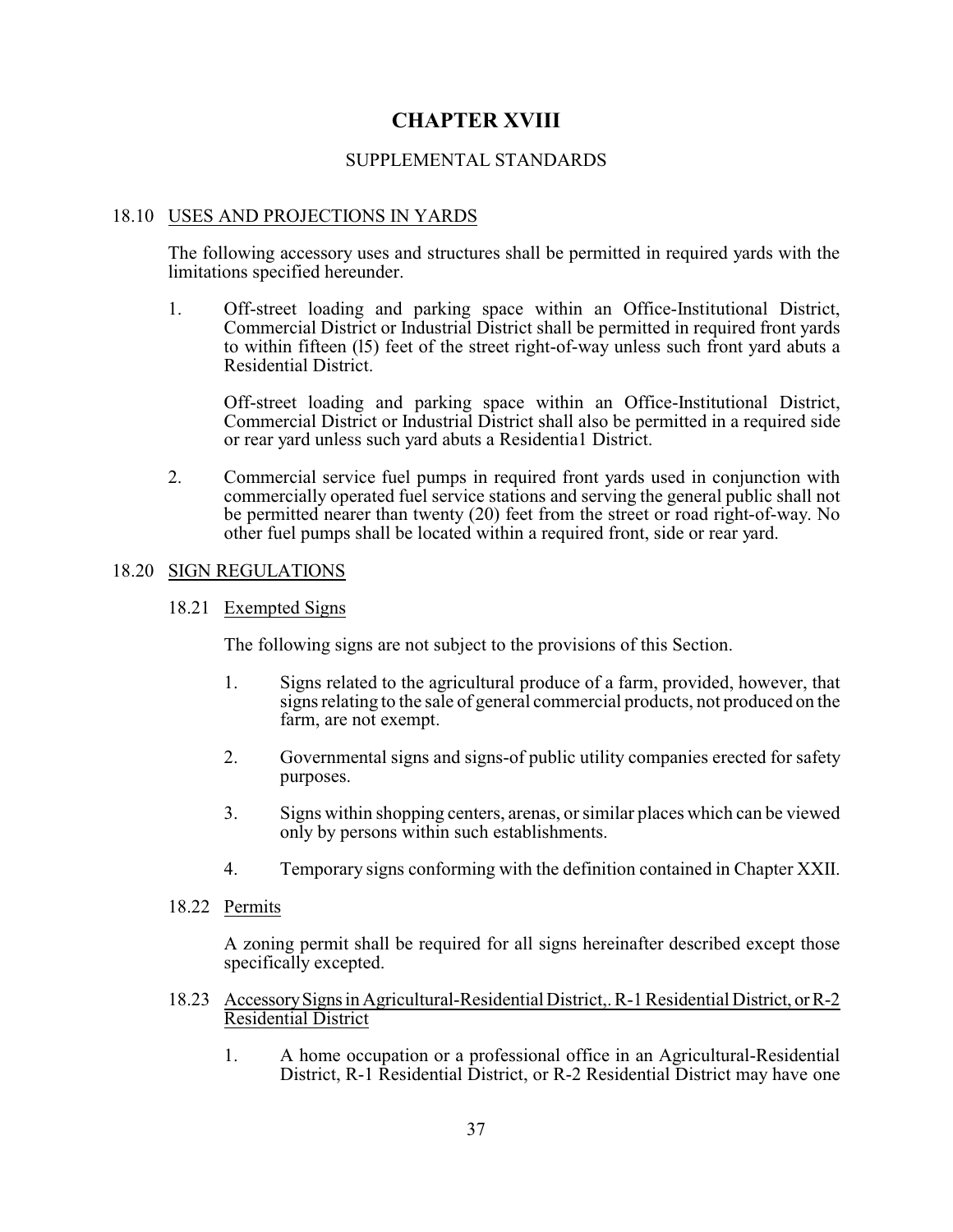unlighted sign. Such sign may be free standing but may not exceed four (4) square feet in area per face. No separate zoning permit for a home occupation or professional office sign shall be required.

- 2. Any permitted non-residential use may have one illuminated sign. Such sign may not be roof mounted, exceed the height of the principle building or exceed sixteen (16) square feet in area per face.
- 3. Accessorysigns in Agricultural-Residential District, R-1 ResidentialDistrict, or R-2 Residential District shall not be located nearer than fifteen (15) feet from a street or road right-of-way line.

#### 18.24 Accessory Signs in Recreational, Office-Institutional, Commercial, and Industrial **Districts**

18.241 Recreation and Office-Institutional Districts

Recreational uses permitted within the "REC" Recreation District and Institutions and Office buildings permitted within the "O-I"District mayhave two(2) illuminated signs for each frontage on a street. The maximum sign area shall not exceed one(l) square foot of total sign area per linear foot of frontage on all public streets. In no case shall the total sign face area exceed three hundred (300) square feet.

18.242 Commercial District

Commercial uses within the "COM" Commercial District may have two(2) illuminated signs for each frontage on a street or road. The maximum sign area shall be no more than four (4) square feet of total sign area per linear foot of frontage on all public streets or roads. In no case, however, shall the total sign face area exceed four hundred (400) square feet.

18.243 Industrial District

Industrial uses within the "Ind" Industrial District may have one(l) illuminated sign for each frontage on a street or road. The maximum sign area shall be twenty(20) square feet per face.

18.244 Sign Setbacks

No accessorysign within a Recreational, Office-Institutional, Commercial or Industrial District shall be located nearer than ten (l0) feet from any street or road right-of-way line.

#### 18.25 Advertising Signs (i.e. Billboards)

An advertising sign (as defined in Chapter XXII) shall be deemed to be a principle use and shall comply with the yard requirements for principle uses in the District in which it is located. In addition, advertising signs must complywith the requirements set forth hereunder.

1. There shall be no more than one(l) advertising sign on any lot having less than two-hundred (200) feet of unbroken frontage on a single street. A lot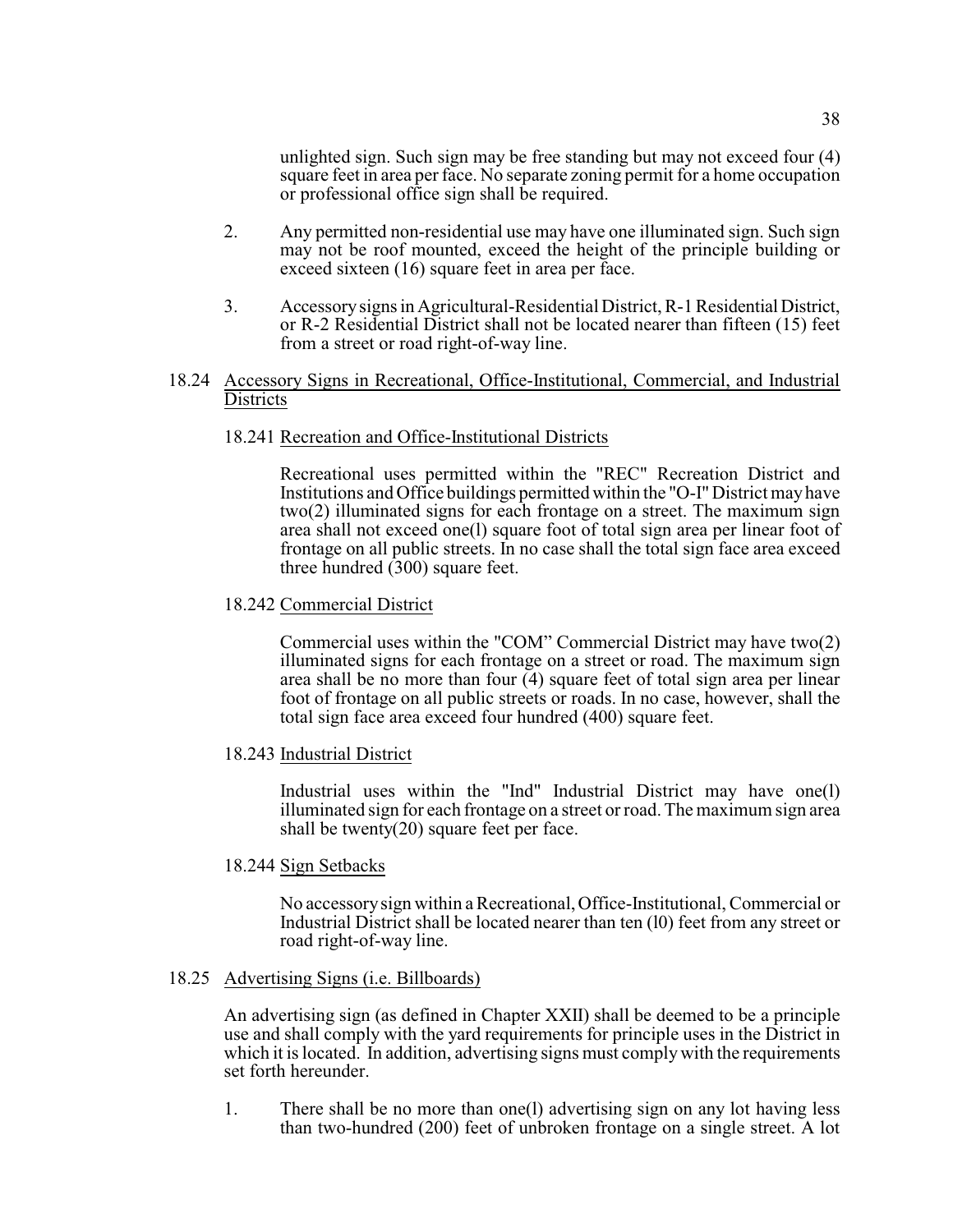39

having two hundred(200) or more feet of unbroken frontage on a single street may have two(2) advertising signs thereon.

- 2. No outdoor advertising sign shall be located within one hundred fifty (l50) feet of any intersection.
- 3. The maximum total area per face of the sign structure shall not exceed one thousand (l000) square feet.

# 18.26 Digital / Electronic Accessory and Advertising Signs

- 1. Shall comply with all applicable requirements in Section 18.20 Sign Regulations.
- 2. Shall have an automatic dimming devise that adjust sign brightness to the ambient light at all times of the day and night to prevent glare on surrounding properties.
- 3. Flashing words and graphics are not permitted.
- 4. All messages and advertisements must be held a minimum of eight seconds before changing to the next message or advertisement.

# 18.30 HOME OCCUPATIONS (see Definition #26)

As with any accessory use, home occupations shall comply with the following provisions:

- A. There shall be a maximum of one full-time non-resident employee engaged in the home occupation.
- B There shall be no outdoor storage of items in process of production and there shall be no external evidence of the home occupation conducted on the premises except the sign as permitted by code. Further, finished articles held for sale may only be displayed in an attractive manner.
- C. A home occupation may be carried out within the principal building but shall not exceed 25% of the floor area. Additionally, a home occupation may be carried out in an accessory building which shall not exceed 5% of the lot size or 2000 square feet whichever is less.

A permit shall be necessary and required for use or construction of any accessory building.

D. No mechanical equipment shall be installed or used which shall create excessive noise or cause interference with radio or television transmission or reception.

5/86

# 18.40 MINERAL, SAND AND GRAVEL EXTRACTION

The mining or quarrying of rock, sand, clay and mineral ore.; shall be subject to the following regulations: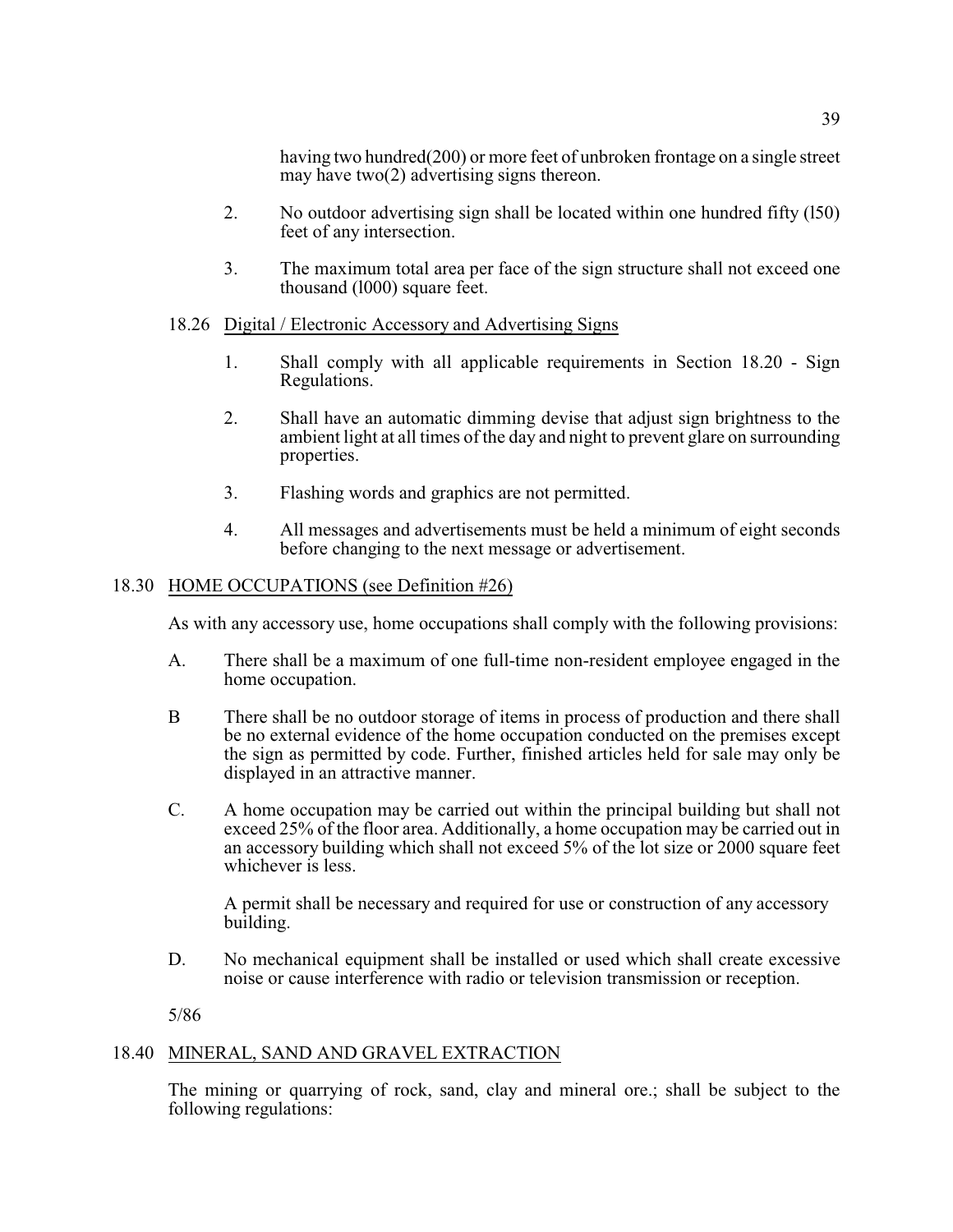- A. Boundaries of mining or quarrying operations shall be clearly marked with appropriate warning signs and shall be completely enclosed with a fence which shall meet the approval of the Board of Zoning Appeals.
- B. Excavations shall be prohibited nearer than two-hundred (200) feet from a public street or road right-of-way or adjacent property line.
- C. Processing plants, rock crushing plants,, cement mixing , plants, block or tile plants shall be prohibited in any area nearer than five hundred (500) feet from any existing residence. (Residences located on the premises, upon which the operation is conducted,.shall be exempt from this provision).
- D. At the time an application is filed for a zoning permit, the applicant shall furnish a comprehensive map (at least 100 feet to the inch scale) which clearly shows the area to be mined, proposed structures, proposed roads, anticipated depth of the mine, and adjacent properties. The applicant shall also furnish a detailed plan of the anticipated future use of the area including reclamation plans. The aforementioned documents shall be furnished to the Township Zoning Inspector at the time the application is filed together with such application.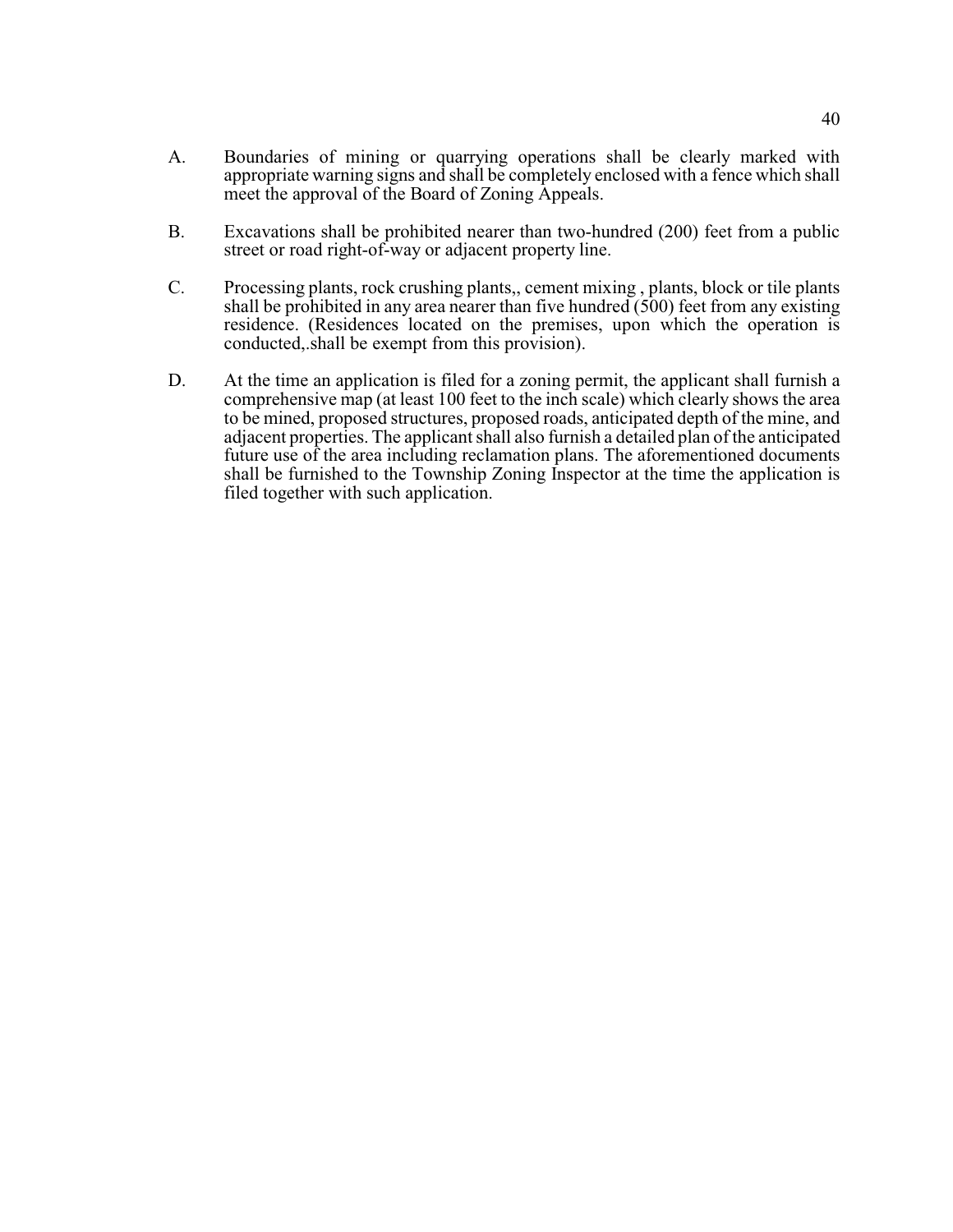## 18.50 OFF-STREET PARKING SPACES

In all Districts, at the time any building or structure is erected, enlarged or increased in capacity off-street parking spaces shall be provided in accordance with the following schedule. It shall be the intent of this Resolution, that the following required parking spaces be used in connection with the building for which they are required. When the application of the following schedule results in the requirement of a fractional parking space any fraction up to and including one-half  $\left(\frac{1}{2}\right)$  shall be disregarded and fractions over one half  $\left(\frac{1}{2}\right)$  shall require one (1) parking space.

# 18.51 Schedule of Required Parking Spaces

| <b>Types of Use</b>                                                                                                         | <b>Required Number of Parking Spaces</b>                                        |
|-----------------------------------------------------------------------------------------------------------------------------|---------------------------------------------------------------------------------|
| <b>Uses not listed:</b>                                                                                                     | Requirements for most nearly similar use<br>specifically listed                 |
| <b>Residential:</b>                                                                                                         |                                                                                 |
| Dwellings, all types                                                                                                        | 2 spaces for each dwelling unit                                                 |
| Rooming houses and elderly housing                                                                                          | 1 for each sleeping room<br>1 for each paying occupant, whichever is<br>greater |
| <b>Public and Institutional:</b>                                                                                            |                                                                                 |
| Administrative offices of government                                                                                        | 1 for each 200 sq. ft. of area                                                  |
| Schools                                                                                                                     | 1 for each 10 classroom seats                                                   |
| Places of worship                                                                                                           | 1 for each 5 seats in sanctuary                                                 |
| <b>Amusements and Assembly:</b>                                                                                             |                                                                                 |
| Sports arenas, stadiums, auditoriums, theaters,<br>and places of assembly with fixed seats                                  | 1 for each five seats                                                           |
| Dance halls, lodge halls, exhibition halls,<br>skating rinks, swimming pools, and places of<br>assembly without fixed seats | 1 for each 100 sq. ft. of floor area used for the<br>purpose listed.            |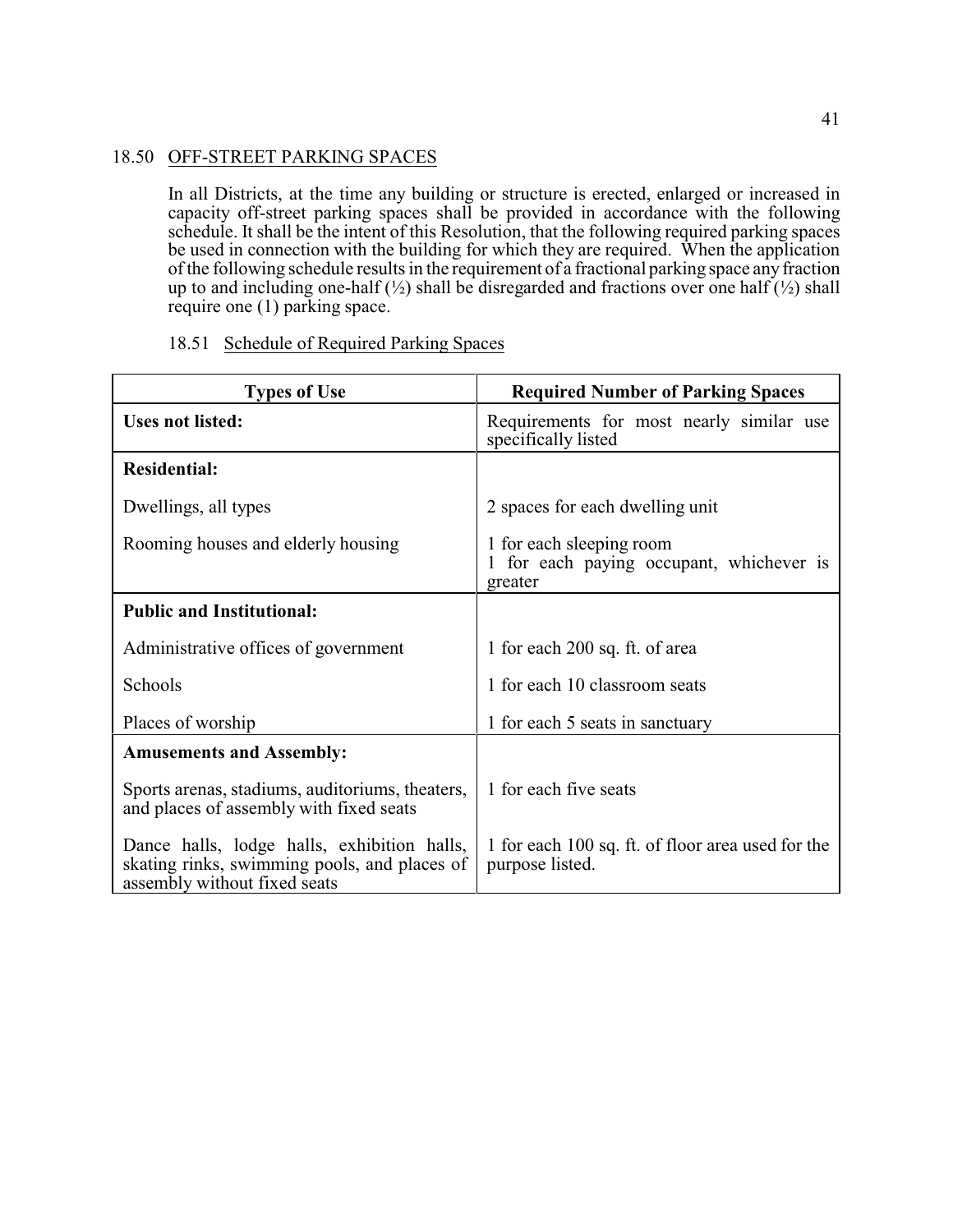| <b>Table Continued</b>                                                           |                                                                                                                        |
|----------------------------------------------------------------------------------|------------------------------------------------------------------------------------------------------------------------|
| <b>Types of Use</b>                                                              | <b>Required Number of Parking Spaces</b>                                                                               |
| <b>Services:</b>                                                                 |                                                                                                                        |
| Medical and dental offices and clinics                                           | 1 for each 100 sq. ft. of floor area                                                                                   |
| Barber shops and beauty parlors                                                  | 3 per operator                                                                                                         |
| Hotels, motels, and tourist homes                                                | 1 for each living or sleeping unit                                                                                     |
| Laundry and dry cleaning pickup                                                  | 1 for each 100 sq. ft. of floor area                                                                                   |
| Business and professional offices                                                | 1 for each 200 sq. ft. of floor area                                                                                   |
| Restaurants of the following types:                                              |                                                                                                                        |
| Indoor service only                                                              | 1 for each 100 sq. ft. of floor area                                                                                   |
| Including curb service                                                           | 1 for each 100 sq. ft. of floor area in addition to<br>curb service stalls provided                                    |
| Providing primarily carry out service                                            | 1 for each 30 sq. ft. of floor area                                                                                    |
| Bars, taverns, and night clubs                                                   | 1 for each 100 sq. ft. of floor area                                                                                   |
| <b>Retail Sales:</b>                                                             |                                                                                                                        |
| Furniture and household appliance stores and<br>repair shops                     | First 1800 sq. ft. of floor area - 3 spaces<br>Any additional floor space - 1 space for each<br>additional 400 sq. ft. |
| Retail stores and shops not elsewhere specified<br>including general merchandise | First 1500 sq. ft. of floor area - 3 spaces<br>Any additional floor space - 1 space for each<br>additional 150 sq. ft. |
| <b>General Commercial &amp; Industrial:</b>                                      |                                                                                                                        |
| Automobile or machinery sales and service                                        | 1 for each 800 sq. ft. of floor area                                                                                   |
| Commercial service laboratories, machine<br>shops and similar establishments     | 1 for each 600 sq. ft. of floor area or 1 for each<br>2 employees on maximum shift, whichever is<br>greater            |
| Wholesale establishments and warehouses                                          | 1 for each 3000 sq. ft. of floor area or 1 for<br>employees<br>each 2<br>on maximum<br>shift,<br>whichever is greater  |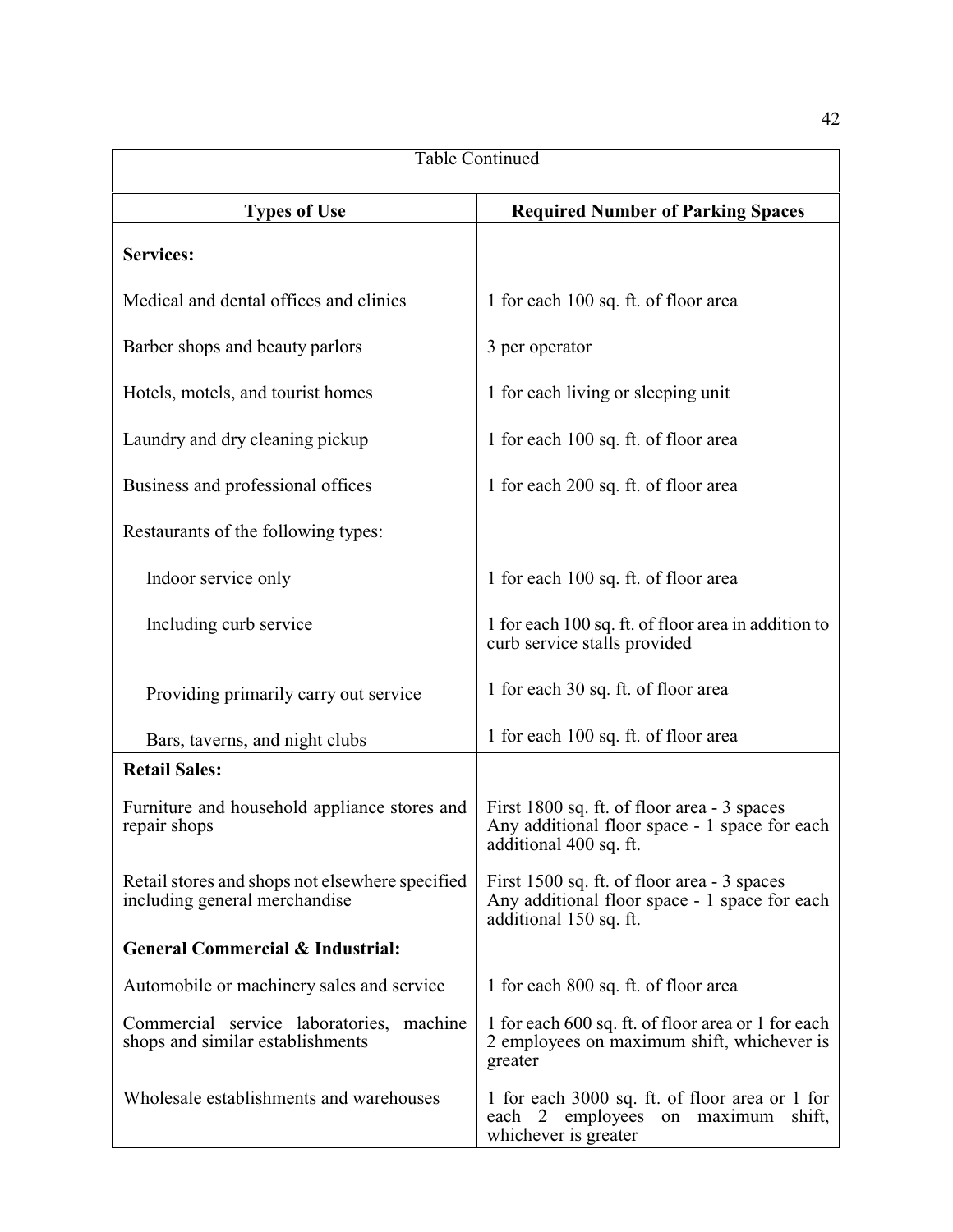#### 18.52 Development Standards for Off-Street Parking Spaces

- A. Required off-street parking facilities shall be located on the same lot as the structure or use served, except that a parking facility providing the sum of parking spaces required for several uses may be provided contiguous to and in common with the several structures and uses served.
- B. Parking areas may be located in any required yard, except the required front yard in a Residential District. Provided, however, that where a driveway bisects a front yard, parking shall be permitted in such a drive.
- C. A parking space for one (1) vehicle shall be a minimum of ten feet in width and twenty (20) feet in length.

# 18.60 PUBLIC UTILITIES

The following regulations apply to the location, erection, construction, reconstruction, change, alteration, maintenance, removal, use, or enlargement or any telecommunications tower as defined in Section 519.211 of the Ohio Revised Code:

- 1. Telecommunication towers shall be a minimum of 1000 feet from any residential dwelling unit.
- 2. Telecommunication towers shall be a minimum of one and one-half  $(1/2)$  tower heights (including base height) from any buildings, roads, alleys, utility lines, structure, or property line.
- 3. Any site where a telecommunication tower is constructed, shall be landscaped and maintained in keeping with the decor of the area in-which the tower is located.

rev: 8/2007

# 18.70 SITE PLAN

A. Site Plan Purpose and Procedure

This Site Plan Procedure is to insure that the provisions of this Chapter and other Chapters are carried out in an integrated fashion for a development. Any proposed use of office, institution, commercial, industrial, or residential uses, where ten (10) or more parking spaces (see Section 18.51) are planned, a Site Plan is required.

Consideration must be given to protecting the health, safety, welfare, and values of surrounding residents and property. The Site Plan may be reviewed in stages or at one time. Four (4) copies shall be submitted to the Claridon Township Zoning Commission by the owner or developer for each review. An interim or final review will be accomplished within thirty (30) days.

At any time the Zoning Commission may also seek a recommendation from the Marion County Regional Planning Commission.

Items that pass an interim review may require additional detail for final approval. After the final review, the Zoning Commission will give a written report to the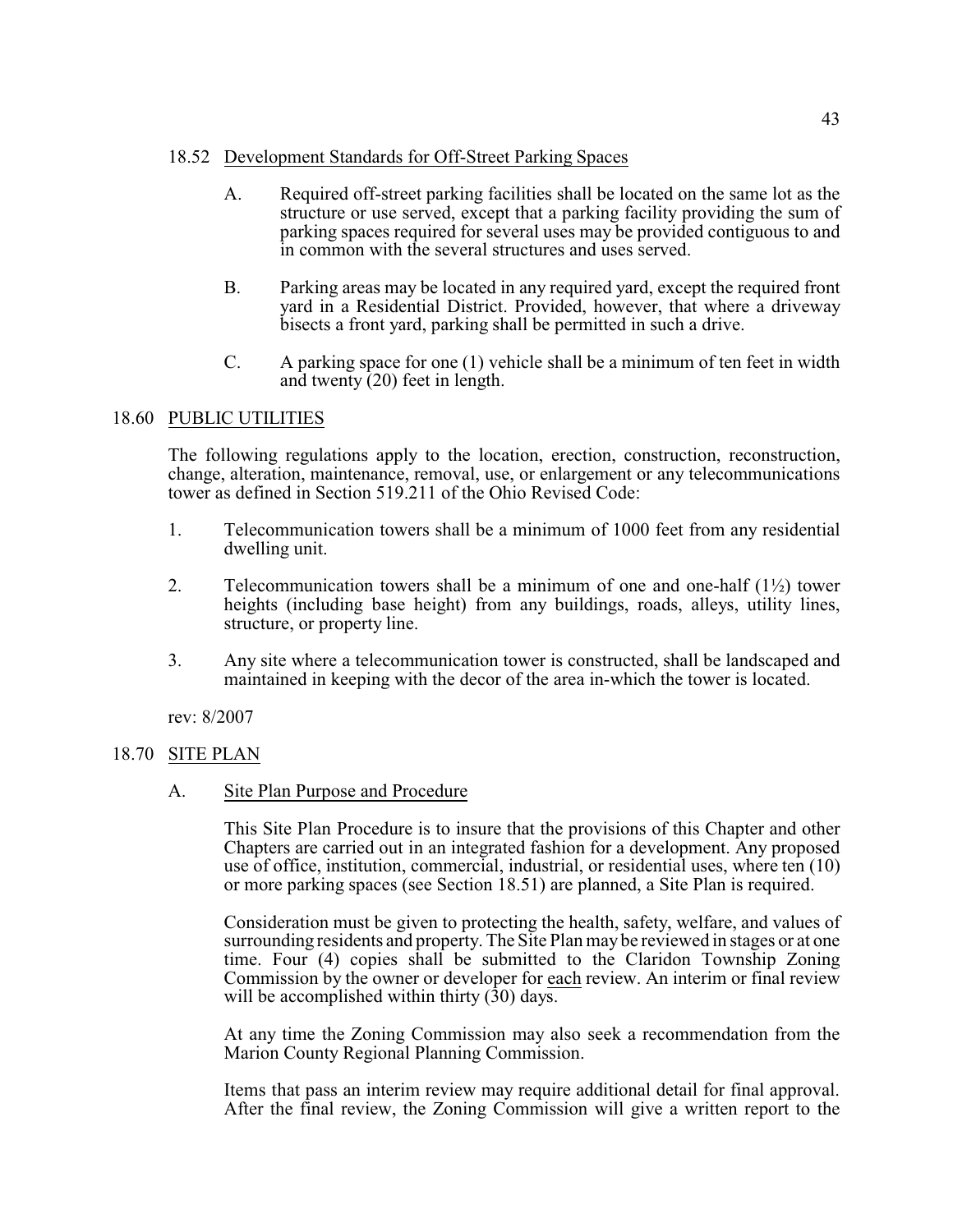owner/developer and Zoning Inspector as to the approval or denial of the Site Plan. If not approved, the Zoning Commission will specify in the report what is needed for re-submittal and approval. If approved, the Zoning Inspector will sign all copies of the Site Plan and return a copy to the owner or developer. If the owner/developer requires more signed copies, they shall supply the additional final plan copies to the Zoning Inspector. Any changes made after the final plan approval would require a Site Plan Change Review (see Section 18.70 (C)).

- B. Preparation Of The Site Plan Guidelines And Requirements
	- 1. The Site Plan and Surveys must be prepared by Professional Surveyors, Engineers, and / or Architects registered in the State of Ohio.
	- 2. Scale drawn to not more than a 100':1" scale with all locations, distances, dimensions and other features legibly marked. Show scales (written and graphic) and north point.
	- 3. Title Block:
		- a. Name of the development
		- b. Type of business (es)
		- c. Name (s) of the owner or developer
		- d. Name (s) of the architect/engineer/surveyor
		- e. Show completion date of the Site Plan
	- 4. Give projected construction starting Date.
	- 5. Give projected construction finish Date.
	- 6. All distances shall be based on a survey of the outer property lines.
	- 7. Show adjacent land parcels with names of recorded owners.<br>8. Show zoning district boundaries transgressing or adjacent to
	- 8. Show zoning district boundaries transgressing or adjacent to the site.
	- 9. Show on-site and adjacent easements and right-of-ways; including name, location, dimension, and purpose.
	- 10. Show parking area number and size of parking spaces (Section 18.51).
	- 11. Show internal access flow.
	- 12. Driveways show location and width:
		- 1. Driveways located on Township Roads:

Maximum driveway width: 35 feet

Maximum number of driveways:

Lots having less than 150 feet of continuous road frontage: One Driveway.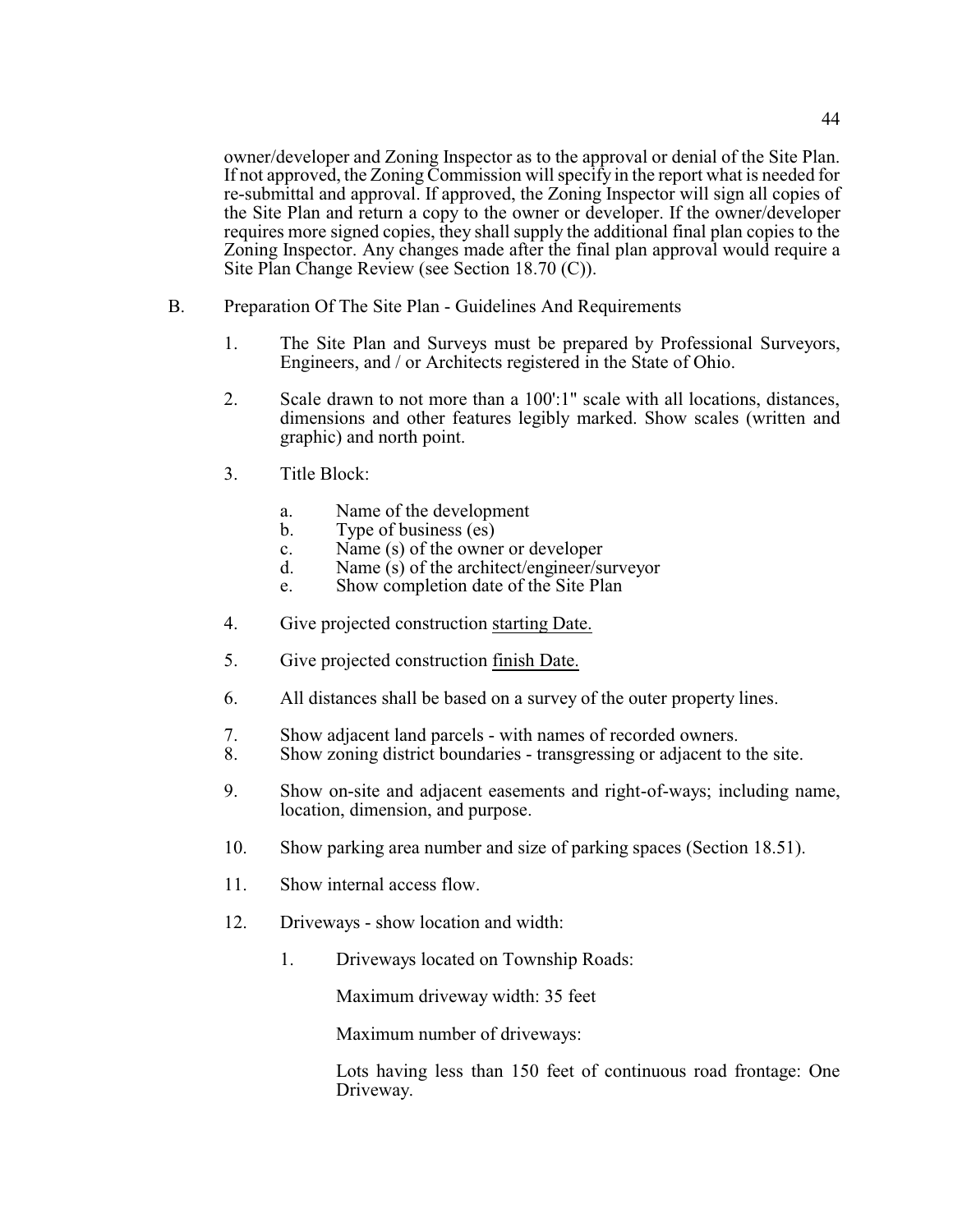Lots having 150 feet or more of continuous road frontage: Two Driveways.

Minimum Driveway Spacing:

100 feet from the intersection of two public roads. All measurements are made from the edge of the public right-of way to the edge of the private drive. All driveways shall be located and the adjoining lots(s) graded s.o that vehicular traffic entering a public road from the private driveway has an unobstructed site distance of at least 300 feet.

Minimum spacing between driveways: 45 feet. All measurements are made from driveway edge to driveway edge.

2. Driveways located on County Roads:

The Marion County Engineer's Office shall review and approve all driveways located off of County Roads. The applicant shall provide proof to the Commission that the Marion County Engineer's Office has approved the location of the proposed driveway(s).

3. Driveways located on State Highways:

The Ohio Department of Transportation shall review and approve all driveways located off of State Highways. The applicant shall provide proof to the Commission that the Ohio Department of Transportation has approved the location of the proposed driveway(s).

- 13. Buildings show size, location, setback lines, and dimensional distance to the street.
- 14. Trees and Landscaping show location and whether existing or proposed.<br>15. Outside Lighting show location and type. All light sources (i.e. light
- 15. Outside Lighting show location and type. All light sources (i.e. light bulb(s)) shall be located in such a manner as to not be directly visible to any surrounding properties zoned for residential use.
- 16 Illustrate Drainage include location of water impoundments. Wherever feasible, water impoundments shall be located in side or rear yards.
- 17. Drainage Systems certificates of approval needed from a licensed engineer showing location, size, and adequacy of proposed drainage plans.
- 18. Buffer Zones show location, dimensions, landscaping, and any other construction details. Buffers are necessary to protect Residential Districts when bordering different types of zoning districts.
- 19. All private streets are required to have ODOT Type 2 combined curb and gutter pan for drainage purposes.
- 20. Sidewalks shall be located on a minimum of one side of a private street. Where necessary, the Zoning Commission may require sidewalks on both sides of a private street.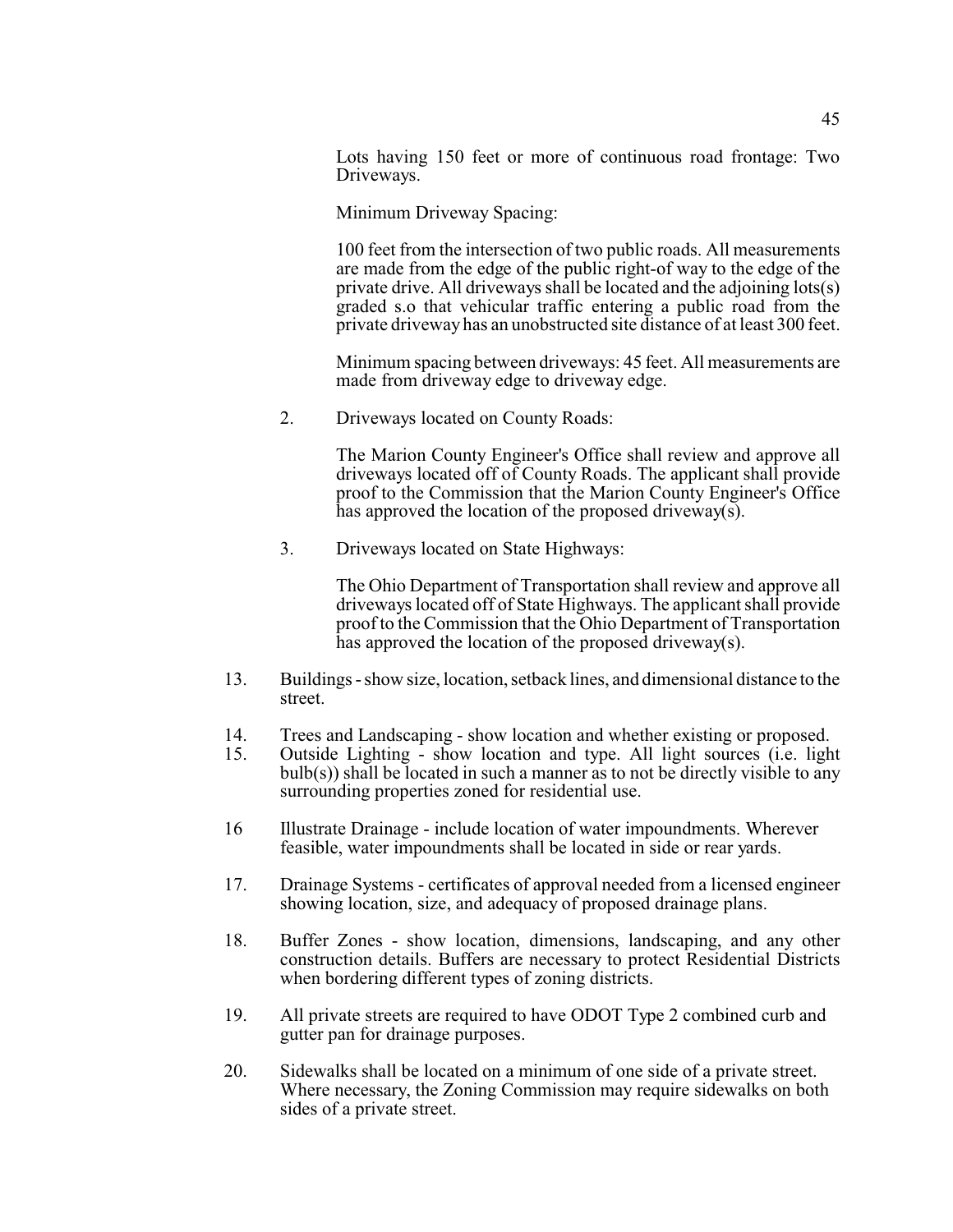- C. Site Plan Maintenance
	- 1. Any change from the currently approved Site Plan, regarding construction or business operations must be submitted to the Zoning Commission for review (following Section B requirements). Submit prior to making the change.
		- A. Change in construction and / or lot size Show additions or deletions from the current drawing with a modified current or a new drawing, giving the date of change and the starting date.
		- B. Change in any business operations Submit in writing a description of the change, including start up and / or shut-down dates.
	- 2. The Zoning Inspector will inspect the site periodically before, during and after construction to insure compliance with the Site Plan, Permits, and all other applicable Claridon Township Zoning Regulations.

# 18.80 STORAGE OF JUNK MOTOR VEHICLES

No person shall park, store, or leave, or permit the parking, storing, or leaving of any junk motor vehicle upon any property within the Township unless the same is completely enclosed within a building or as otherwise specifically permitted by these regulations.

Added: 8/2007

# 18.90 SMALL WIND TURBINE PROJECTS LESS THAN 5MW

# **Definitions:**

**Accessory Structures:** A subordinate building or structure on the same lot with a principal building, or a portion of the principal building occupied or devoted exclusively to an accessoryuse, provided that any such building or structure is erected at the same time or after the construction of the principal building.

**Anemometer:** An instrument that measures the force and direction of the wind.

**Clear Fall Zone:** An area surrounding the wind turbine unit into which the turbine and -or turbine components might fall due to inclement weather, poor maintenance, faulty construction methods, or any other condition causing turbine failure that shall remain unobstructed and confined within the property lines of the primary parcel where the turbine is located. The purpose of the zone being that if the turbine should fall or otherwise become damaged, the falling structure will be confined to the primary parcel. and will not fall onto Primary Structures (defined below) and will not intrude onto a neighboring property.

**Cowling:** A streamlined removable metal cover that encloses the turbine's nacelle.

**Decibel:** A unit of relative loudness equal to ten times the common logarithm of the ratio of two readings. For sound, the decibel scale runs from zero for the least perceptible sound to 130 for sound that causes pain.

**Kilowatt (Kw):** A unit of power, equal to one thousand watts.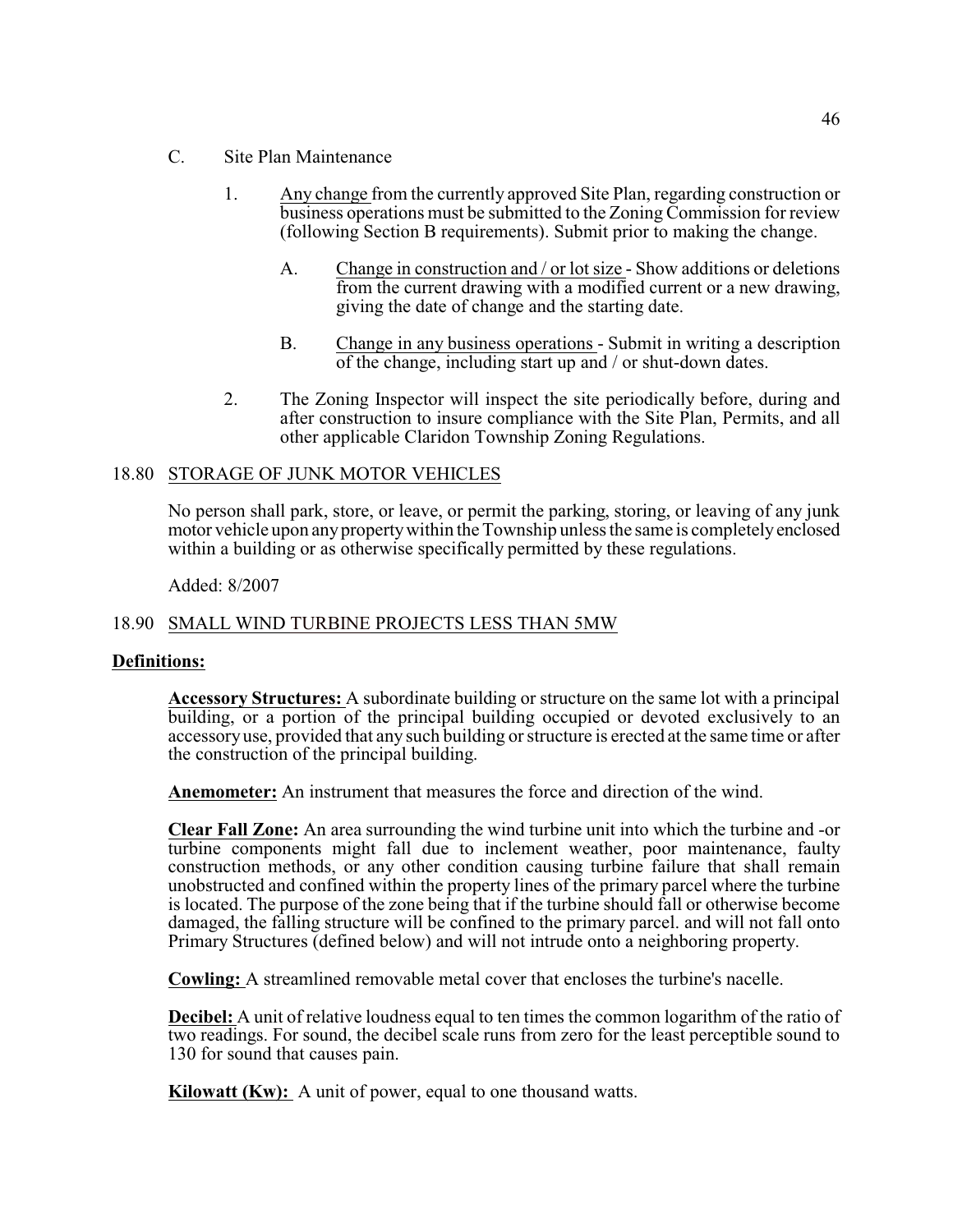**Nacelle:** A separate streamlined metal enclosure that covers the essential mechanical components of the turbine to which the rotor is attached.

**Principal Building:** A building or structure which is erected for the primary use of the lot upon which it is situated.

**Professional Engineer:** A qualified individual who is licensed as a Professional Engineer in the State of Ohio.

**Megawatt (Mw):** A unit of power, equal to one million watts.

**Small Wind Project:** Any wind project less than 5MW which includes the wind turbine generator and anemometer.

## **Wind Turbine Regulations for turbines producing less than 5 Megawatts of power:**

Wind turbines producing 5 Mw (Megawatts) or more of power are regulated by the Ohio PUCO. State law permits townships to regulate wind turbines producing less than 5 Mw (Megawatts) of power. Therefore Claridon Township is adopting wind turbine regulations for small wind projects of less than 5 Mw (Megawatts). These regulations contain definitions, regulations, and criteria needed for issuance of a zoning permit.

Wind turbines will be exempt from regulation if they are used solely for agricultural purposes. Wind turbines are conditional permitted usesinAgricultural-Residential, Commercial, Office-Institutional, Industrial Districts and Mobile Home Parks. Wind turbines are not permitted in R-1, R-2, and Recreation Districts.

Any proposed construction, erection, or placement of a small wind project less than 5 Mw including the wind turbine generator or anemometer or any parts hereof shall be a conditional permitted use in the districts as noted above. The following conditions must be met before a conditional use permit is issued:

- A. The **maximum height** of any turbine shall be 125 ft. For purposes of this Resolution, maximum height shall be considered the total height of the turbine system including the tower, and the maximum vertical height of the turbine's blades. Maximum height therefore shall be calculated by measuring the length of a prop at maximum vertical rotation to the base of the tower.
- B. **Setbacks -** the following shall apply in regards to setbacks.

Any turbine erected on a parcel of land shall be setback 1.1 times the height of the tower, or established "clear fall zone", from all road right-of-way lines and neighboring property lines, as well as any primary structures on the parcel intended for the turbine. A turbine will need to be erected and placed in such a manner that if it were to fall, whatever direction the fall occurs would be contained solely on the property where the turbine is located and would not strike any primary structures.

#### C. **Maintenance**

Wind turbines must be maintained in good working order. The owner shall within 30 days of permanently ceasing operation of a wind turbine, tower, provide written notice of abandonment to the Zoning Inspector. An unused tower, wind turbine or small wind project may stand no longer than 12 months following abandonment. All costs associated with the demolition of the wind turbine tower and associated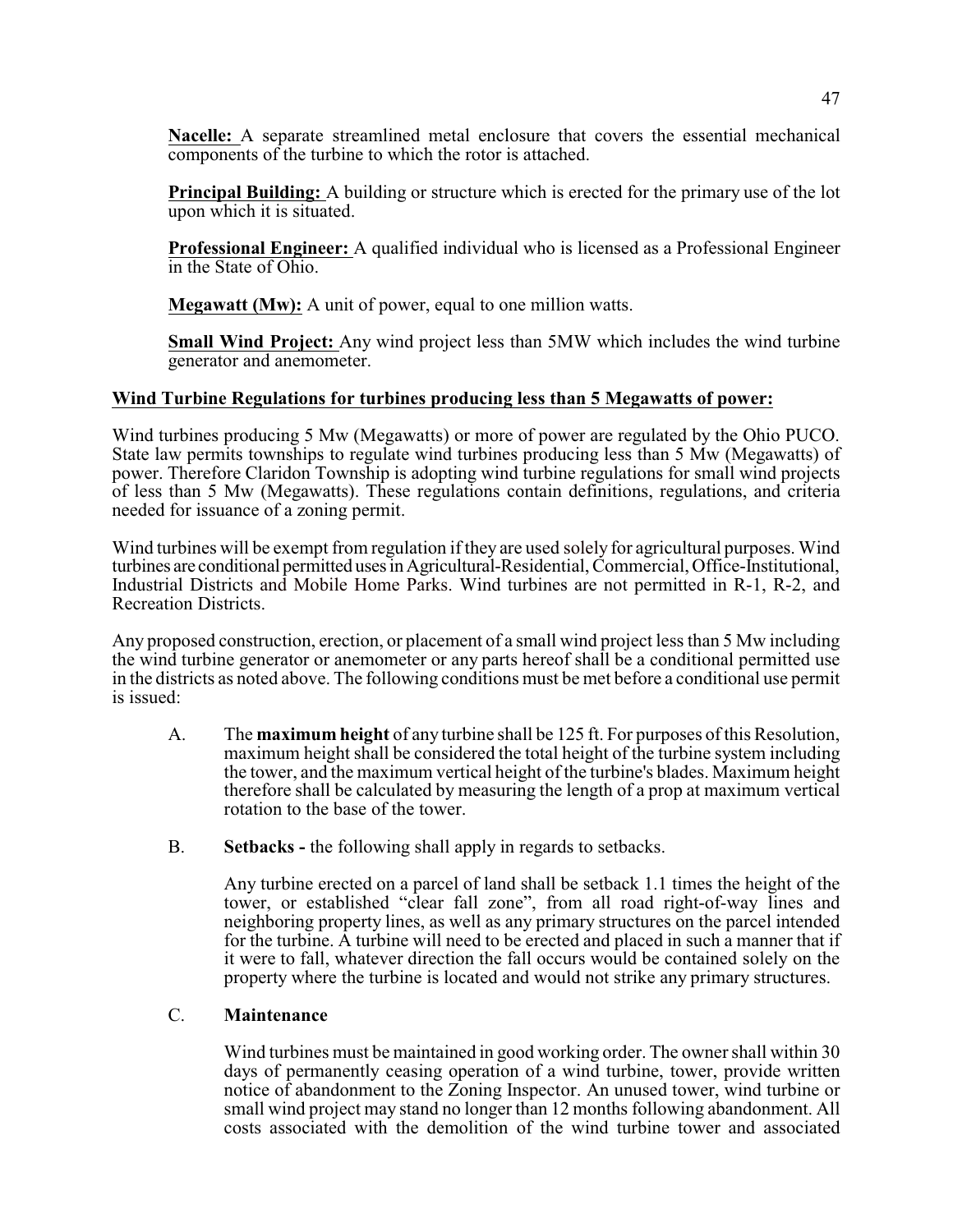equipment shall be borne by the owner. A wind turbine tower is considered abandoned when it ceases transmission of electricity for 30 consecutive days. Wind turbines that become inoperable for more than 12 months must be removed by the owner within thirty (30) days of issuance of zoning violation. Removal includes removal of all apparatuses, supports, and or other hardware associated with the existing wind turbine.

# **D. Decibel Levels**

**Decibel levels shall not exceed those provided by the manufacturer as requested in II Permits, 2., e.** All units shall operate not more than 5 decibels above the established ambient decibel levels at property lines. Decibel levels shall not exceed 30 dB (as determined by the Township) at any adjoining property line. This information shall be included in the engineering report described below in Section II of this document. This information shall be obtained from the manufacturer of the turbine, and all decibel readings, if necessary, shall be taken from the nearest neighboring property lines. Those turbines not meeting this requirement will be issued a zoning violation and be required to shut down immediatelyuntil the required decibel levels are met.

# **E. Wiring and electrical apparatuses**

All wires and electrical apparatuses associated with the operation of a wind turbine unit shall be located underground and meet all applicable local, state, and federal codes including the County Building Regulations and Residential Building Code of Ohio.

# **F. Warning Signs**

Appropriate warning signs to address voltage shall be posted (where and meeting sign requirements).

# **G. Building Permits**

All Small Wind Projects and parts thereof shall obtain all applicable Building Permits from the State of Ohio , County and Township Building Regulations where required.

#### **II. Permits**

- A. A permit shall be required before construction can commence on an individual wind turbine system.
- B. As part of the permit process, the applicant shall inquire with the Marion County Regional PlanningCommission as to whether or not additional height restrictions are applicable due to the unit's location in relation to any local airports and comply with these restrictions.
- C. Applicant shall then provide the TownshipZoning Inspector with the following items and or information when applying for a permit:
	- 1. Location of all public and private airports in relation to the location of the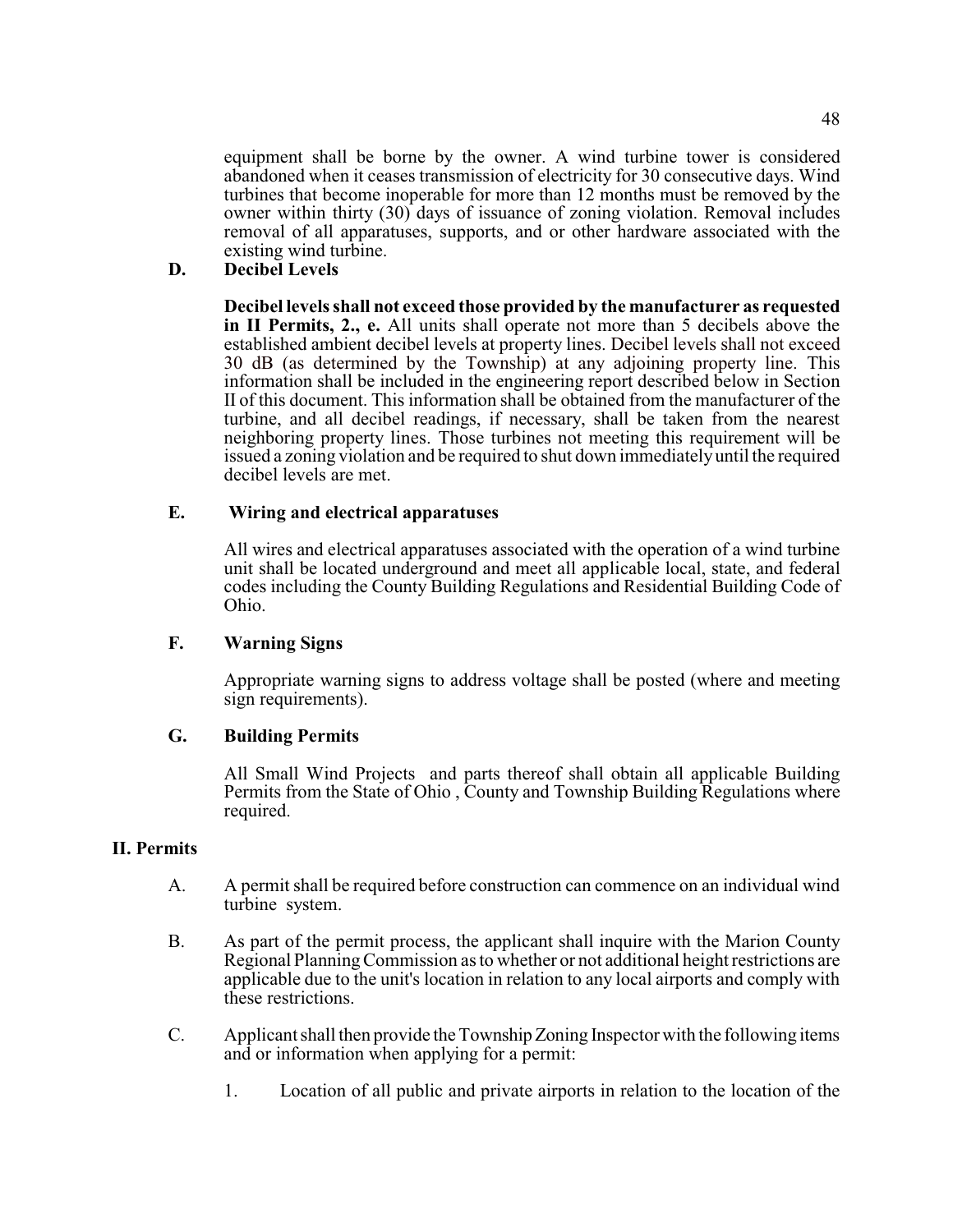wind turbine.

- 2. A professional engineering report that shows:
	- a. The total size and height of the unit<br>b. If applicable, the total size and depth
	- b. If applicable**,** the total size and depth of the unit's **f**oundation structure concrete mounting pad, as well as soil and bedrock data.
	- c. A list and or depiction of all safety measures that will be on the unit including anti-climb devices, grounding devices, and lightning protection, braking systems, guy wiring & anchors.
	- d. Data specifying the kilowatt size and generating capacity in kilowatts of the particular unit.
	- e. The maximum decibel level of the particular unit. This information shall**/**must be obtained from the manufacturer of the turbine unit.
	- f. Ambient noise levels at property lines shall not exceed 30 dB.
	- g. Hazardous materials containment and disposal plan.
- 3. A site drawing showing the location of the unit in relation to existing structures on the property, roads and other public right-of-ways, and neighboring property lines.
- 4. Evidence of established setbacks of 1.1 times the height of the wind turbine and "clear fall zone." with manufacturer's recommendation must be attached to the engineering report.
- 5. A maintenance schedule as well as a dismantling plan that outlines how the unit will be dismantled shall be required as part of the permit.

Added: 6/2010

# 18.91 DANGEROUS, EXOTIC AND WILD ANIMALS

- 1. No person shall own, harbor, keep or breed any dangerous exotic animal(s), or dangerous wild animals within Claridon Township.
- 2. "Dangerous Exotic Animals" shall be defined as any animal, amphibian, reptile, mammal, bird or fowl which is carnivorous, venomous or possesses other characteristics which may constitute a danger to human life and is not indigenous to the State of Ohio.
- 3. "Dangerous Wild Animals" shall be defined as any animal, amphibian, reptile, mammal, bird or fowl which is carnivorous, venomous or possesses other characteristics which may constitute a danger to human life and generally lives in its original, natural state and habitat and is not normally domesticated.

#### 18.92 CARE FACILITIES SUBMISSION REQUIREMENTS

The operator or agency applying for a conditional use permit to operate a care facility shall submit the following information to the Board of Appeals for its review of the requested facility.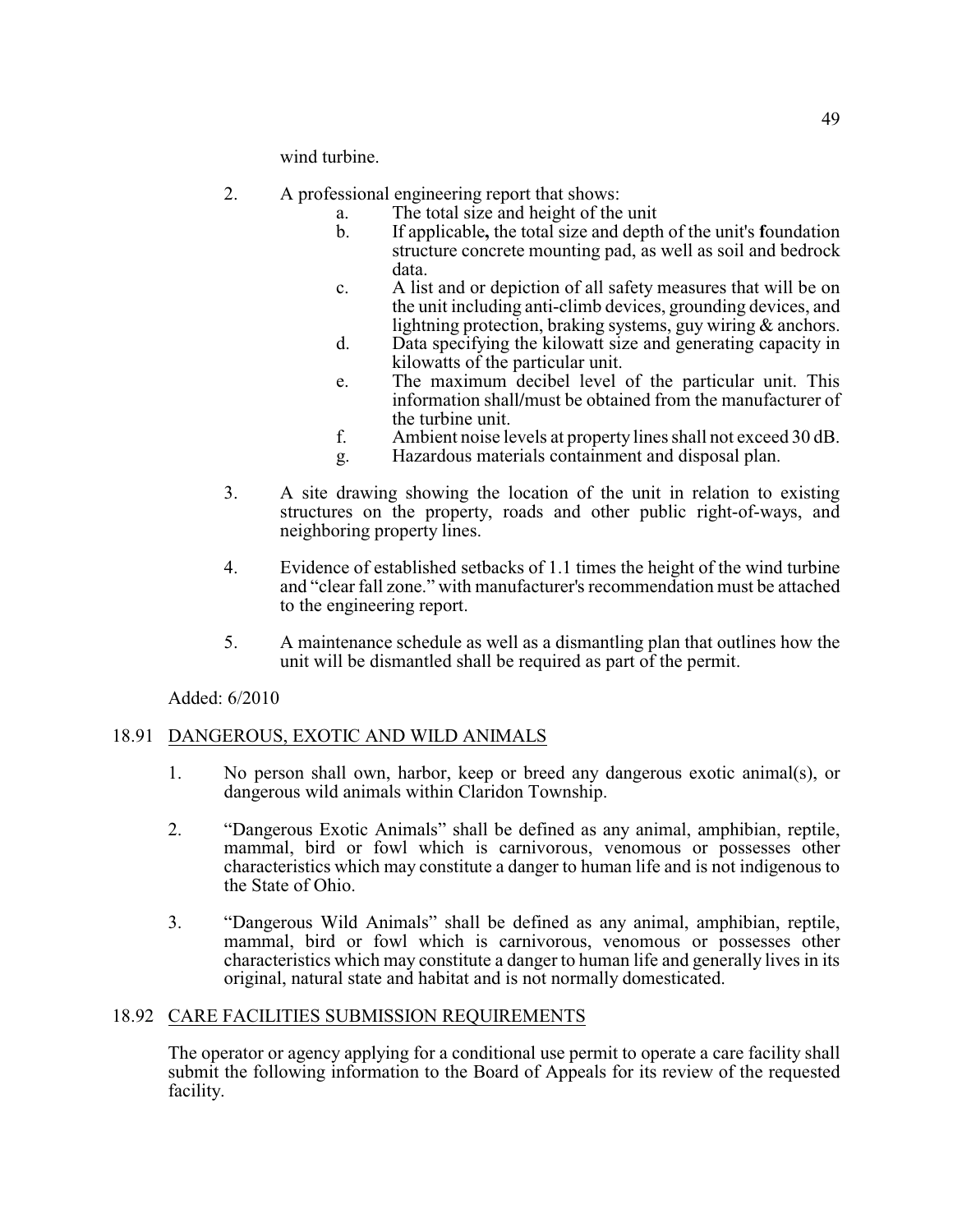- 1. Site plan showing the following:
	- A. Building location with dimensions to all lot lines.
	- B. Parking spaces complying with Section 18.50 Off-Street Parking Spaces.
	- C. All exterior lighting greater than four feet in height shall be shaded to prevent glare on surrounding properties.
	- D. Suitable space shall be provided for indoor and / or outdoor recreation activities for the clientele served, based upon the number of residents residing in the care facility. If no such standards exist, then the following minimum area standards shall apply:
		- 1. Common indoor space of at least 25 square feet per individual.
		- 2. Common outdoor space of at least 60 square feet per individual. If a public park or other common open space is available in the immediate vicinity of the facility, the Board may waive the outdoor space requirement.
- 2. Information sufficient to establish the need for the facility in the proposed location, in relationship to the specific clientele served.
- 3. A detailed plan for services and programs.

# 18.93 YARD SALES

Yard Sales shall meet the following requirements:

- A. The sale of specific or miscellaneous goods or materials on a lawn, driveway, porch, garage, and basement or from any building on the premises shall be deemed a yard sale.
- B. No more than four (4) yard sales shall be permitted on the same residential property in a twelve (12) month period and at the least six (6) weeks must pass since the last yard sale.
- C. A yard sale cannot last more than three (3) consecutive days and not begin earlier than 8:00 AM weekdays: 12:00 PM noon on Sundays and last past sundown.
- D. Advertising signs for yard sales may be located on any lot providing the owner of the lot has approved the sign placement.

Sign setback must be a minimum of two (2) feet from the front lot line. Under no circumstances will a yard sale advertising sign be permitted to be located in the street or road right-of-way.

The maximum permitted square footage per sign face is four (4) square feet.

The maximum sign height is four (4) feet from the ground to the top of the sign.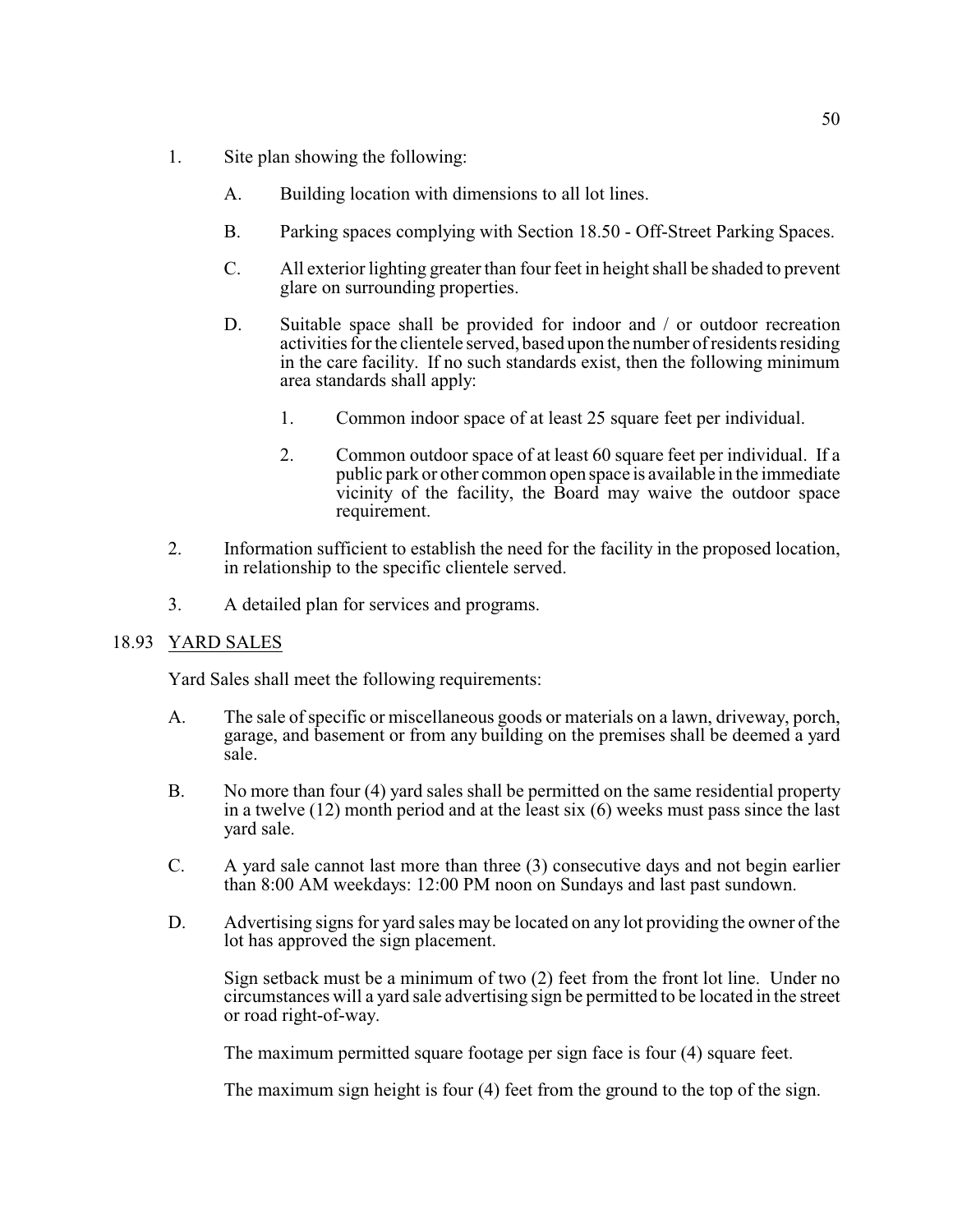Signage must be located in such a way as to not create line of site issues for automotive traffic (or lot owner) using adjacent street(s) or roadways.

E. Set up for the yard sale shall be limited to 24 hours before the sale is to begin and all sale items, as well as, any and all other items used in the sale shall be removed from the sale area within 24 hours after the sale has ended. This includes all items such as tables, stands, tents and signs posted on-site and in the community or any other evidence of the sale.

Added: 11/7/2014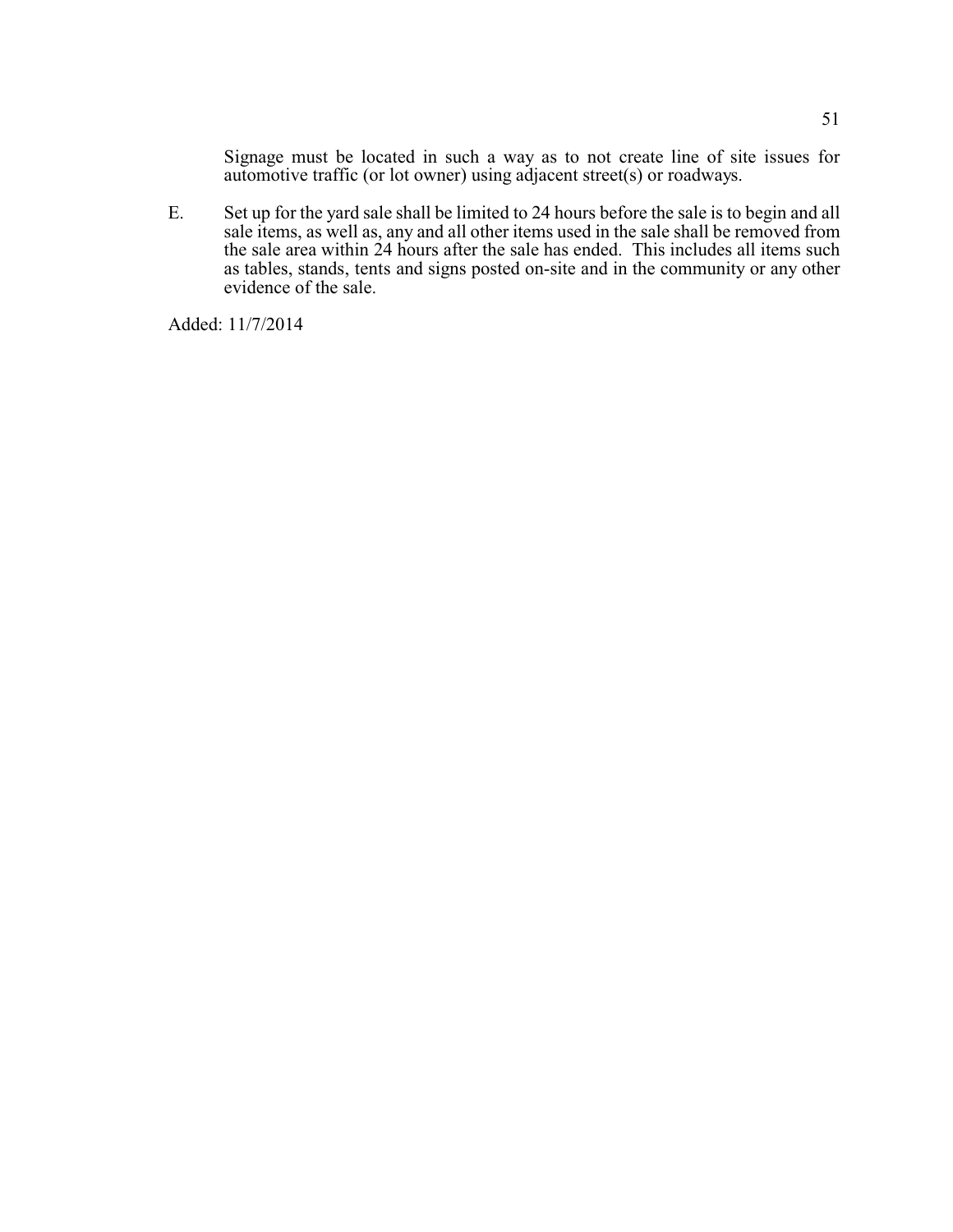# **CHAPTER XIX**

#### ZONING COMMISSION

#### 19.10 ORGANIZATION, STAFF SERVICES, AND GENERAL PROCEDURES

#### 19.11 Organization

An existing Zoning Commission for Claridon Township heretofore appointed in accord with Section 519.04 of the Ohio Revised Code is hereby acknowledged by this Resolution. Such Zoning Commission is composed of five(5) members appointed by the Township Trustee and are residents of the unincorporated area of Claridon Township. The terms of the ZoningCommission shall be of such length and so arranged so that one member's term will expire each year. Each member shall serve until his successor is appointed and qualified. Members of the Zoning Commission shall be removable for non-performance of duty, misconduct in office, or other causes set fort in Section 519.04 of the Ohio Revised Code. Vacancies in said Commission shall be filled by appointments made by the Township Trustees from residents of the unincorporated area of Claridon Township and shall be for the unexpired term of the office in which such vacancy has occurred.

#### 19.12 Staff Services

The Township Clerk or such person as the Township Trustees shall otherwise appoint shall be Secretaryof the Commission and shall prepare and distribute notices of meetings, keep minutes of meetings and prepare resolutions and other documents relating to the work of the Commission.

#### 19.13 General Procedures

The Commission shall organize and adopt rules to govern its activities in accordance with this Resolution. All meetings of the Commission shall be open to the public. The Commission shall keep minutes of its proceedings showing the vote of each member upon each question, or, if absent or failing to vote, indicating such fact and shall keep records of its examinations and other official actions, all of which shall be filed immediately in the office of the Township Trustees and shall be a public record. Three(3) members of the Commission shall constitute a quorum.

#### 19.20 POWERS AND DUTIES

The Zoning Commission may initiate proposed amendments to this Resolution and shall receive and review all other proposed amendments to this Resolution and submit its recommendations to the Township Trustees as provided in Section 519.12 of the Ohio Revised Code.

The Zoning Commission shall review all planned development projects and make recommendations to the Township Trustees as provided for in Chapter XVII.

The Zoning Commission shall be charged with all responsibilities designed to it by this Resolution and Ohio law.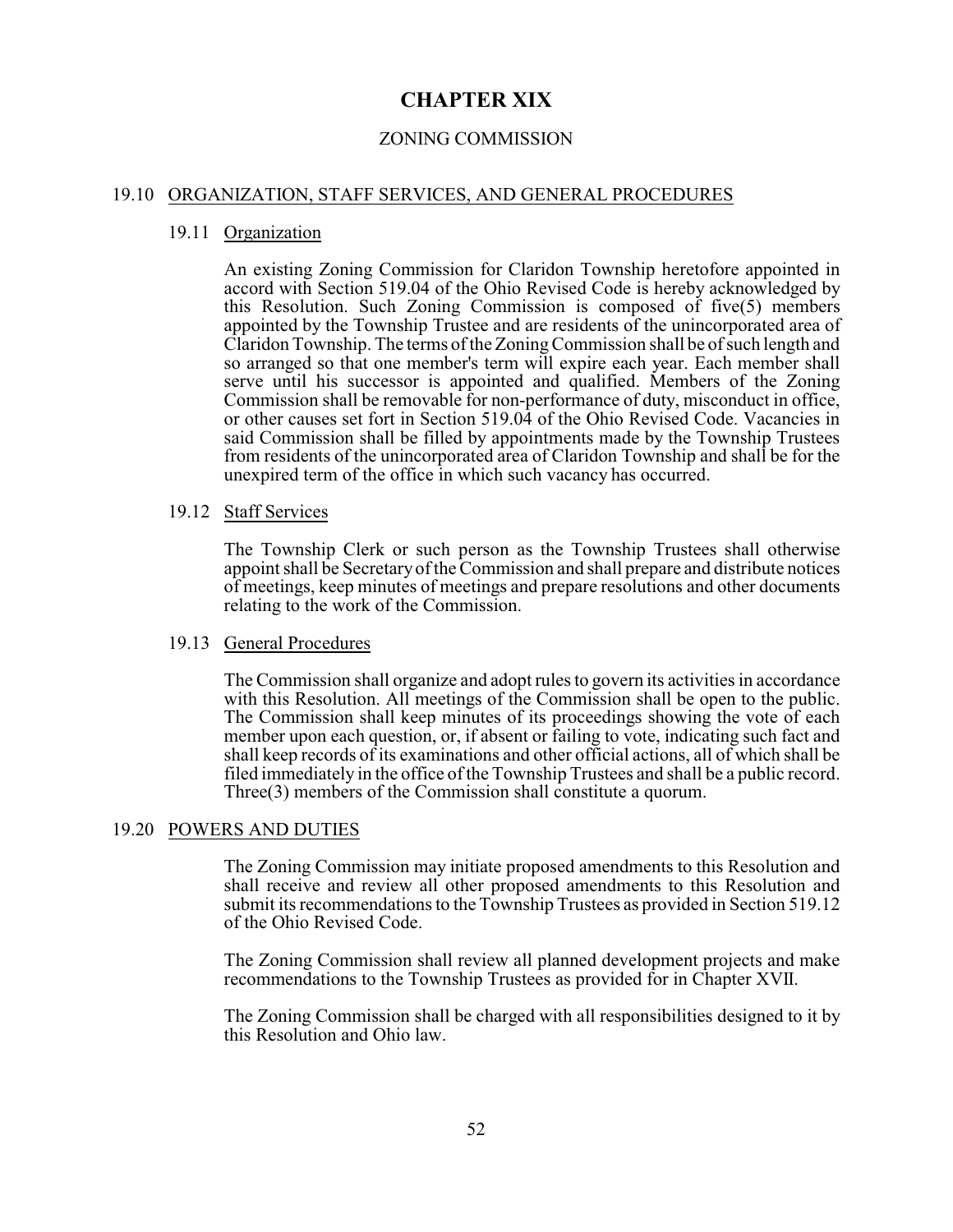# **CHAPTER XX**

#### BOARD OF ZONING APPEALS

#### 20.10 ESTABLISHMENT, STAFF SERVICES, AND GENERAL PROCEDURES

#### 20.11 Establishments

An existing Board of Zoning Appeals for Claridon Township, Ohio, heretofore appointed in accord with Section 519.13, Ohio Revised Code, is hereby acknowledged. The Board shall consist of five member who shall be residents of the unincorporated territory of Claridon Township. The terms of the members shall be of such length and so arranged that the term of one member will expire each year. Each member shall serve until his successor is appointed and qualified. Members shall be removable for non-performance of duty, misconduct in office, or other causes set forth in Section 519.04 of The Ohio Revised Code. Vacancies shall be filled by the Township Trustees and shall be for the unexpired term.

#### 20.12 Staff Services

The Township Clerk or such person as the Township Trustees shall otherwise appoint shall be Secretary of the Board, and shall prepare and distribute notices of meetings, keep minutes of meetings and prepare resolutions and other documents relating to the work of the Board.

#### 20.13 General Procedures

The Board shall organize and adopt rules to govern its activities, in accordance with this Resolution. All meetings of the Board shall be open to the public. The Board shall keep minutes of its proceedings showing the vote of each member upon each question, or, if absent or failing to vote, indicating such fact, and shall keep records of its examinations and other official actions, all of which shall be filed immediately in the Office of the Township Trustees and shall be a public record.

Three (3) members of the Board shall constitute a quorum to conduct business. The Board shall act by resolution; and the concurring vote of three (3) members of the Board shall be necessary to reverse any order or determination of the Zoning Inspector, to decide in favor of an applicant in any matter of which the Board has original jurisdiction under this Resolution, or to grant any variance from the requirements stipulated in this Resolution. In the absence of three(3) members at a scheduled meeting, if at least one (1) member is present, such member, or members, shall constitute a quorum for the purpose only of establishing a date and time for the continuance of such meeting. After such date is established and announced to all present, such member or both members, if two are present, whichever shall be the case, shall adjourn the meeting.

# 20.20 APPLICATIONS AND APPEALS

All applications and appeals made to the Board shall be in writing, and shall be filed with the Secretary at least fourteen( $14$ ) days before the meeting at which they are to be heard. Each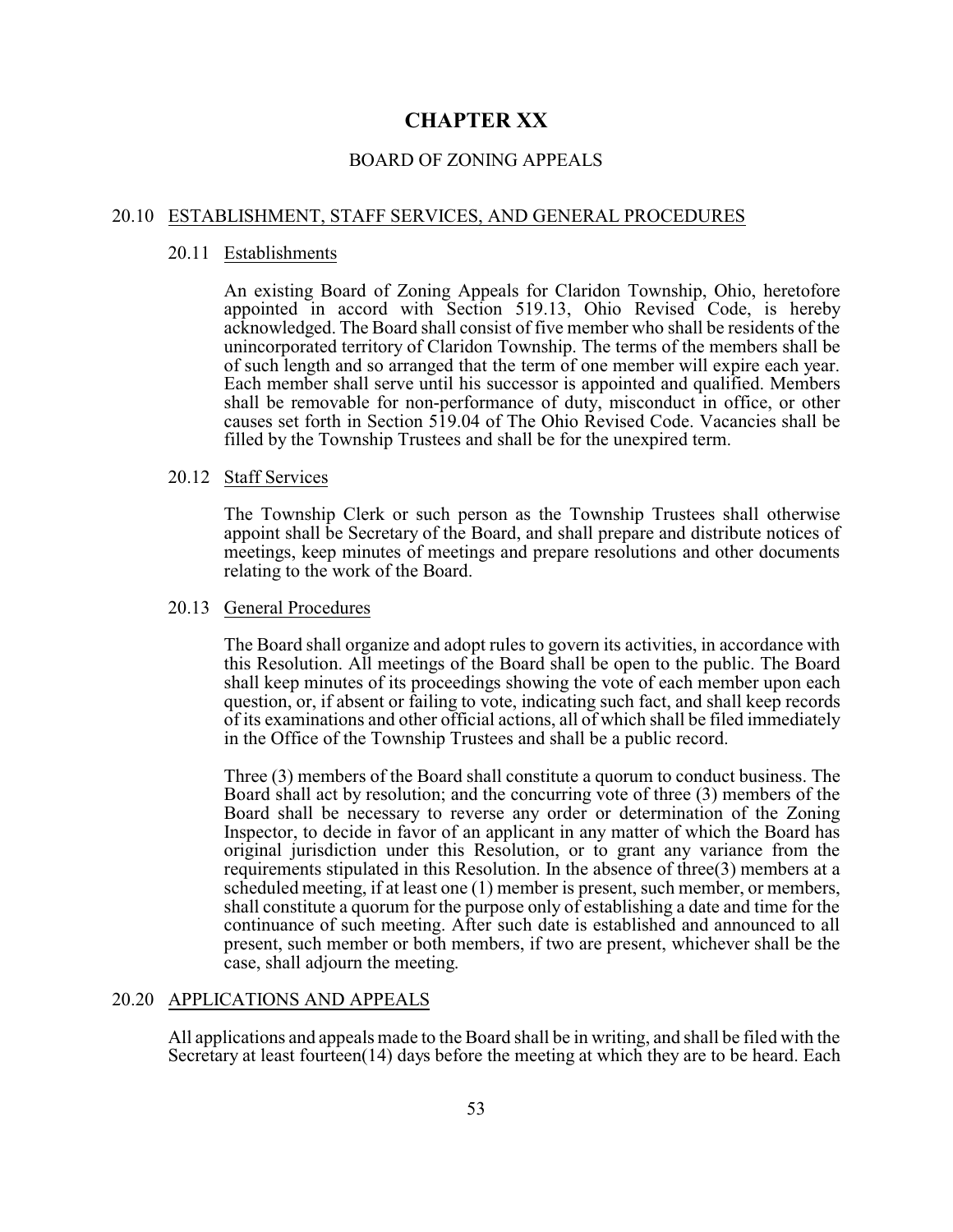application or appeal shall refer to the specific provisions of the Resolution involved, shall set forth exactly the interpretation that is claimed, the use for which special exception is sought, a clear description of the land involved, or the details of the variance that is applied for and the ground on which it is claimed that the variance should be granted, as the case may be.

#### 20.21 Rules, Organization and Meetings of the Board of Zoning Appeals

The Board shall act in strict accordance with the procedures specified by 1aw and by this Chapter. The following is a portion of the Ohio Revised Code (Section 519.15) which sets forth specific requirements.

The Township Board of Zoning Appeals shall organize and adopt rules in accordance with the zoning resolution. Meetings of the Board of Zoning Appeals shall be held at the call of the chairman, and such times as the Board determines. The chairman, or in his absence, the acting chairman, may administer oaths, and the Board of Zoning Appeals may compel the attendance of witnesses. All meetings of the Board of Zoning Appeals shall be open to the public. The Board of Zoning Appeals shall keep minutes of its proceedings showing the vote of each member upon each question, or, if absent or failing to vote, indicating such fact, and shall keep records of its examinations and other official actions, all of which shall be immediately filed in the office of the Board of Township Trustees and be a public record.

Appeals of the Board of Zoning Appeals may be taken by any person aggrieved or by any office of the town ship affected by a decision of the administrative officer. Such appeal shall be taken within twenty (20) days after the decision by filing, with the officer from whom the appeal is taken (zoning inspector) and with the Board of Zoning Appeals, a notice of appeal specifying the grounds. The officer from whom the appeal is taken (zoning inspector) shall forthwith transmit to the Board of Zoning Appeals all papers constituting the record upon which the action appealed from was taken.

The Board of Zoning Appeals shall fix a reasonable time for the public hearing of the appeal, give at least ten (10) days notice in writing to the parties in interest, give notice of such public hearing by one publication in one or more newspapers of general circulation in the county at least ten (10) days before the date of such hearing and decide the appeal within a reasonable time after it is submitted. Upon the hearing, any person may appear in person or by attorney.

#### 20.30 POWERS OF THE BOARD

#### 20.31 Interpretation of the Zoning Resolution

Upon appeal from a decision by the Zoning Inspector, the Board may hear and decide any question involving the interpretation of the Zoning Text or Map as follows:

In case there is question as to the intended meaning of any provision of the zoning text the Board may interpret its meaning and render a decision thereon.

Where the street or lot layout actually on the ground, or as recorded, differs from the street and lot lines as shown on the Zoning Map, the Board, after notice of public hearing to the owners of the property, shall interpret the map in such a way as to carry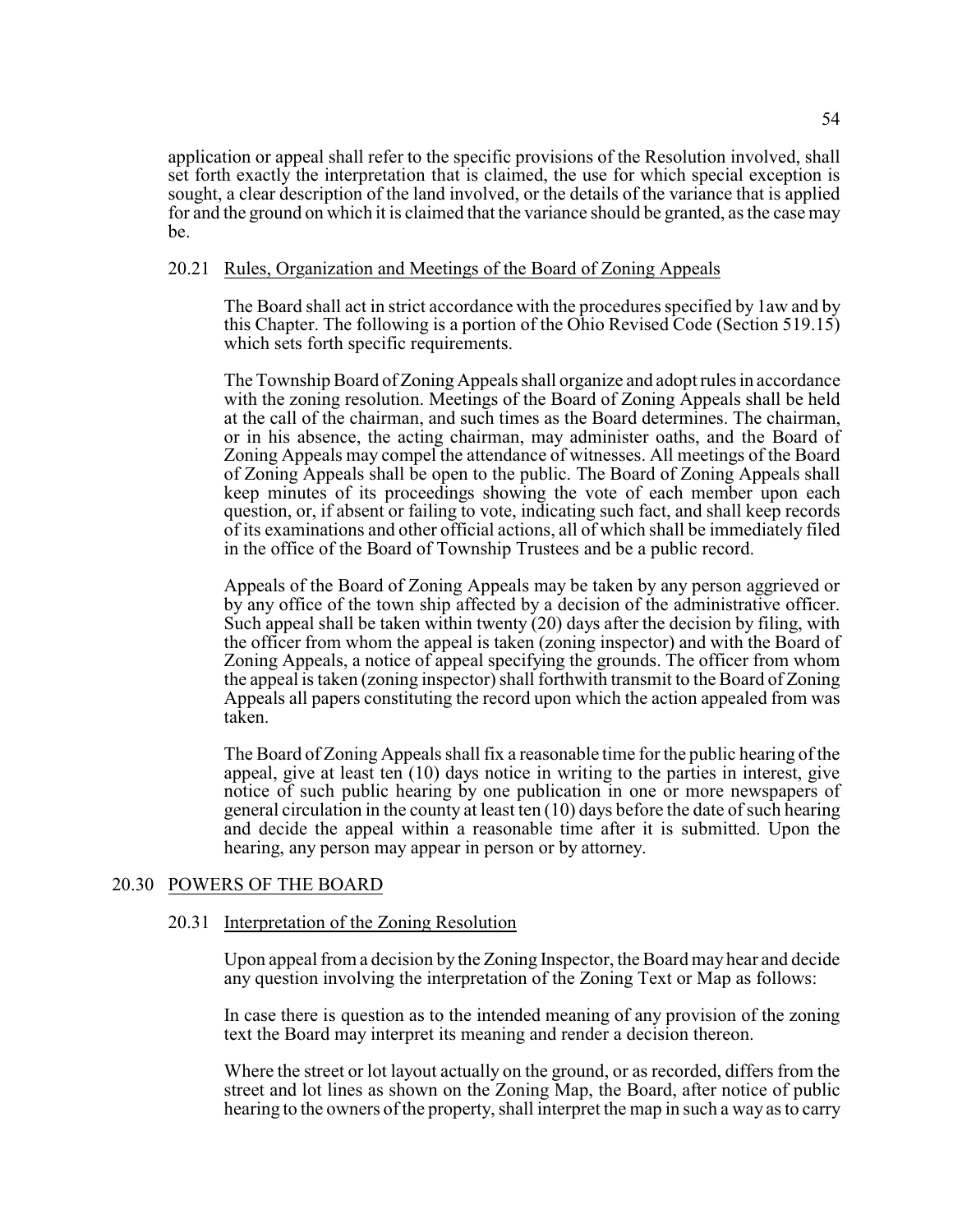out the intent and purpose of this Resolution for the particular section or district in question. In case of any question as to location of any boundary line between zoning districts, an application of interpretation of the Zoning Map may be made to the Board and a determination may be made by said Board by following the procedure established in Section 20.20.

#### 20.32 Original Jurisdiction Applications for Exceptions and Conditional Uses

The Board shall have original jurisdiction and may hear and decide, in accordance with the provisions of this Resolution, applications, filled as herein before provided, for special exceptions, conditional uses, or for decisions upon other special questions upon which the Board is authorized by this Resolution to pass. In considering an application for special exception or conditional use, the Board shall give due regard to the nature and condition of all adjacent, uses and structures, and the consistency therewith of the proposed use and development. Before use, the Board shall determine whether the proposed exception or use would be hazardous, harmful, noxious, offensive or a nuisance to the surrounding neighborhood. Upon authorizing a conditional use or exception, the Board may impose such requirements and conditions with respect to location, construction, maintenance and operation, in addition to those expressly stipulated in this Resolution for the particular conditional use or exception, as the Board shall deem necessary for the protection of adjacent properties and public interest.

#### 20.33 Appeals for Variances

The Board may authorize upon appeal in specific cases, filed as hereinbefore provided, such variances from the provision or requirements of this Resolution as will not be contrary to the public, interest provided, however, that nothing herein contained shall be construed as authorizing the Board of Zoning Appeals to effect changes in the zoning map or to add to the uses permitted in any zoning district; In order to grant a variance, this Board must find:

- 1. That there are special circumstances or conditions which must be fully described in the Board's decision, applying to the land or building for which the variance is sought, which circumstances or conditions are such that the strict application of the provisions of this Resolution would result in practical difficulty and unnecessary hardship and deprive the applicant of the reasonable use of the land or building.
- 2. That the granting of the variance will be in harmony with the general purpose and intent of this Resolution and will not be injurious to the neighborhood or otherwise detrimental to the public welfare. In addition to considering the character and use of adjoining buildings and those in the vicinity, the Board, in making its findings, shall take into account the number of persons residing or working in such buildings or upon such land and traffic conditions in the vicinity.
- 3. That the condition or situation of the specific piece of property, or the intended use of said property, for which the variance is sought - one or the other or in combination - is not of so general or recurrent a nature as to make reasonably practicable the formulation as a part of this Resolution of a general regulation for such condition or situation.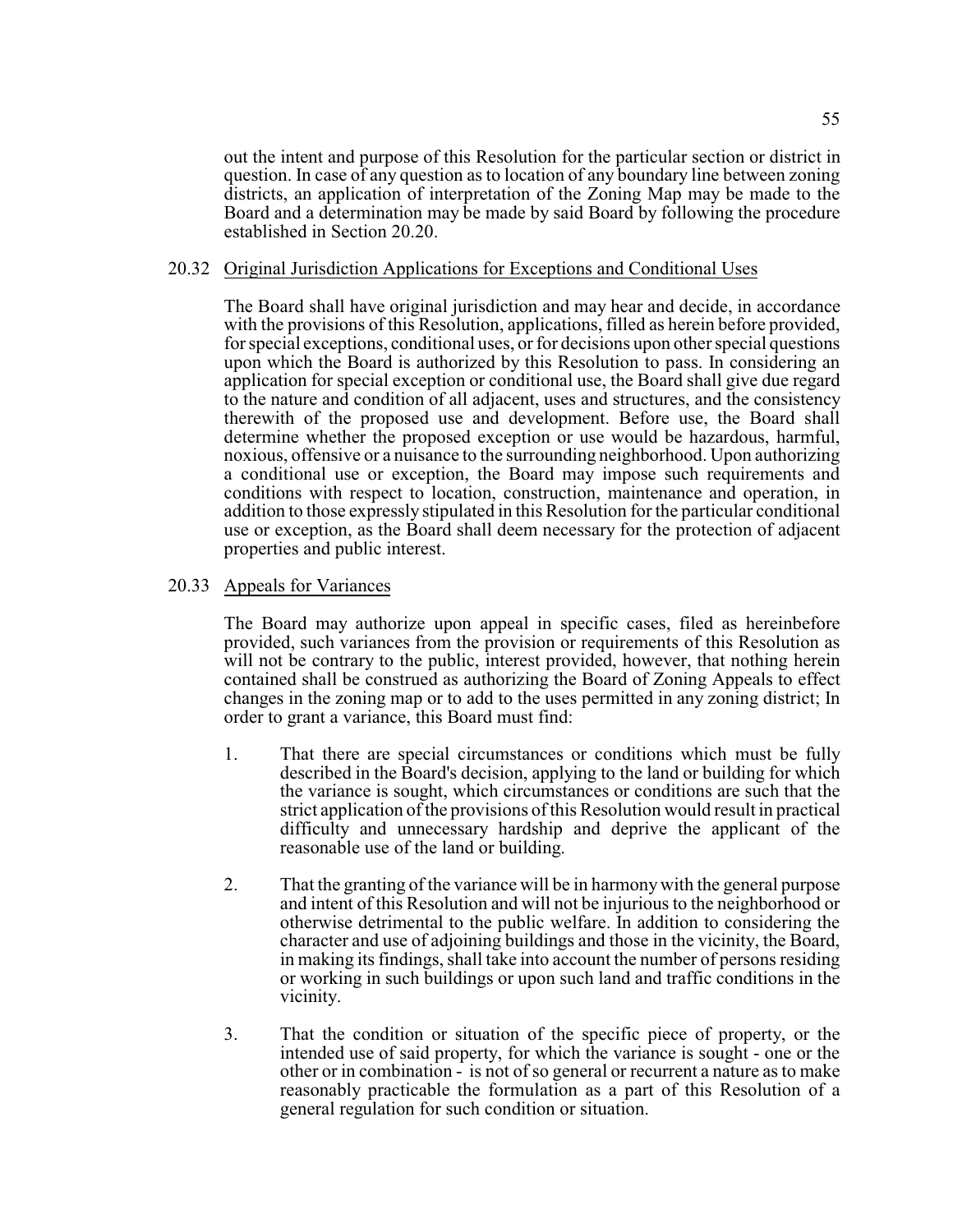4. That the variance as granted by the Board is the minimum variance that will accomplish the reasonable use of the subject land or building.

#### 20.34 General Powers

In exercising its powers, the Board, in conformity with the provisions of the Ohio Revised Code and this Resolution, may reverse or affirm, wholly or in part or may modify the order, requirement, decision or determination appealed from, and may make such orders, requirements, decisions or determination as in its judgement ought to be made and to that end shall have all powers of the office from which the appeal is taken. The Board shall have and shall be limited strictly to the powers and duties prescribed by the Ohio Revised Code and by this Resolution.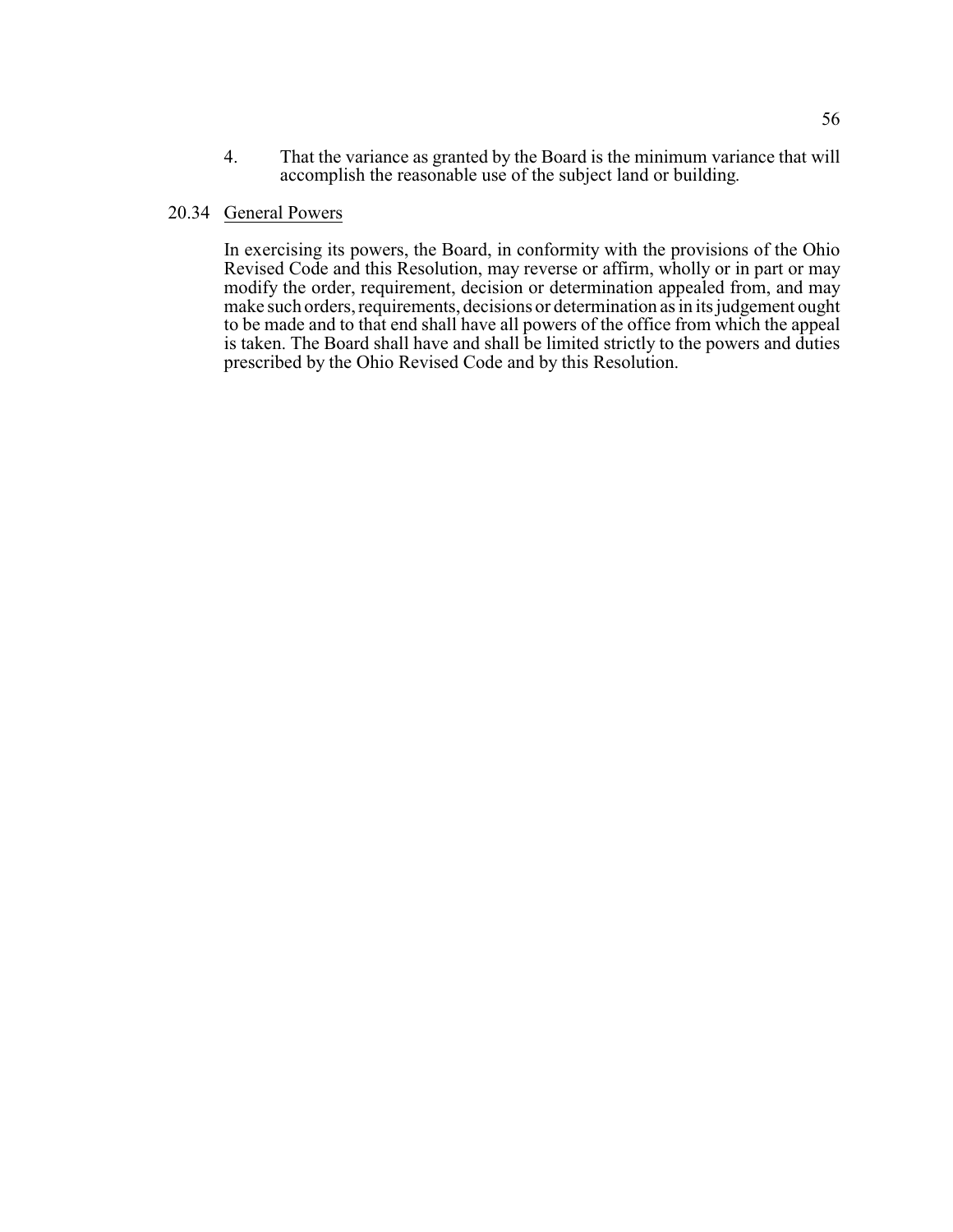# **CHAPTER XXI**

#### ADMINISTRATION

#### 21.10 ZONING INSPECTOR

#### 21.11 Office of the Zoning Inspector

For the purpose of enforcing these Zoning Regulations the Office of Zoning Inspector for Claridon Township is hereby established, The Zoning Inspector shall be appointed by the Board of Trustees of Claridon Township and shall receive such compensation as said Board of Trustees shall determine before entering upon the duties of the Office, the Zoning Inspector shall give bond as required by Section 519.161 of the Ohio Revised Code. It shall be the duty of the Zoning Inspector to enforce the provisions of this Resolution and keep a record of all applications received for zoning or other permits and the actions taken thereon. The Zoning Inspector shall also be required to, whenever possible, attend Zoning Commission and Board of Zoning Appeals meetings.

#### 21.20 APPLICATIONS, PERMITS

#### 21.21 Zoning Permit

A zoning permit shall be required for the construction or alteration of any building or structure, including accessory buildings, signs, fences, etc. Every application for a zoning permit shall be accompanied by plans drawn to scale, showing the actual shape and dimensions of the lot to be built upon or to be changed in its use, in whole or in part; the exact location, size and height of any building or structure to be erected or altered; the existing and intended use of each building or structure to be erected or altered; the existing and intended use of each building or structure or part thereof; the number of families or housekeeping units the building is designed to accommodate if any; and, when no buildings are involved, the location information with regard to the lot and neighboring lots as may be necessary to determine and provide for the enforcement of this Resolution.

No permit for excavation or construction shall be issued by the Zoning Inspector unless the plans, specifications and the intended use conform to the provisions of this Resolution.

#### 21.22 Occupancy or Use Permits

Before the use of any land or building is changed, an application for an occupancy or use permit shall be filed with the Zoning Inspector. Such application shall show the location of the subject lands or buildings, the present and proposed use thereof, and such other information as may be necessary to determine if the proposed use is permitted under the provisions of this Resolution; and, if so, the occupancy or use permit shall be granted.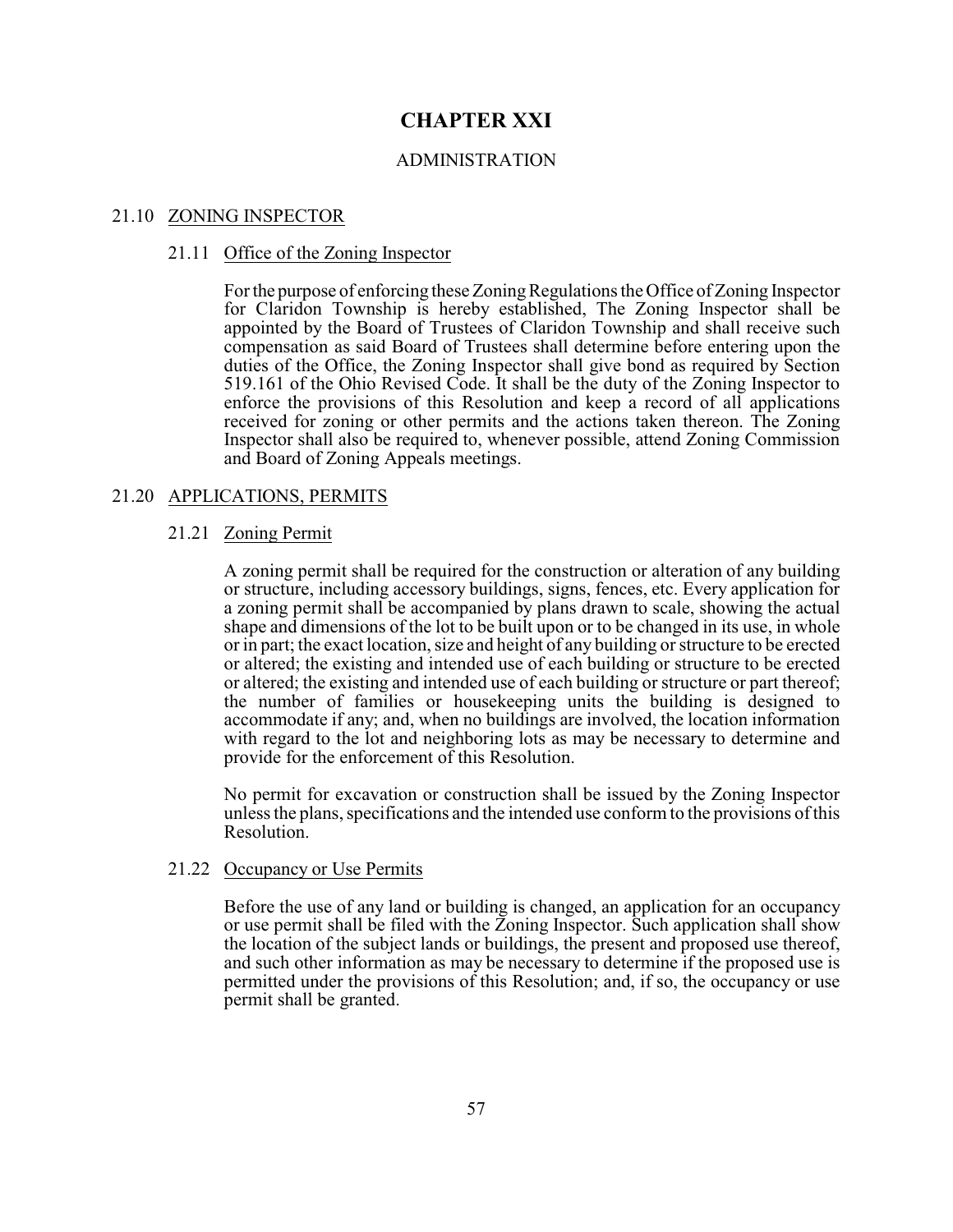#### 21.23 Zoning Permits; Time Limit

A zoning permit shall expire one (l) year after issuance unless the construction or alteration permitted by it has been substantial\y begun and is thereafter diligently pursued to completion, or unless the land or premises have been put to the use permitted by such permit.

A zoning permit shall be revocable, if among other things, the actual use, construction or alteration does not conform to the terms of the application and the permit granted thereof.

#### 21.30 FEES

For Zoning Permit and other required fees see the current Township Trustees Resolution designating such costs.

#### 21.40 AMENDMENTS

It shall be the policy of the Claridon Township Government to consider this Zoning Resolution, together with its Zoning District Maps, to be subject to amendment from time to time, in order to recognize changing conditions of land use and development, and to utilize improved practices in zoning. The Resolution will be regarded as a flexible means of encouraging good development and use of land in Claridon Township. To these ends, the Township Trustees, Claridon Township Zoning Commission, property owners or lessees of property may initiate amendments. The procedure for such proposed amendments shall be set forth in the Ohio Revised Code, Section 519.12.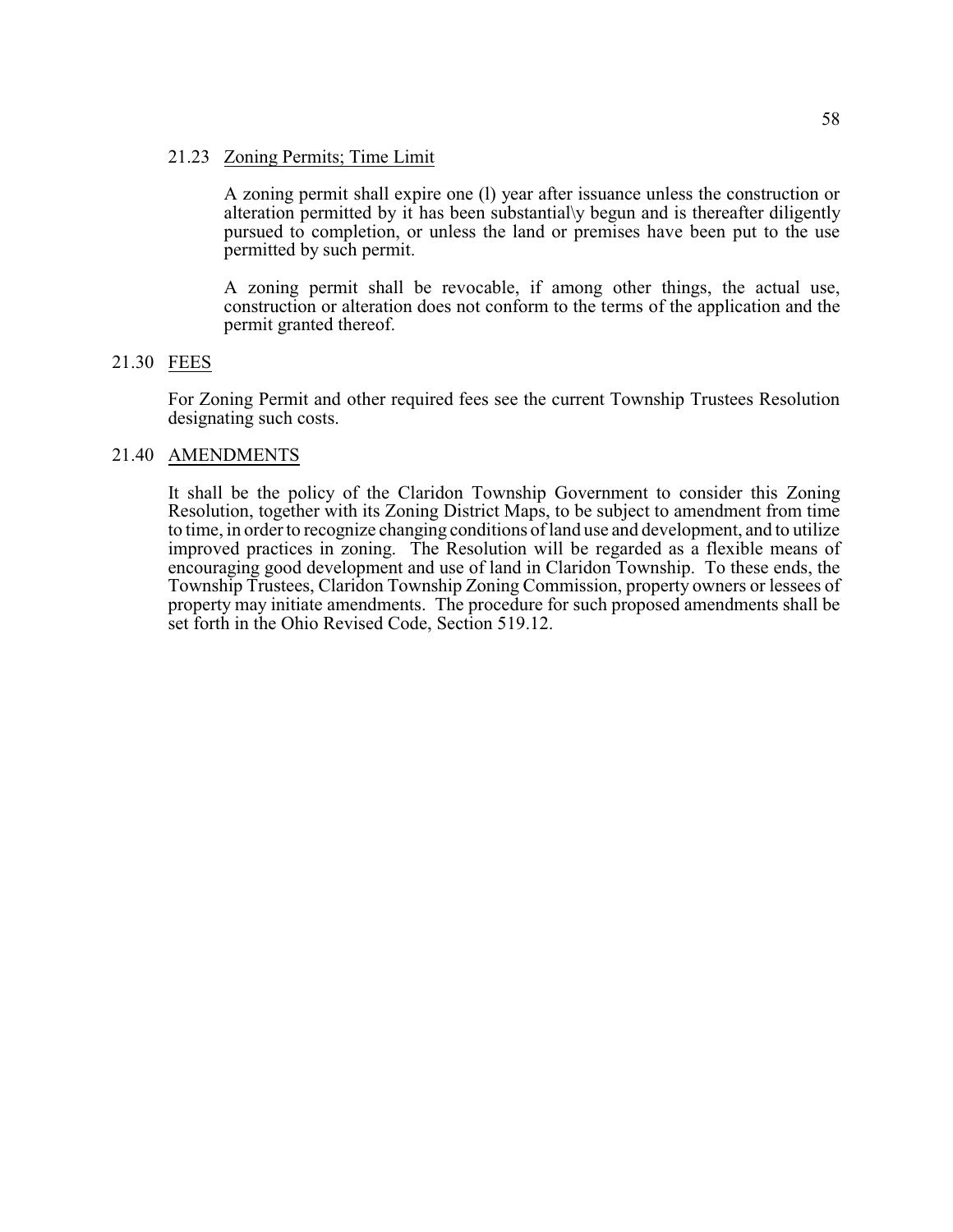# **CHAPTER XXII**

#### DEFINITIONS

#### 22.10 DEFINITIONS

For the purposes of this Resolution, certain terms are herewith defined. When not inconsistent with the context, words in the present tense include the future; words in the singular number include the plural, and words in the plural number include the singular; the word "structure" includes buildings, the word "occupied" includes designed or intended to be occupied; the word "used" includes designed or intended to be used; and the word "shall" is mandatory and not merely directive. Other words and terms shall have meanings as defined hereunder.

#### 1. **Accessory Building or Structure**

A subordinate building or structure on the same lot with a principal building, or a portion of the principal building occupied or devoted exclusively to an accessoryuse, provided that any such building or structure is erected at the same time or after the construction of the principal building.

#### 2. **Accessory Use**

A use subordinate to the principal use of a building or premises, and customarily incidental thereto.

#### 3. **Adults Only Entertainment Establishment**

An establishment which features adult services or makes available or sells adults only material or which features exhibitions of: persons totally nude, topless or bottomless, or persons with less than full opaque covering of private parts of the body, erotic dancers, strippers, male or female impersonators, or similar entertainment which constitutes adult material.

#### 4. **Adults Only Material**

Any book, magazine, newspaper, pamphlet, poster, print, slide, transparency, figure, image, description, motion picture film, pornographic record or tape, other tangible thing or any service, capable of arousing interest through sight, sound, or touch, or is characterized by an emphasis on sexual excitement.

#### 5. **Agriculture**

The use of land for agricultural purposes, including the production of field crops, dairying, pasturage, farm woodlots, horticulture, apiculture, viticulture, animal and poultry husbandry and the normal processing and sale of agricultural products, but not including specialized animal raising except as an accessory to other agriculture activities. (See Section 5.40 for information regarding the exemption of agriculture from the requirements of this Resolution.)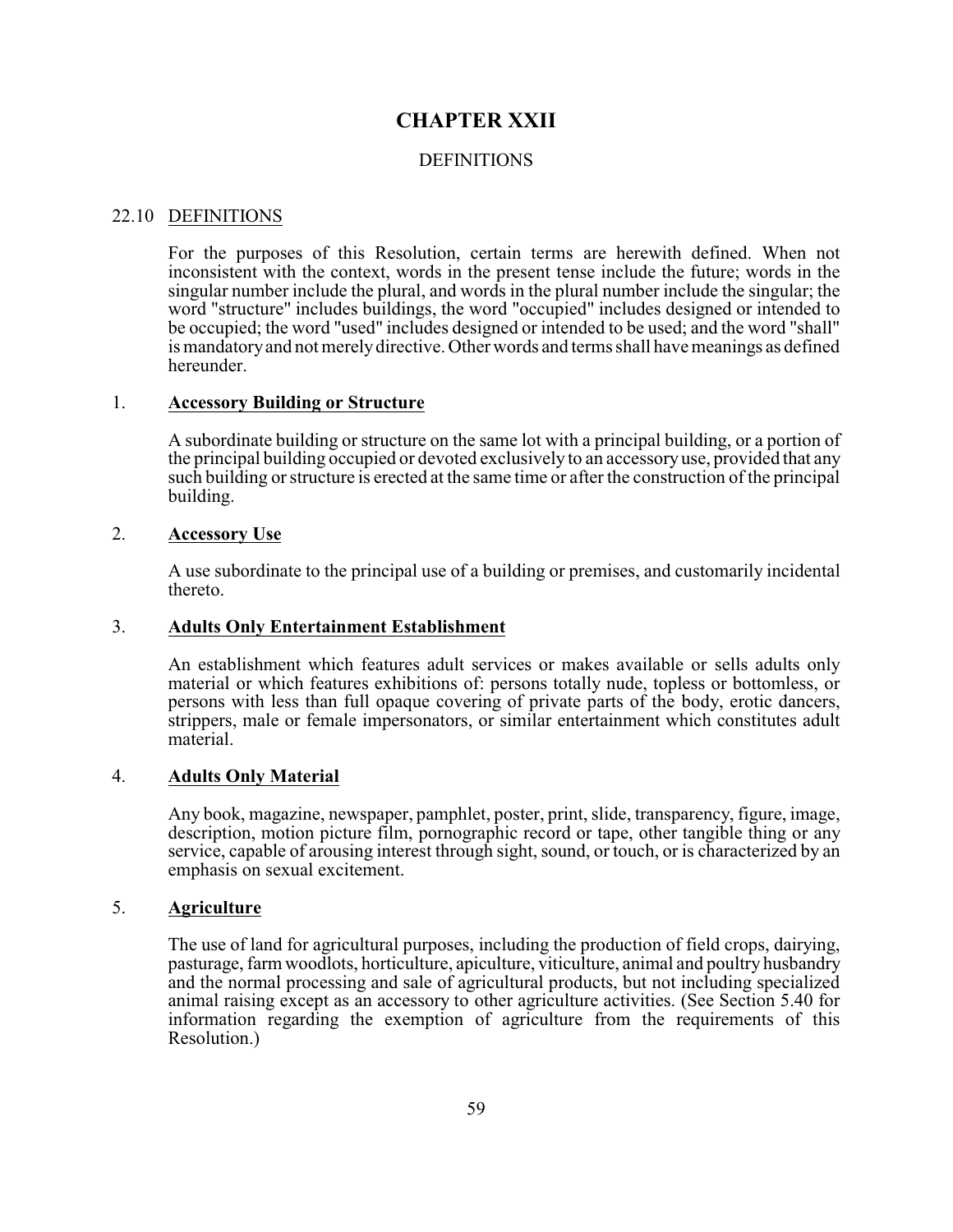#### 6. **Airport**

Any runway, land area or other facility designed or used either publicly or privately by any person for the landing and taking-off of aircraft, including all necessary taxiways, aircraft storage and tie down areas, hangers and other necessary buildings, and open spaces.

## 7. **Animals - "Dangerous Exotic"**

Shall be defined as any animal, amphibian, reptile, mammal, bird or fowl which is carnivorous, venomous or possesses other characteristics which may constitute a danger to human life and is not indigenous to the State of Ohio.

# 8. **Animals - "Dangerous Wild "**

Shall be defined as any animal, amphibian, reptile, mammal, bird or fowl which is carnivorous, venomous or possesses other characteristics which may constitute a danger to human life and generally lives in its original, natural state and habitat and is not normally domesticated.

## 9. **Animal Raising, Specialized**

The use of land and buildings for the commercial raising, care and sale of fur-bearing animals such as foxes, mink, rabbits, dogs and domestic pets; also the stabling or care of horses and other animals and birds as an enterprise other than an accessory to agricultural use, as herein defined.

#### 10. **Building**

Any structure having a roof supported by columns or walls used for shelter or enclosure of persons, animals, or property.

#### 11. **Building, Height of**

The vertical distance from the average contact ground level at the front wall of the building to the highest point of the coping of a flat roof or the deck line of a mansard roof or the mean height level between eaves and ridge for gable, hip or gambrel roof.

#### 12. **Building, Length of**

For the purpose of computing required yard dimension or distance between building, the length of a building shall be the total length of the exterior wall or walls which are most nearly parallel to the side lot line or other building to which the dimension or distance is measured.

#### 13. **Building Wall**

For the purpose of computing required yard dimension or distance between buildings, the building wall includes such wall or parts thereof which is most nearly parallel with a lot line or other building wall to which the dimension or distance is measured.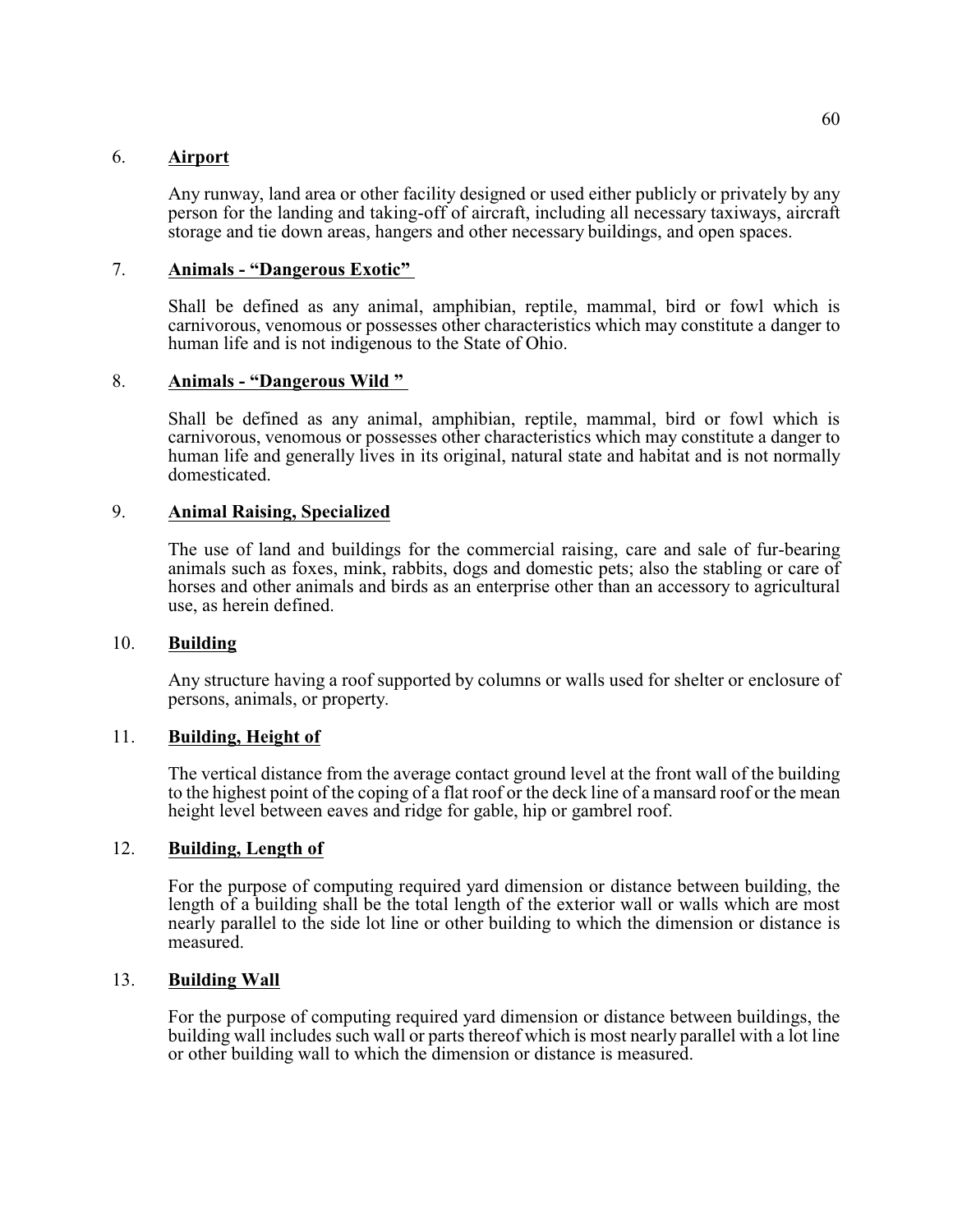## 14. **Care Facilities**

A residential facility which provides room and board, personal care, and supervision for six (6) or more residents on a transient, semi-transient, or permanent basis. Personal care is the necessary assistance to residents with the activities of daily living including selfadministration of medications, preparation of special diets as may be prescribed by a physician or licensed dietician, and / or the assurance of the physical safety of the residents.

#### 15. **Comprehensive Plan**

The Comprehensive Plan for Marion County or parts thereof, as amended by the Marion County Regional Planning Commission.

## 16. **Conditional Use; Special Exception**

A use which is subject to conditional approval by the Board of Appeals. A conditional use (or special exception) may be granted by the Board only under the conditions set forth in Section 20.32.

## 17. **District, Zoning**

A portion of land within the unincorporated territory of Claridon Township within which certain uniform regulations and requirements apply under the provisions of this Resolution.

#### 18. **Drive-in Establishment**

Any commercial establishment such as a carwash, bank or restaurant, which relies upon provision for the driving of motor vehicles, for its primary source of customers or clients, with a parking space, window, stall or other device at which the sale or service is provided by the establishment.

#### 19. **Dwelling**

Any building or portion thereof designed or used as the home of one or more persons or families, but not including a tent, cabin, hotel, motel, trailer or mobile home. This definition shall include a modular dwelling, as defined herein.

#### 20. **Dwelling, Modular**

See Industrialized Dwelling Unit Definition

#### 21. **Dwelling, Multi-Family**

A building or portion thereof designed for or used for residence purposes by three(3) or more families, including an apartment building or townhouse.

#### 22. **Dwelling, Single-Family**

A building designed and used exclusively or residence purposes by one (l) family or housekeeping unit.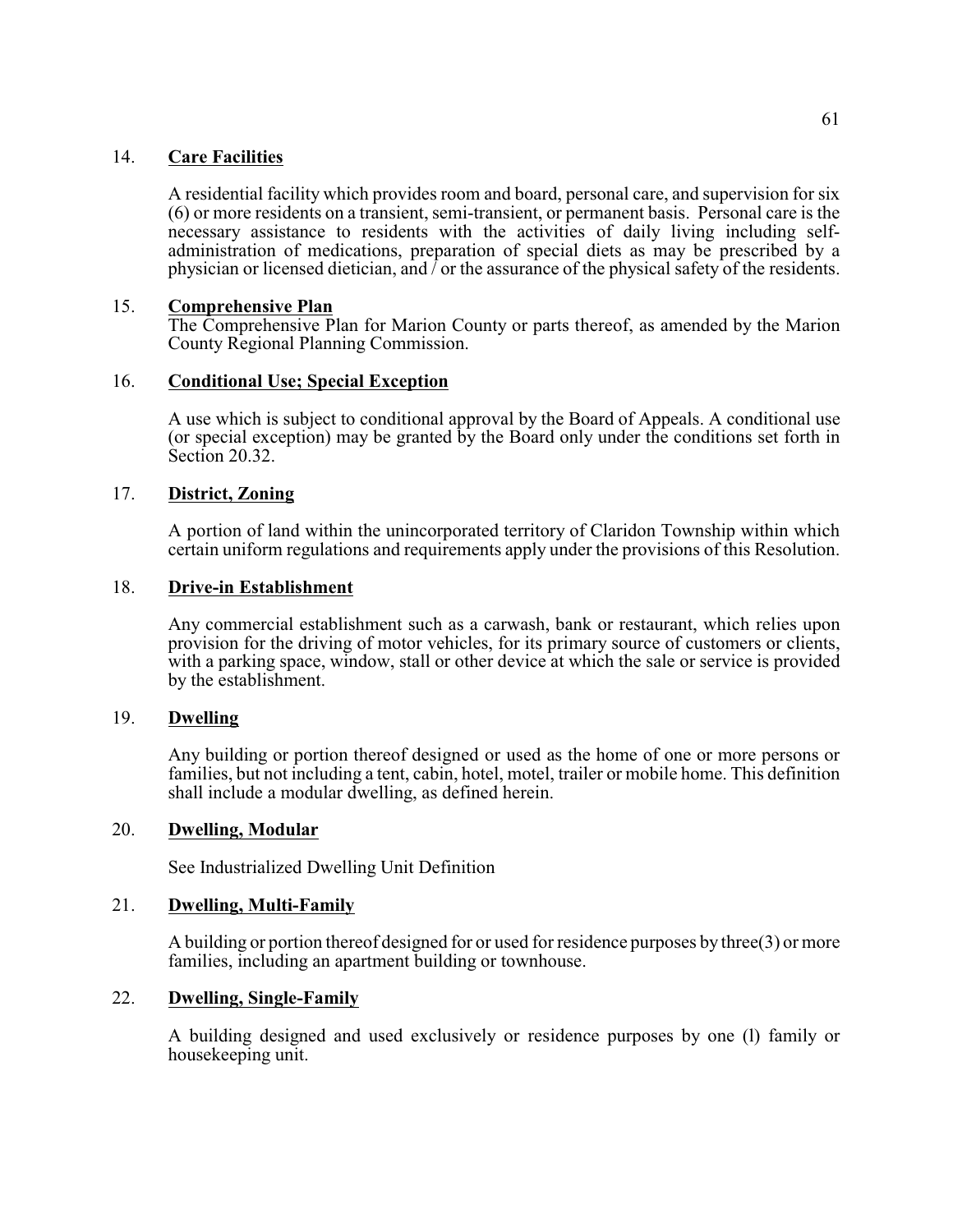#### 23. **Dwelling, Seasonal**

A summer cottage, winter lodge or similar lodging occupied less than six (6) months during a year, but excluding travel and vacation vehicles.

## 24. **Dwelling, Two-Family**

A building designed for and used exclusively by two (2) families or housekeeping units.

## 25. **Dwelling Unit**

Two (2) or more rooms designed for, intended for or used as a residence by one (l) family with facilities for cooking therein.

## 26. **Family**

A person living alone or two (2) or more persons living together as a single housekeeping unit, in a dwelling unit.

## 27. **Floor Area**

The measurement of floor area for purposes required by this Resolution shall be the sum of the areas of the first floor, as measured to the inside of exterior walls, plus that area, similarly measured, of all other stories having more than ninety (90) inches headroom, which are accessible by a fixed stairway, elevator or escalator, and which may be made usable intended occupancy. For residential uses, the floor area of uninhabitable basements, cellars, garages, accessory building, attics, breeze ways and unenclosed porches shall be excluded.

#### 28. **Garage, Private**

A detached accessory building or a portion of a principal building used only for the storage of self-propelled vehicles and incidental residential storage.

#### 29. **Home Occupation**

An occupation which is carried on in the home provided it is incidental to the residential use with the service and or product available at the home and meets the requirements of Section 18.30 of this Resolution. (Revised: 2010)

#### 30. **Hotel, Motel**

A building or combination of buildings containing rooms to be occupied primarily by travelers or transients as lodgings which may or may not include facilities for serving meals.

# 31. **Industrialized Unit**

A building unit or assembly of closed construction fabricated in an off-site facility, that is substantially self sufficient as a unit or as a part of a greater structure, and that requires transportation to the site of intended use. "Industrialized unit" includes units installed on the site as independent units, as part of a group of units, or incorporated with standard construction methods to form a completed structural entity. "Industrialized unit" does not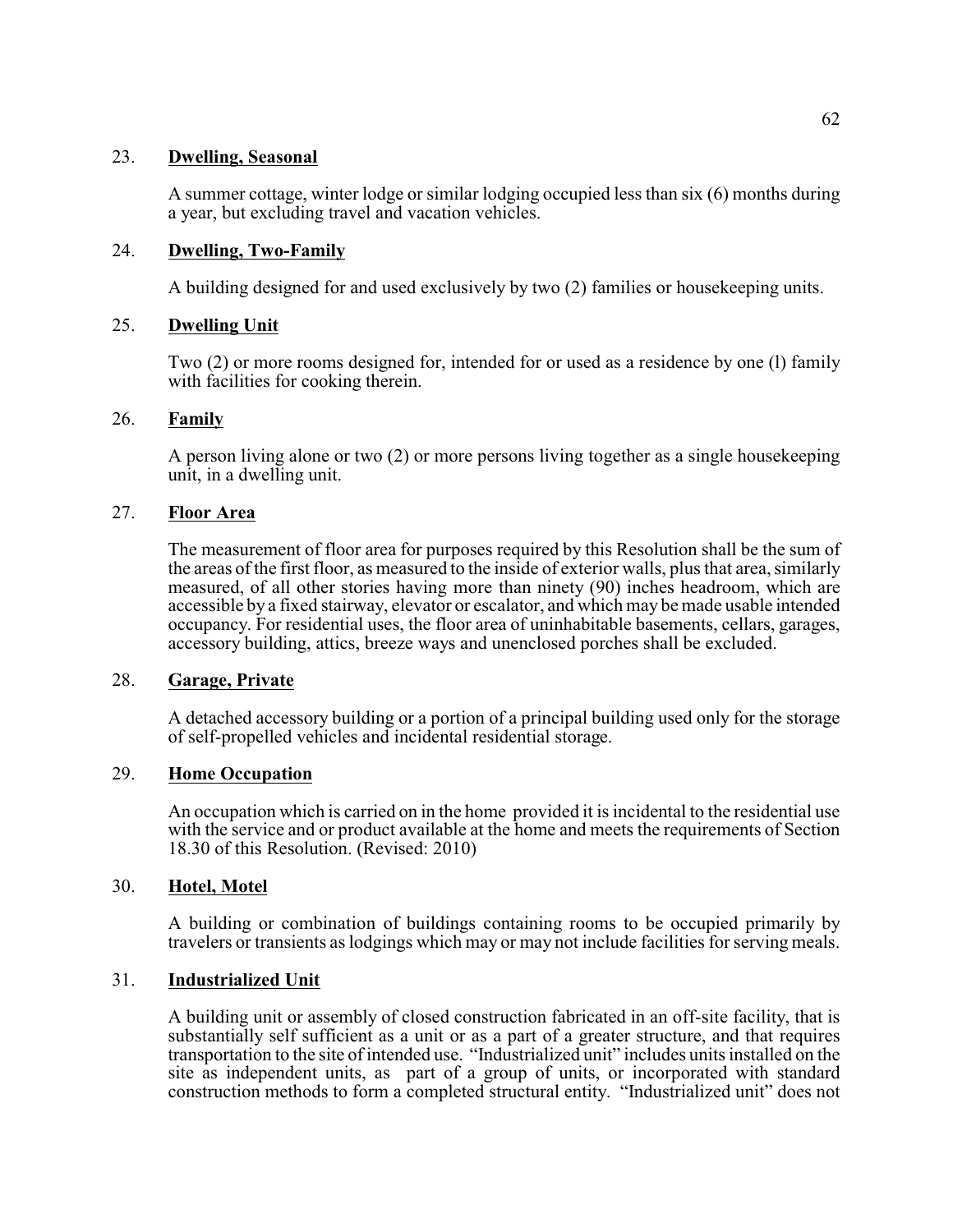include a manufactured or mobile home.

#### 32. **Junk Motor Vehicle**

A motor vehicle that is three model years old or older, apparentlyinoperable, and extensively damaged, including but not limited to missing wheels, tires, engine, or transmission.

#### 33. **Junk Yard**

A place where discarded or salvaged materials are brought, sold, exchanged, baled, packed, disassembled or handled, including auto wrecking yards, house wrecking yards, used lumber yards, and places or yards for storage of house wrecking and structural steel materials and equipment. For the purpose of this Resolution, the locating or placement of two (2) or more unlicensed highway vehicles on any lot shall constitute a junk yard and be subject to the provisions and regulations of a junk yard.

#### 34. **Land Use Plan**

The Land Use Plan for Marion County, as adopted and amended by the Marion County Regional Planning Commission.

## 35. **Lodging House or Rooming House**

A building or part thereof, other than a hotel or motel, where both meals and lodging are provided, for compensation, for three (3) or more persons, not transient, where no cooking or dining facilities are provided in individual rooms.

#### 36. **Lot**

A parcel of land occupied or intended to be occupied by a principal building or group of such buildings and accessory buildings, or utilized for a principal use and uses accessory thereto, together with the open space required by this Resolution and having frontage on a public street.

#### 37. **Lot Area**

The computed land area within the lot lines of any lot. Such computed lot area shall not include:

- 1. Any portion of the street or alley right-of-way adjacent to such lot or parcel of land; or
- 2. The surface area of any permanent standing bodies of water i.e. ponds, lakes, etc. (The surface area of drainage ditches may be included in the calculation of lot area)

#### 38. **Lot, Corner**

A lot abutting upon two(2) or more streets at their intersection or upon two(2) parts of the same street which form an interior angle of less than one hundred thirty-five(135) degrees. The point of intersection of the street lines is the corner.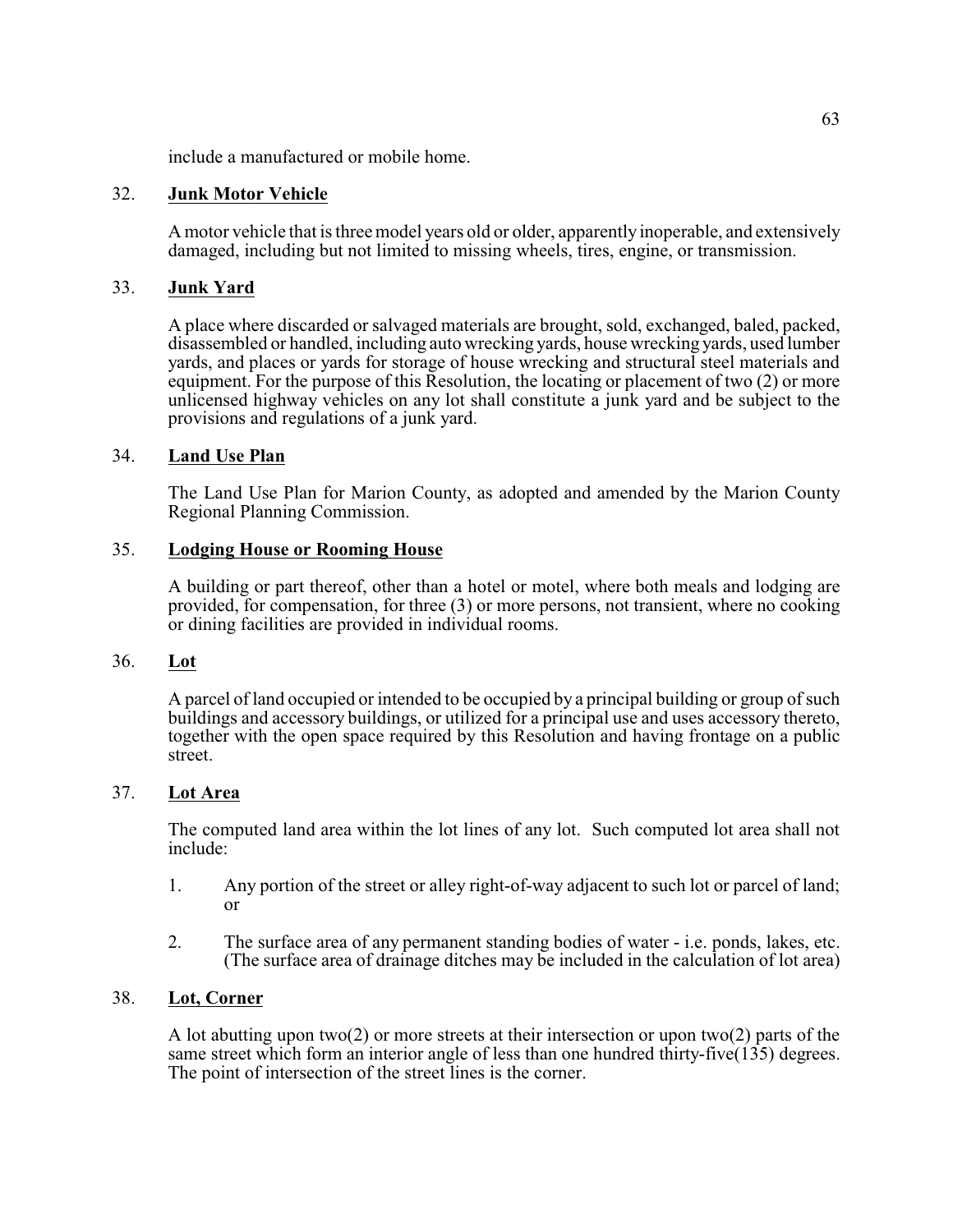## 39. **Lot, Interior**

Any lot that cannot be considered a corner lot.

#### 40. **Lot Depth**

The mean horizontal distance between the front and rear lot lines, measured at right angles to the street line.

## 41. **Lot Width**

The mean horizontal distance across the lot between side lot lines, measured at right angles to a line representing the lot's depth, provided that the minimum lot widths required by this Resolution shall be measured at a point equal to the distance from the front lot line to the required depth, the setback, of the front yard. (May 2001)

## 42. **Lot Lines**

The property or street right-of-way lines which form the boundaries of a lot.

## 43. **Lot Line Front**

The front lot line shall be the line separating the lot from the street. On a corner lot, the plat or tract developer shall, for the purposes of this Resolution, have the privilege of electing any street lot line as the front line, provided it is so designated as being that line toward which the principal building faces, as designated and set forth on the building or design plans filed for approval with the Township Zoning Inspector and/or the Regional Planning Commission.

### 44. **Lot Line, Rear**

The lot line opposite and most distant from the front lot line.

# 45. **Lot Line, Side**

Any lot line other than a front or rear lot line. A side lot line of a corner lot, separating a lot from a street, is called a side street lot line. A side lot line separating a lot from another lot is called an interior lot line.

#### 46. **Lot of Record**

A lot which is a part of a recorded plat or a lot described by metes and bounds, the map and/or description of which has been recorded in the office of the Marion County Recorder.

# 47. **Manufactured Home**

A building unit or assembly of closed construction fabricated in an off-site facility, that conforms with the federal construction and safety standards established by the Secretary of Housing and Urban Development pursuant to the "Manufactured Housing Construction and Safety Standards Act of 1974," and that has a label or tag permanently affixed to it certifying compliance with all applicable federal construction and safety standards.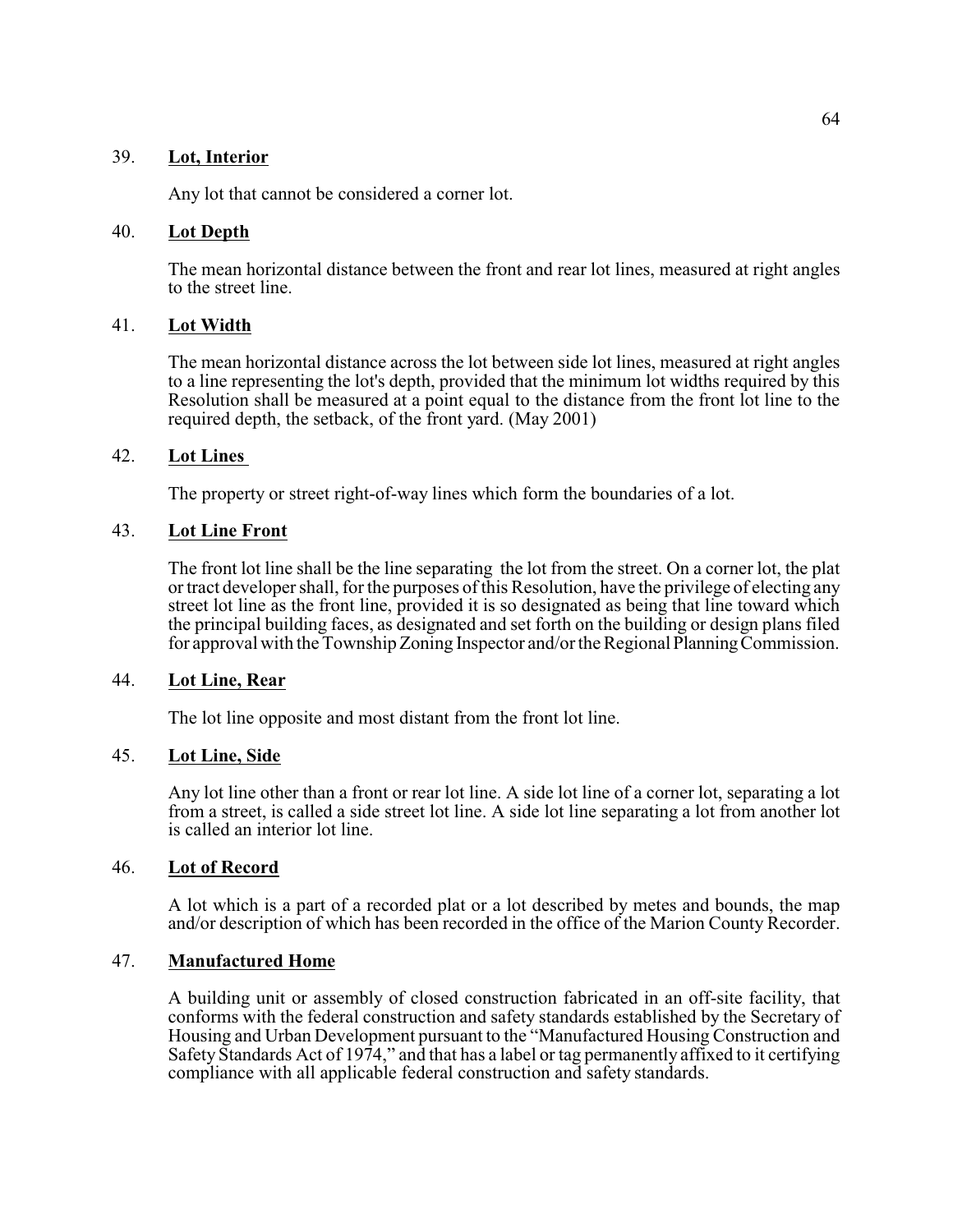#### 48. **Motel: See Hotel**

#### 49. **Mobile Home**

A building unit or assembly of closed construction fabricated in an off-site facility, is more than 35 body feet in length, or, when erected on a site is 320 or more square feet, that is built on a permanent chassis and is transportable in one or more sections, and does not qualify as a manufactured home or industrialized unit as defined in this Chapter. These units were primarily built before 1976 when HUD standards became effective.

#### 50. **Modular Home**

See Industrialized Dwelling Unit Definition

#### 51. **Non-Conforming Structure**

A building or structure, lawfully existing at the time of the effective date of this Resolution, that does not conform to the provisions as to lot area, yard or building height requirements; other structural standards for the Zoning District in which it is located.

## 52. **Non-Conforming Use**

The use of a building or structure or a tract of land, which was lawful at the time of the effective date of this Resolution but does not conform to the use regulations for the Zoning District in which it is located.

#### 53. **Open Space**

This term, as used in this Resolution, is intended to refer to front, side or rear yards adjoining buildings, or to other land not occupied by buildings, whether required or otherwise provided to afford light, ventilation, visibility and other elements condusive to a healthful environment.

#### 54. **Parking Area or Lot**

An open area, other than a street or other public way, used for the parking of motor vehicles.

## 55. **Permanent Foundation**

Permanent masonry, concrete, or locally approved footing or foundation.

# 56. **Permit, Zoning**

Any permit which authorizes the construction, use or alteration of buildings or structures in accordance with the Zoning Resolution.

#### 57. **Permit, Occupancy or Use**

Any permit which authorizes a change in land use of a particular parcel.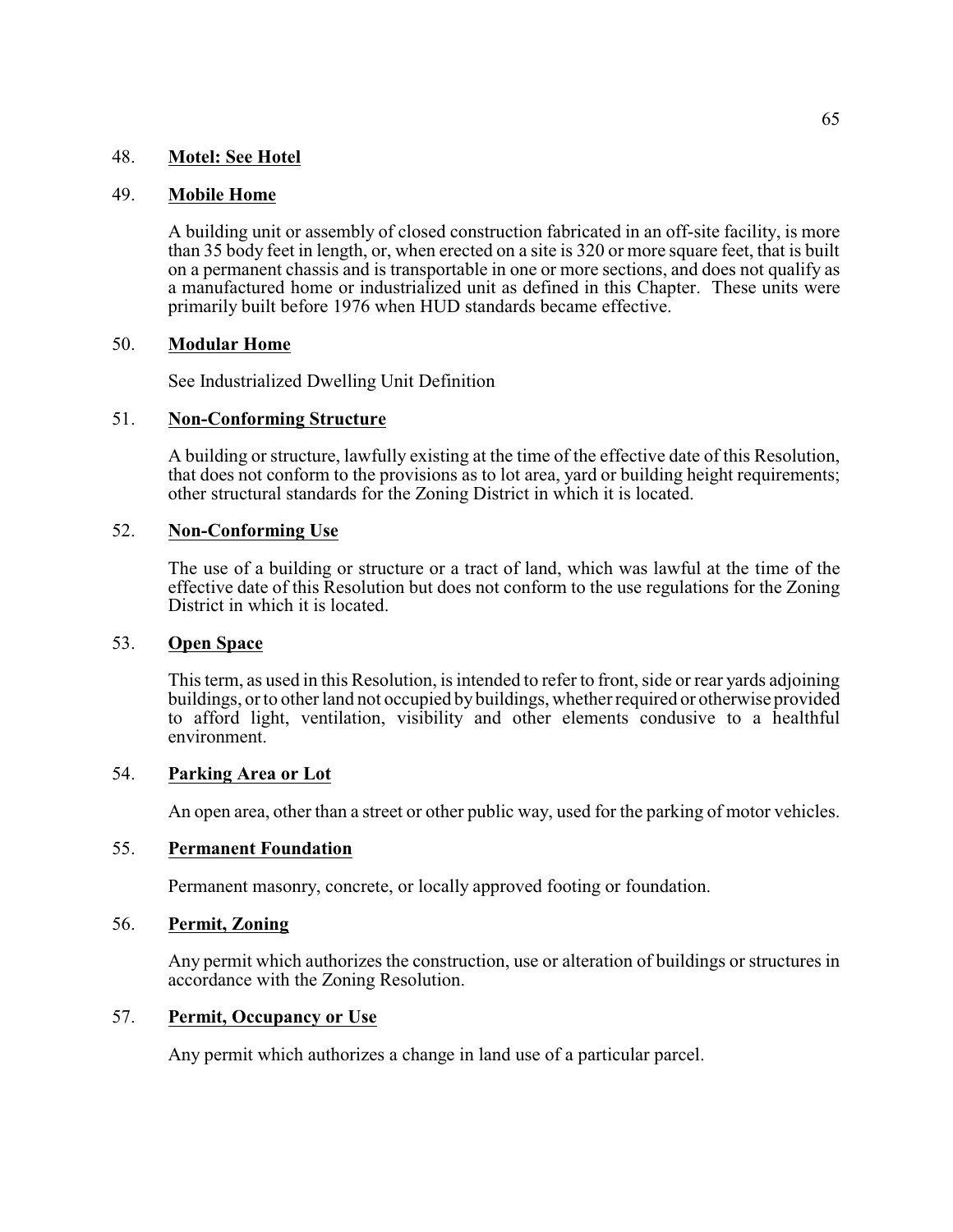#### 58. **Principal Building**

A building or structure which is erected for the primary use of the lot upon which it is situated.

## 59. **Principal Use**

The primary or chief purpose for which a lot or structure or structures erected thereon are to be used.

## 60. **Public Sewer and Water**

As used in this Resolution the terms Public Sewer and/or Public Water Supply shall be construed to include any water supply or sewer system constructed by and developer in accordance with the standards established by the Health Department of the State of Ohio and the Marion County Health and Sanitary Engineering Department.

## 61. **Public Uses**

All lands, other than streets, highways, or alleys owned by and officially designated for continuing public use by a municipality, Township, County, School District, State of Ohio, United States Government, or any other duly constituted agency of government, including bu-t not limited to parks, schools, administrative, recreational, cultural and/or service building.

#### 62. **Recreation Facilities, Private**

Member owned recreation facilities which are not operated for the general public for profit, including private country clubs, golf courses, riding clubs, fishing or hunting clubs, game preserves, ski slopes, swimming pools and other similar non-commercial recreation areas or facilities.

#### 63. **Recreation Facilities, General Commercial**

Recreation areas and facilities open to the public, established and operated for profit, including commercial golf courses, ski lodges and slopes, swimming pools, ice skating rinks, riding stables, race tracks, amusement parks, carnivals and similar commercial enterprises.

# 64. **Residence: See Dwelling**

#### 65. **Road: See Street**

#### 66. **Schoo**l

A building used for the purpose of elementary or secondary education which meets the requirements of the compulsory education laws of the State of Ohio, and not providing residential accommodations for students.

#### 67. **Semi-Public Uses**

Land owned by a non-profit organization or agency which is open to general public use,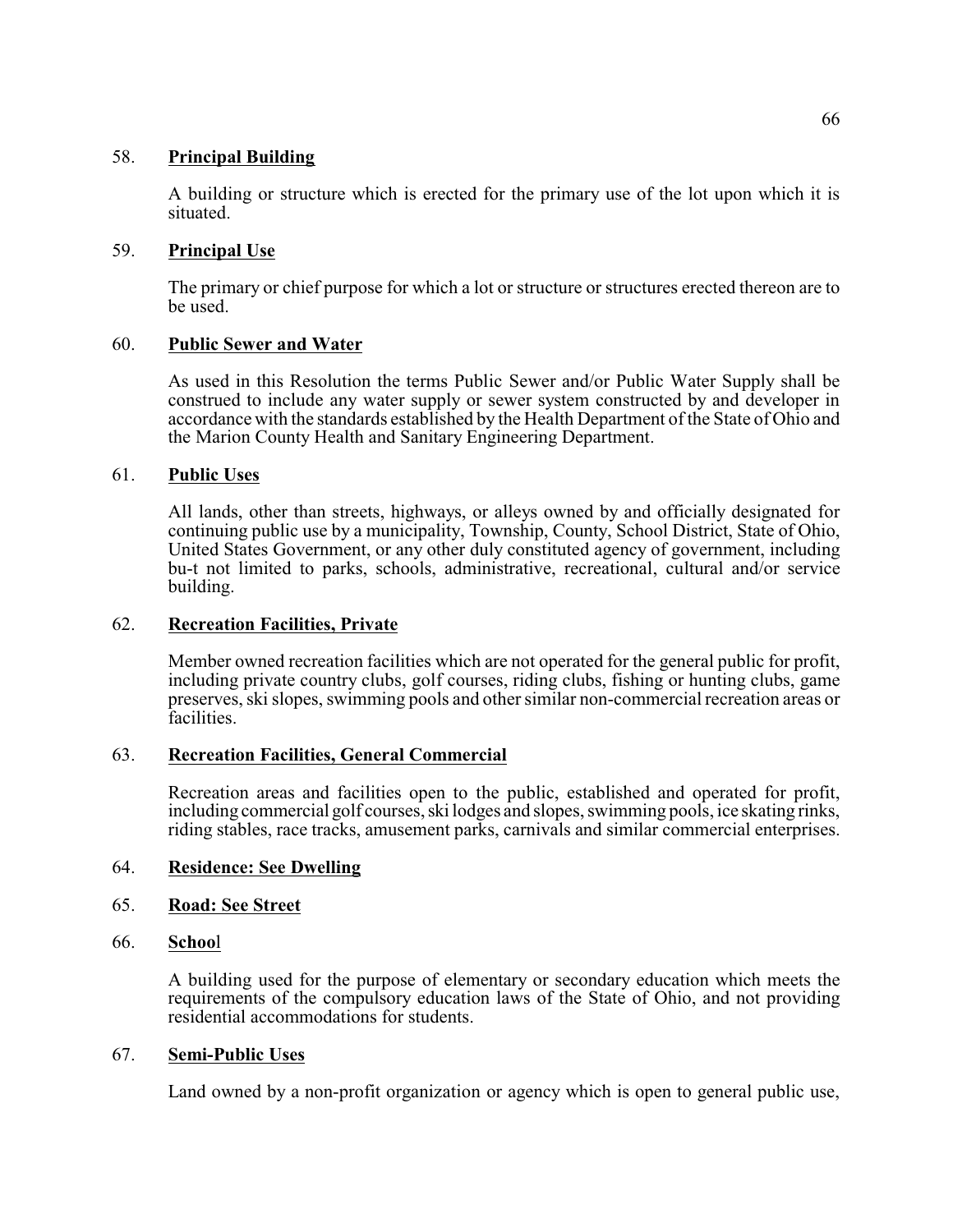including but not limited to a cemetery, church, Sunday school, parochial school, college, hospital, site occupied by an auditorium, museum, art gallery or other institution of an educational, religious, charitable or philanthropic nature but not including any private or semi-private club, lodge, fraternity or other similar activity.

#### 68. **Service Station**

Buildings or premises, or portions thereof, arranged or designed to be used for the retail sale of oil, gasoline or other products for the propulsion or lubrication of motor vehicles, including facilities for changing and repairing of tires or batteries, polishing, greasing, washing, or minor servicing of such motor vehicles, but excluding high speed automotive washing, steam cleaning, body repairing, major motor, transmission or chassis repairing and body bumping and painting.

## 69. **Sign**

Any writing, numerals, pictorial representation, illustration, decoration, emblem, symbol, trademark, flag, banner, pennant, streamer, or anyother figures or objects of similar character which:

- a. Is a structure or any part thereof, or is attached to, painted on, or in any other manner represented on a building, column or other structure, or any portable device, and;
- b. Is used to announce, direct attention to, or advertise, and;
- c. Is visible from any street, alley, park, or other public area.

# 70. **Sign, Area of**

The entire area within a single continuous perimeter enclosing the extreme limits of writing, representation, emblem, or any figure of similar character together with any frame or other material or color forming an integral part of the display or used to differentiate such sign from the background against which it is placed excluding the necessary supports or uprights on which such sign is placed.

#### 71. **Sign, Accessory**

A sign which relates solely to the building or premises on which it is located, in any manner indicated by the definitions hereunder for functional types of accessory sign.

# 72. **Sign, Temporary**

A sign, as defined above, which is displayed for a limited period of time not exceeding thirty (30) days.

## 73. **Sign, Advertising**

A sign which directs attention to a use, commodity or service not related to the premises on which it is located, including a billboard.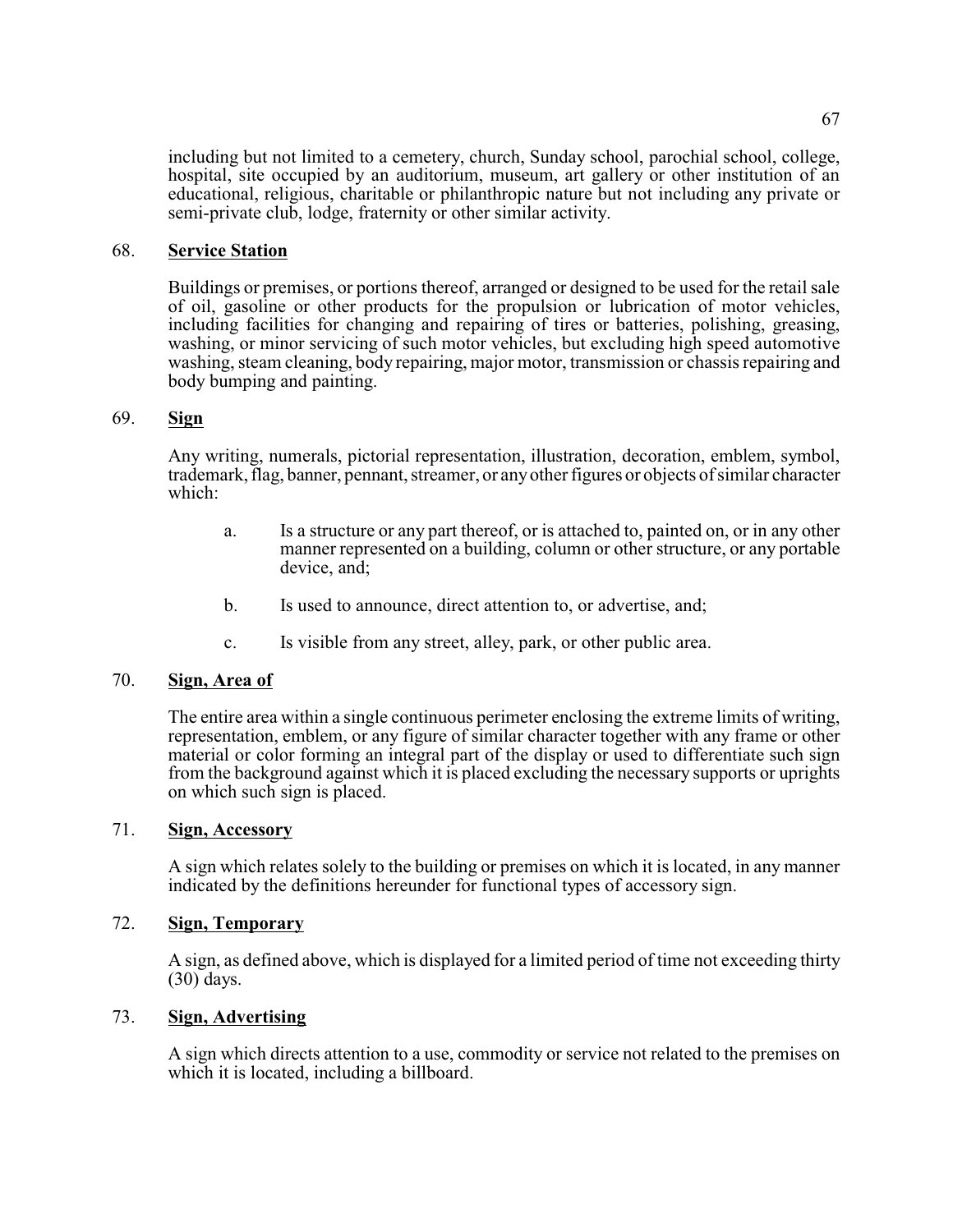#### 74. **Sign, Digital Accessory and Advertising**

A digital / electronic sign that is used to display messages and graphics and is controlled onsite or off-site by means of a computer.

# 75. **Sign Face**

A single surface of a sign, upon, against, or through which the message of the sign is exhibited.

## 76 **Sign, Governmental**

Includes directional and official national (federal and U.S. Armed Forces), state, county, or local flags, symbols, or seats.

## 77. **Slaughter House**

A building used for the slaughtering of animals and the scalding, dressing, butchering and storage of animals carcasses, but not including the rendering, smoking, curing, or other processing of meat, fat, bones, offal, blood or other by-products.

## 78. **Solar Energy Facility**

A facilitywhere energy from the sun that is converted into thermal or electrical energy. This use shall be deemed to be a principal use.

## 79. **Street**

A public right-of-way for vehicular or pedestrian use thirty(30) feet or more in width which existed prior to the effective date of this Resolution. The term "street" shall include avenue, drive, circle, road, parkway, boulevard, highway, thoroughfare, or any other similar term, but shall not include walkways for pedestrian use only.

#### 80. **Street, Principal**

The street adjoining the front lot line of any lot of land.

## 81. **Street, Side**

The street located along the side street lot line of a corner lot; the street adjoining a corner lot which is approximately at right angles to the principal street.

## 82. **Structure**

Any constructed or erected material or combination of materials, the use of which requires location on the ground, including but not limited to buildings, stadia, radio towers, sheds, storage bins, swimming pools, walls and fences and free standing signs.

#### 83. **Structural Alteration**

Any change in the structural members of a building, such as walls, floors, columns, beams,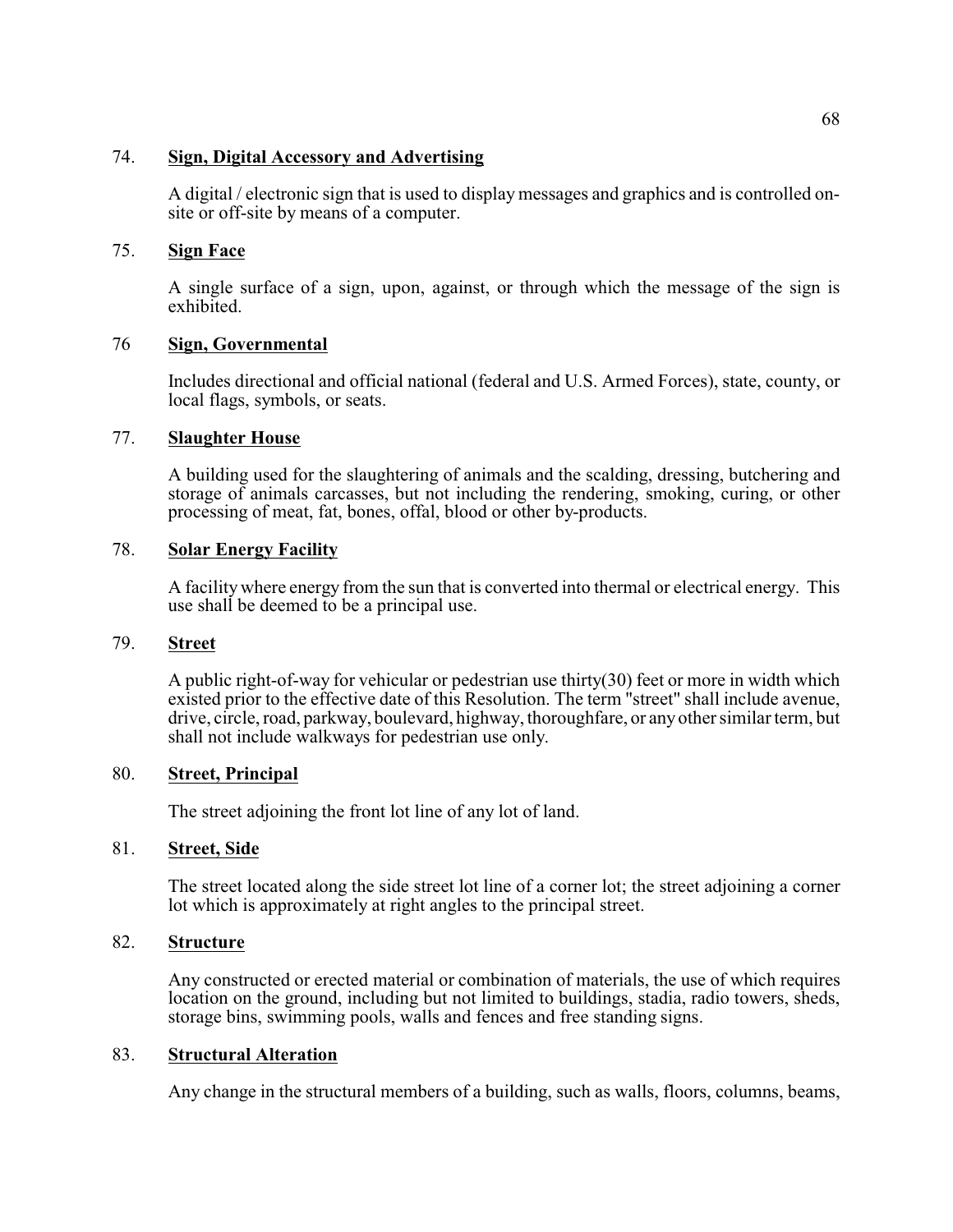girders, or roof.

### 84. **Subdivision Regulations**

The Subdivision Regulations for Marion County and the City of Marion, adopted by the Marion County Regional Planning Commission July 27, 1966, as they may be amended from time to time.

## 85. **Supportive Living Home**

Four or less people sharing a house or apartment, each choosing where and with whom they want to live, and who cares for them.

### 86. **Travel or Vacation Vehicle**

A vehicle, either self-propelled or non-self-propelled, so constructed as to permit its continued conveyance upon public streets and highways, and so designed and constructed as to provide sleeping and/or eating accommodations for persons while traveling or vacationing. Any portable vehicle providing such accommodations having a usable length of forty-five (45) feet or less shall be included within this definition, and shall not be defined as a manufactured / mobile home.

# 87. **Temporary Living Spaces**

Temporary living spaces are temporary housing arrangements which are made until a principal and permanent dwelling is constructed or reconstructed in accordance with the provisions of this Resolution. Such temporary living spaces may include manufactured / mobile homes, travel or vacation vehicles, garages or basements, but must meet applicable Marion County Health Department Regulations. Further, the permit granted for a temporary living space shall expire at the end of thirty (30) days following the date of issuance of a permit, unless a special exception is granted by the Board of Zoning Appeals in accordance with Section 20.32.

#### 88. **Yards, Required**

The open space required between lot lines and buildings or structures, which space shall be open, unoccupied and unobstructed except as provided for in this Resolution.

# 89. **Yard, Front**

The required open space, extending for the full width of the lot, between the front lot line and any building, measured horizontally at right angles to the front lot line.

## 90. **Yard, Rear**

The required open space, extending for the full width of the lot, between the rear lot line and any principal building, measured horizontally at right angles to the rear lot line.

# 91. **Yard, Side**

The open space extending from the front yard to the rear yard, between the nearest side lot